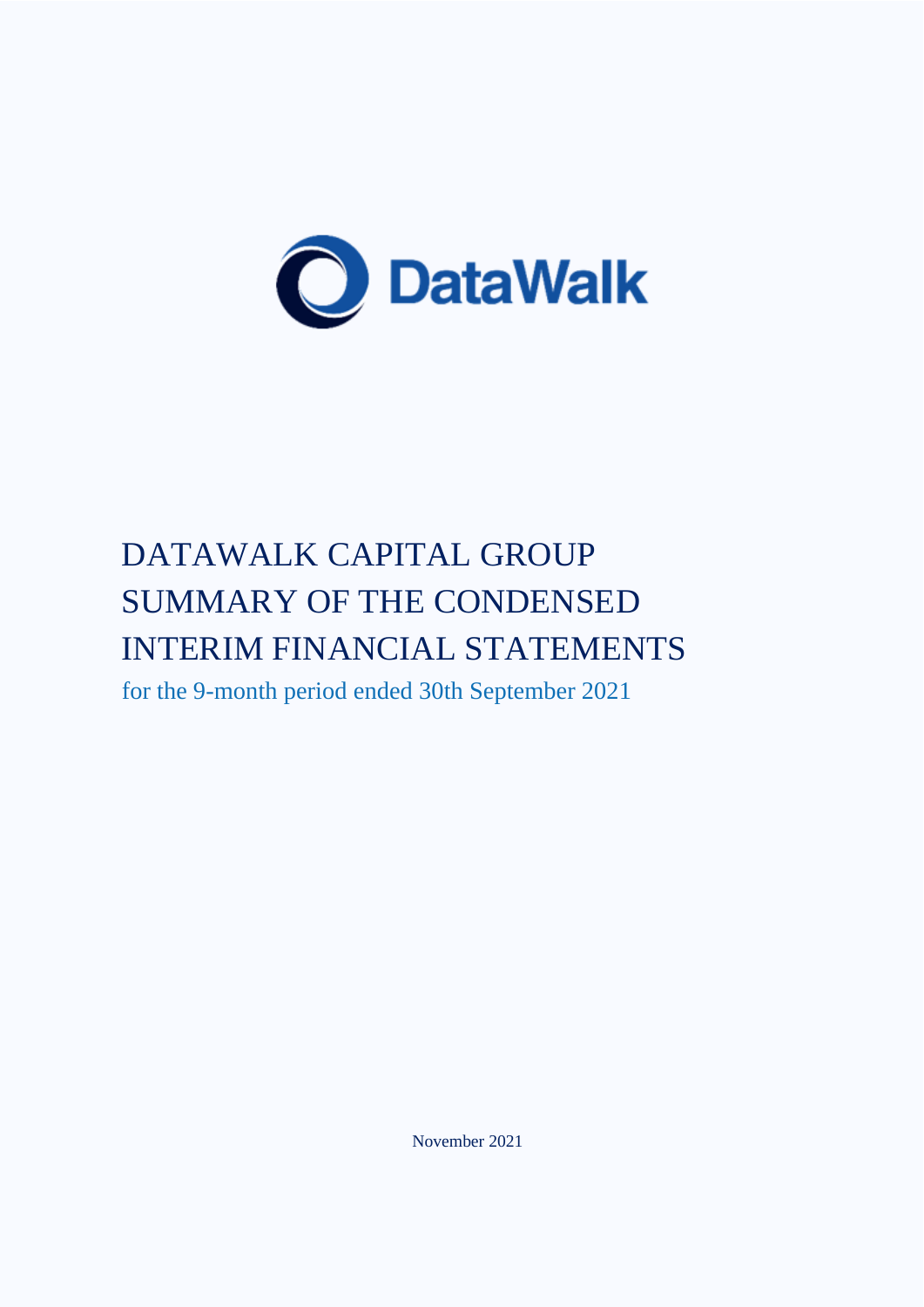

## **THE EXECUTIVE BOARD`S LETTER**

Dear Investors,

It is strategically important for DataWalk to be successful in both the Commercial and the Public Sectors.

We consciously focused the majority of our very small go-to-market team on the Public market as a starting point. Now we need to add focus on the Commercial sector. The Commercial sector will grow the fastest and can expose us to best in class customers and new use cases as well as ways to continue increasing our value to the market.

During the third quarter of this year we focused on some building blocks for our commercial efforts.

Winning our first 2 commercial customers in North America at the end of last quarter was very significant and marks an important step forward, as we want to balance good growth in federal sector with more exposure to private clients. The currently modest commercial customers list now also includes, apart from a top20 US bank and several European corporations, a technologically advanced decacorn, Grab Holdings.

Growing our use-case list for the Commercial Market by focusing on winning the most advanced customers in the world (so called lighthouse accounts) is currently more important to us than even scaling the revenue and other activities.

In Q3 we spent significant bandwidth reviewing our growth limiters and developed plans to address them. Focus areas included for instance the ability to non-linearly improve our project implementation effectiveness.

Thank you for tracking our Company and please stay tuned for more news to come. In terms of closing new deals, we expect Q4 to be a busy time.

Yours faithfully,

Paweł Wieczyński, CEO

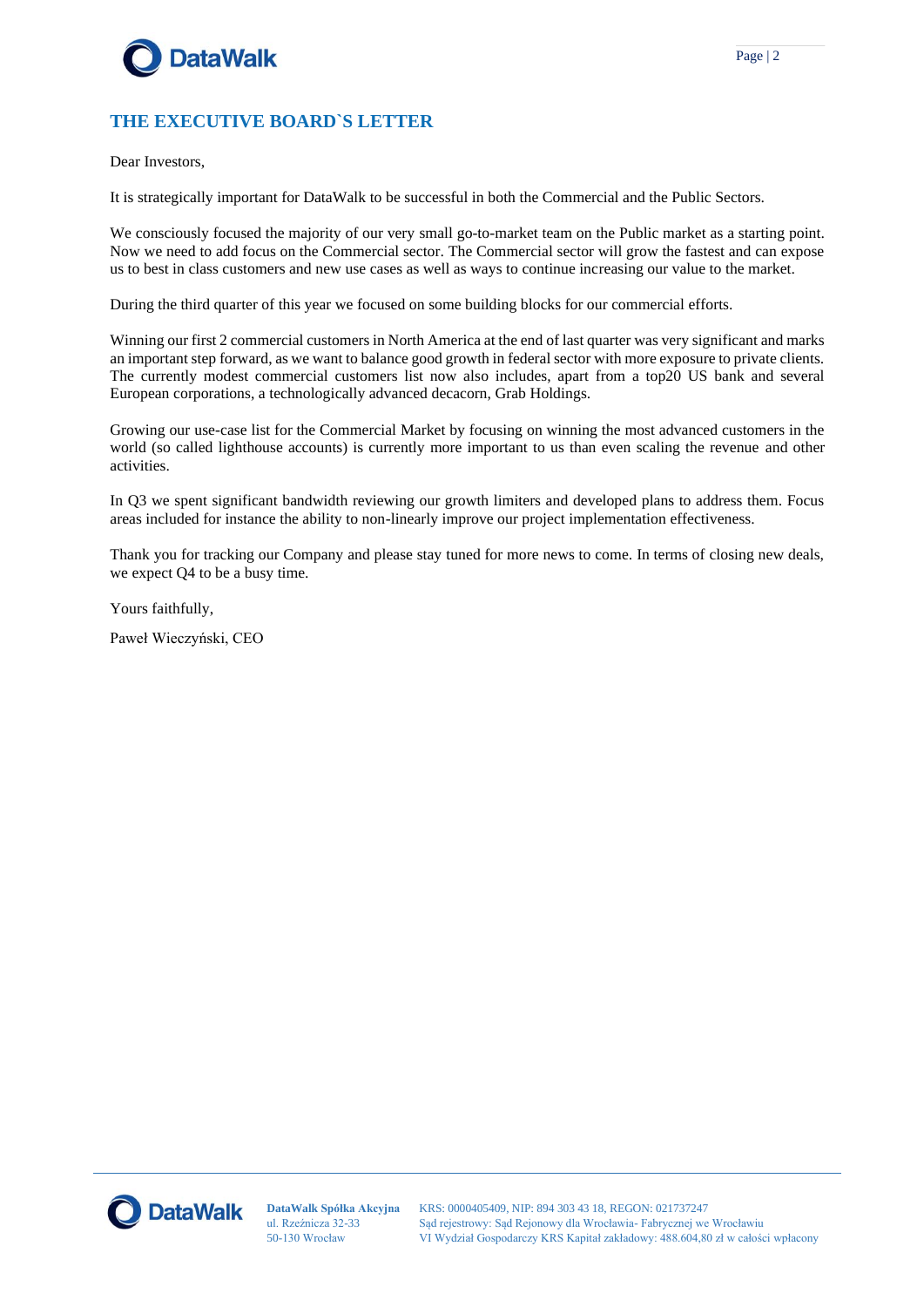

*Sales funnel methodology and definitions of the stages of the sales process. Quantifiers of our Sales Funnel.*

Stages of the Sales:

- 1. Establishing contact with a prospect (including through our own campaigns or first business partners).
- 2. Identification of the situation this stage ends when we established contact with the appropriate representatives at the client.
- 3. Validation of customer needs and initial verification of the opportunity.
- 4. Full Qualification of the opportunity.
- 5. Engagement with the full client project team (including decision-makers and senior management) in substantive discussions. Example: a pilot implementation may take place during this phase.
- 6. Purchase negotiations and procedures (initiation of a public tender procedure if applicable).
- 7. Finalization of the terms of the contract and award of the tender.
- 8. Execution of implementation, acceptance protocols authorizing the issuing of invoices for licenses and individual stages of implementation.

The categorization of a potential customer as a Qualified Lead (Stage 4) occurs only when the customer confirms the readiness to purchase and has an approved budget, a staffed project team to execute the selection process and the will to continue discussions with us.

The values presented below do not include projects that left the sales funnel due to the conversion of projects into Completed Sales (conclusion of a contract, obtaining an acceptance protocol, recognition of all or a major part of the project as revenue). This may specfically reduce the value of the funnel in periods of intense finalization of sales, such as, for example, the fourth quarter of the year. Thus, the sales funnel presented below (stages 4-7 of the commercial process) constitutes an overview for understanding the sales dynamics.

Based on a review of the funnel methodology in first quarter of 2021, we started to include expected renewals of term licenses and maintenance agreements, to better reflect anticipated revenue.

Overall growth of the funnel is expected once we significantly increase our reference pool (especially in North America) and some time after we increase the sales team staffing.



### **Sales funnel aggregate [thousands of USD]**

*Source: Issuer.*



**DataWalk Spółka Akcyjna** ul. Rzeźnicza 32-33 50-130 Wrocław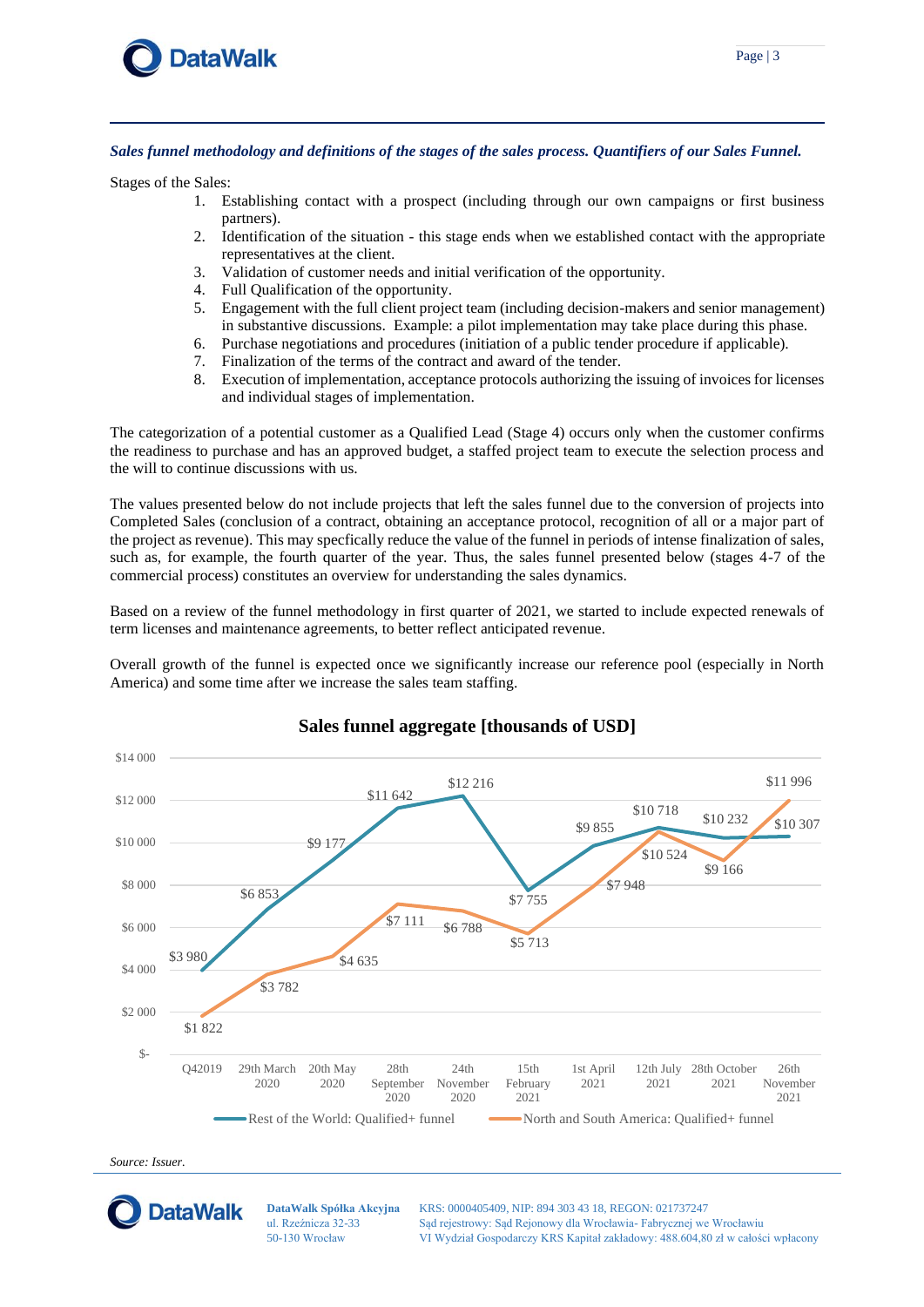

Sales cycles counted from qualification of the lead can range on average from 18 months for the commercial sector to 30 months in the public sector, but of course there are examples that are shorter or longer.

Given the "New Vendor" market position of the DataWalk Group, only a portion of leads will be converted into contracts, especially in North America where we have fewer production customers to date than we have in Poland and we are not yet a recognizable brand with a track record. Over time, we will be able to increase our close rate, especially after we gain more customers in the most advanced markets in the world. The data presented above cannot be considered a forecast of the future results of DataWalk S.A. and its capital group because there is great variability in deal values, win rates as well as the impacts of cancelled projects and other variables.

The figures above represent the sum of the values of Leads based on the Stage of the Sales Funnel, not including the remaining part of the sales funnel, which contains leads that are earlier in the sales process. The values of individual Leads are calculated on the basis of the estimated size of the sales opportunity.

The sales funnel in Poland started being built in late 2015, results began to materialize with the acquisition of the first few contracts including TUiR Warta (2017) and the Ministry of Finance (2018). After these successful implementations resulted in very positive customer testimonials, we started to see more opportunities in the EMEA region. The sales funnel in the Americas started being built in the second quarter of 2019 with the hiring of the first two sales teams and although it is less mature in terms of time, it will address a much larger available market.

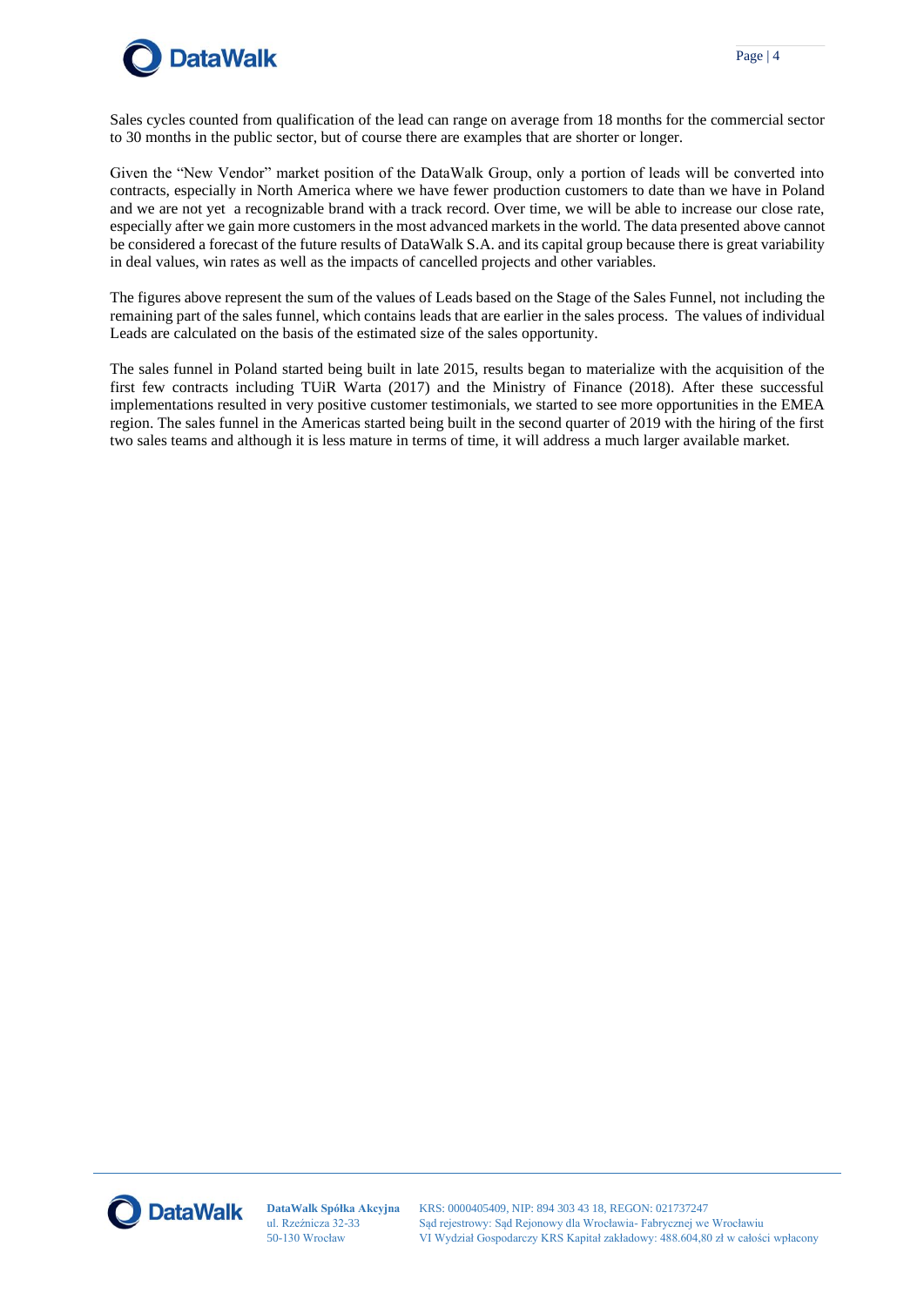

### **The table of contents**

| SELECTED CONSOLIDATED FINANCIAL DATA OF THE DATAWALK CAPITAL GROUP  6                                     |
|-----------------------------------------------------------------------------------------------------------|
|                                                                                                           |
|                                                                                                           |
| Consolidated Profit and Loss Account with The Statement of Comprehensive Income (in thousands of PLN). 12 |
| SUMMARY AND ANALYSIS OF THE FINANCIAL RESULTS OF THE DATAWALK CAPITAL GROUP FOR                           |
|                                                                                                           |
| MAJOR EVENTS THAT HAVE AN IMPACT ON THE DATAWALK GROUP'S RESULTS IN THE                                   |
| SIGNIFICANT EVENTS AFTER THE BALANCE SHEET DATE AFFECTING THE GROUP'S OPERATIONS                          |
| FACTORS WHICH, IN THE OPINION OF THE EXECUTIVE BOARD, WILL AFFECT THE ACHIEVED                            |
|                                                                                                           |
|                                                                                                           |
| DESCRIPTION OF THE ORGANISATION OF THE DATAWALK CAPITAL GROUP AND CONSOLIDATED                            |
|                                                                                                           |
|                                                                                                           |
|                                                                                                           |
| STRUCTURE OF SHAREHOLDINGS IN DATAWALK S.A. OR RIGHTS ATTACHED TO SHARES, HELD BY                         |
|                                                                                                           |
| Separate Profit and Loss Account with The Statement of Comprehensive Income (in thousands of PLN) 37      |
|                                                                                                           |
|                                                                                                           |

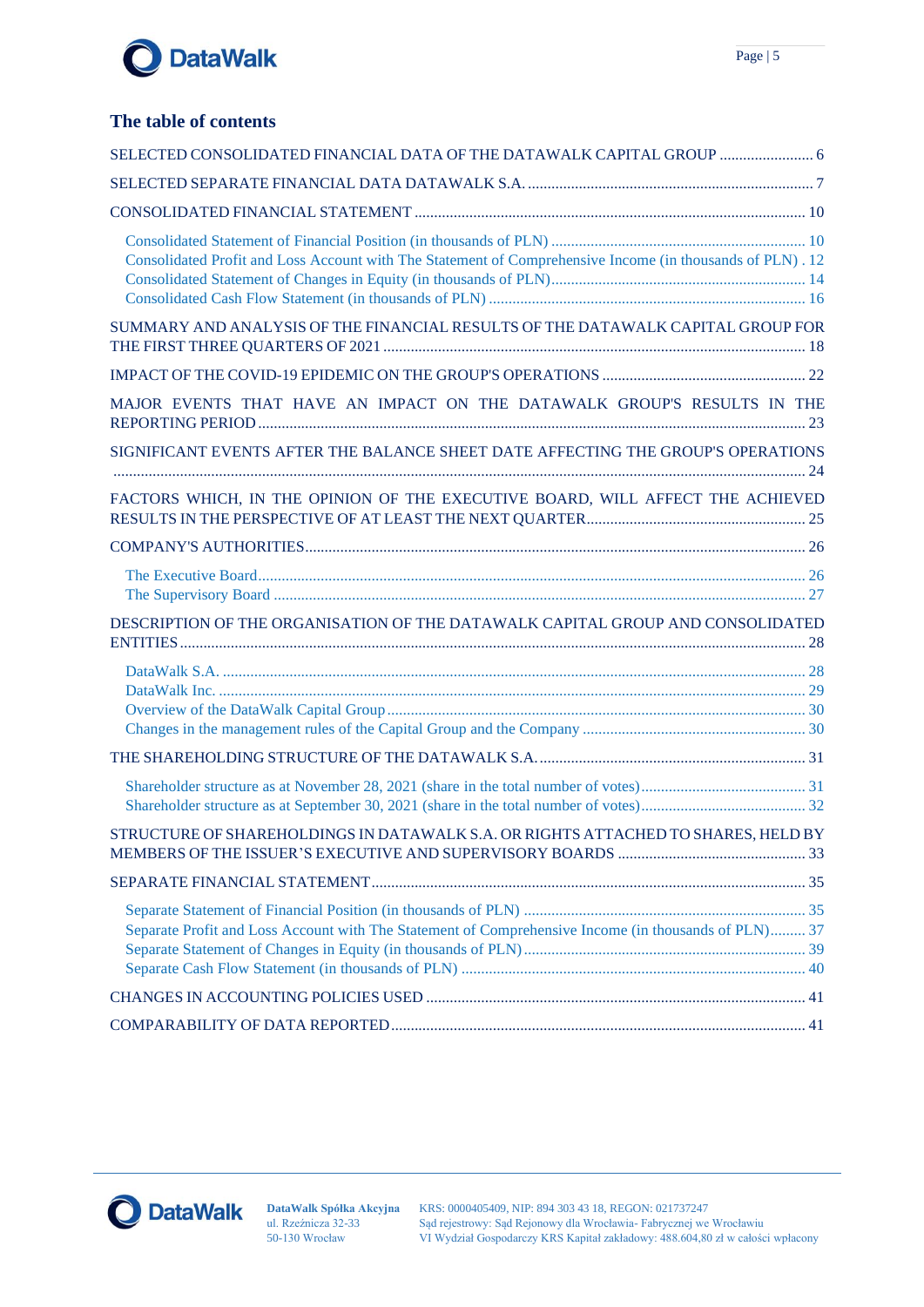

## **SELECTED CONSOLIDATED FINANCIAL DATA OF THE DATAWALK CAPITAL GROUP**

The following table presents selected data regarding the consolidated financial statements of the DataWalk Capital Group.

| <b>SELECTED FINANCIAL DATA</b>                    | from 01/01/2021<br>to 09/30/2021 | from $01/01/2020$<br>to 09/30/2020 | from $01/01/2021$<br>to 09/30/2021 | from $01/01/2020$<br>to 09/30/2020 |
|---------------------------------------------------|----------------------------------|------------------------------------|------------------------------------|------------------------------------|
|                                                   | in thousands of PLN              | in thousands of PLN                | in thousands of EUR                | in thousands of EUR                |
| Revenues from sales                               | 19 9 5 7                         | 8939                               | 4 3 7 8                            | 2012                               |
| Profit/Loss on sales                              | $-5396$                          | $-6415$                            | $-1184$                            | $-1444$                            |
| Operating profit (loss)                           | $-4604$                          | $-6105$                            | $-1010$                            | $-1374$                            |
| Pre-tax profit (loss)                             | $-4251$                          | $-6015$                            | $-933$                             | $-1354$                            |
| Net profit (loss)                                 | $-4251$                          | $-6137$                            | $-933$                             | $-1382$                            |
| Total comprehensive income                        | $-4063$                          | $-6133$                            | -891                               | $-1381$                            |
| Weighted average number of ordinary shares (pcs.) | 4 8 8 6 0 4 8                    | 4 4 6 5 0 4 8                      | 4 8 8 6 0 4 8                      | 4 4 6 5 0 4 8                      |
| Profit (loss) per share (in PLN/EUR)              | $-0,87$                          | $-1,37$                            | $-0,19$                            | $-0.31$                            |
| Net cash generated (used) in operating activities | $-9954$                          | $-5321$                            | $-2184$                            | $-1198$                            |
| Net cash generated (used) in investing activities | $-30947$                         | 689                                | $-6789$                            | 155                                |
| Net cash (used) in financing activities           | $-487$                           | 876                                | $-107$                             | 197                                |
| Total net cash flows                              | $-41389$                         | $-3756$                            | $-9080$                            | $-846$                             |

<span id="page-5-0"></span>

| <b>SELECTED FINANCIAL DATA</b>        | 09/30/2021          | 12/31/2020          | 09/30/2021          | 12/31/2020          |
|---------------------------------------|---------------------|---------------------|---------------------|---------------------|
|                                       | in thousands of PLN | in thousands of PLN | in thousands of EUR | in thousands of EUR |
| Total assets / equity and liabilities | 87 727              | 91 241              | 18 9 36             | 19 771              |
| Non-current assets                    | 19 9 88             | 11 304              | 4 3 1 4             | 2449                |
| Current assets                        | 67 739              | 79 937              | 14 621              | 17 322              |
| Equity                                | 75 730              | 79 793              | 16 34 6             | 17 29 1             |
| Total liabilities                     | 11 997              | 11 448              | 2 5 9 0             | 2481                |
| Long-term liabilities                 | 925                 | 1 976               | <b>200</b>          | 428                 |
| Short-term liabilities                | 11 071              | 9472                | 2 3 9 0             | 2052                |



ul. Rzeźnicza 32-33 50-130 Wrocław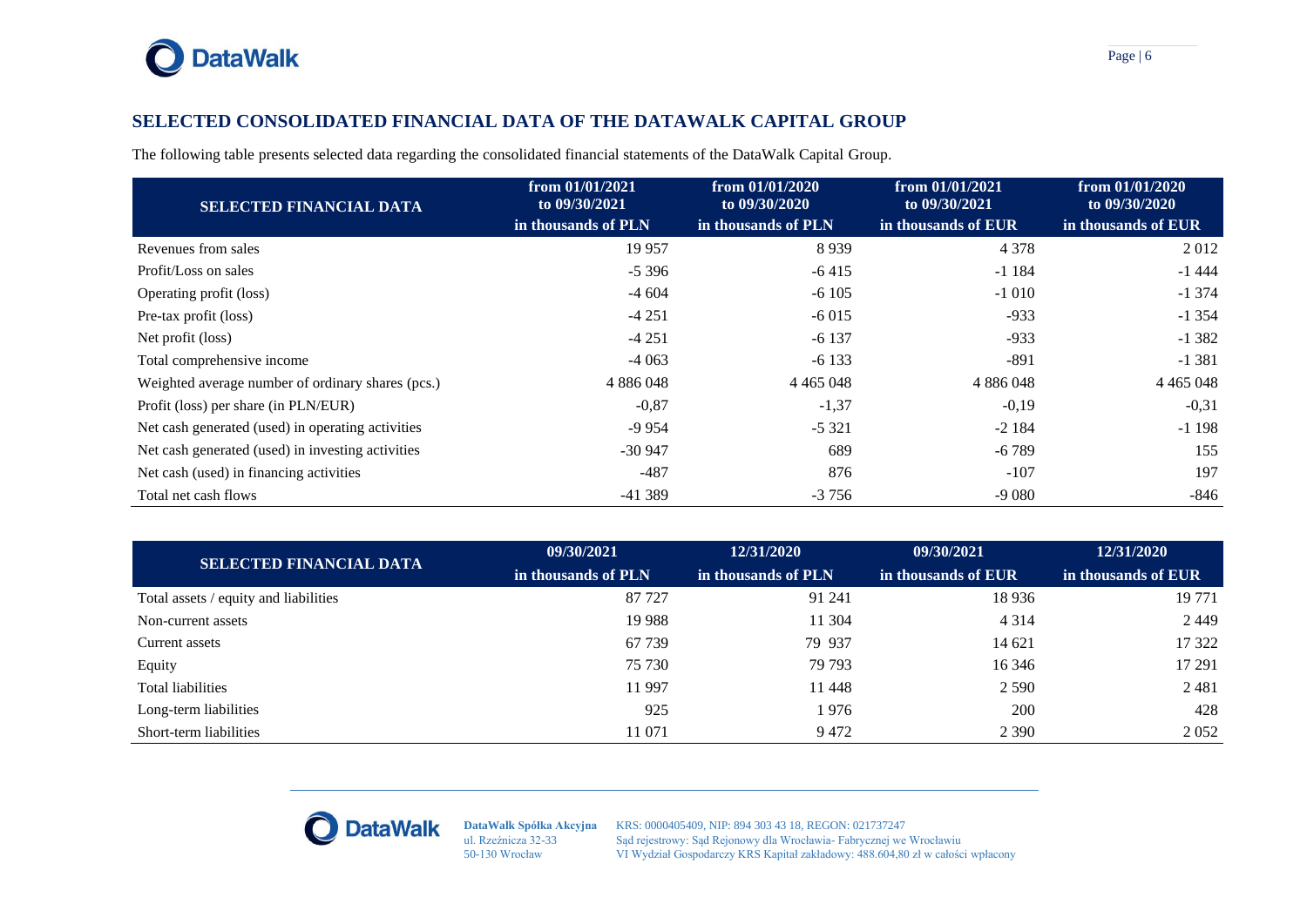

### **SELECTED SEPARATE FINANCIAL DATA DATAWALK S.A.**

The following table presents selected data on the separate financial statements DataWalk S.A.

| <b>SELECTED FINANCIAL DATA</b>                    | from 01/01/2021<br>to 09/30/2021 | from $01/01/2020$<br>to 09/30/2020 | from $01/01/2021$<br>to 09/30/2021 | from $01/01/2020$<br>to 09/30/2020 |
|---------------------------------------------------|----------------------------------|------------------------------------|------------------------------------|------------------------------------|
|                                                   | in thousands of PLN              | in thousands of PLN                | in thousands of EUR                | in thousands of EUR                |
| Revenues from sales                               | 15 876                           | 6 7 8 3                            | 3483                               | 1 5 2 7                            |
| Profit/Loss on sales                              | 2 8 3 5                          | $-1437$                            | 622                                | $-324$                             |
| Operating profit (loss)                           | 2988                             | $-4622$                            | 655                                | $-1041$                            |
| Pre-tax profit (loss)                             | $-12823$                         | $-4676$                            | $-2813$                            | $-1053$                            |
| Net profit (loss)                                 | $-12823$                         | $-4676$                            | $-2813$                            | $-1053$                            |
| Total comprehensive income                        | $-12823$                         | $-4676$                            | $-2813$                            | $-1053$                            |
| Weighted average number of ordinary shares (pcs.) | 4 8 8 6 0 4 8                    | 4 4 6 5 0 4 8                      | 4 8 8 6 0 4 8                      | 4 4 6 5 0 4 8                      |
| Profit (loss) per share (in PLN/EUR)              | $-2,62$                          | $-1,05$                            | 0,58                               | $-0,24$                            |
| Net cash generated (used) in operating activities | 4 1 8 7                          | $-1511$                            | 919                                | $-340$                             |
| Net cash generated (used) in investing activities | $-47058$                         | $-3085$                            | $-10323$                           | $-695$                             |
| Net cash (used) in financing activities           | $-484$                           | $-351$                             | $-106$                             | $-79$                              |
| Total net cash flows                              | $-43355$                         | $-4948$                            | $-9511$                            | $-1114$                            |

<span id="page-6-0"></span>

| <b>SELECTED FINANCIAL DATA</b>        | 09/30/2021          | 12/31/2020          | 09/30/2021          | 12/31/2020          |
|---------------------------------------|---------------------|---------------------|---------------------|---------------------|
|                                       | in thousands of PLN | in thousands of PLN | in thousands of EUR | in thousands of EUR |
| Total assets / equity and liabilities | 76 218              | 89 032              | 16 451              | 19 29 3             |
| Non-current assets                    | 16 940              | 11 241              | 3656                | 2436                |
| Current assets                        | 59 278              | 77 791              | 12 795              | 16857               |
| Equity                                | 68 5 14             | 81 337              | 14 789              | 17625               |
| <b>Total liabilities</b>              | 7 7 0 4             | 7695                | 663                 | 668                 |
| Long-term liabilities                 | 230                 | 639                 | 50                  | 138                 |
| Short-term liabilities                | 7474                | 7 0 5 6             | 613                 | 1529                |



ul. Rzeźnicza 32-33 50-130 Wrocław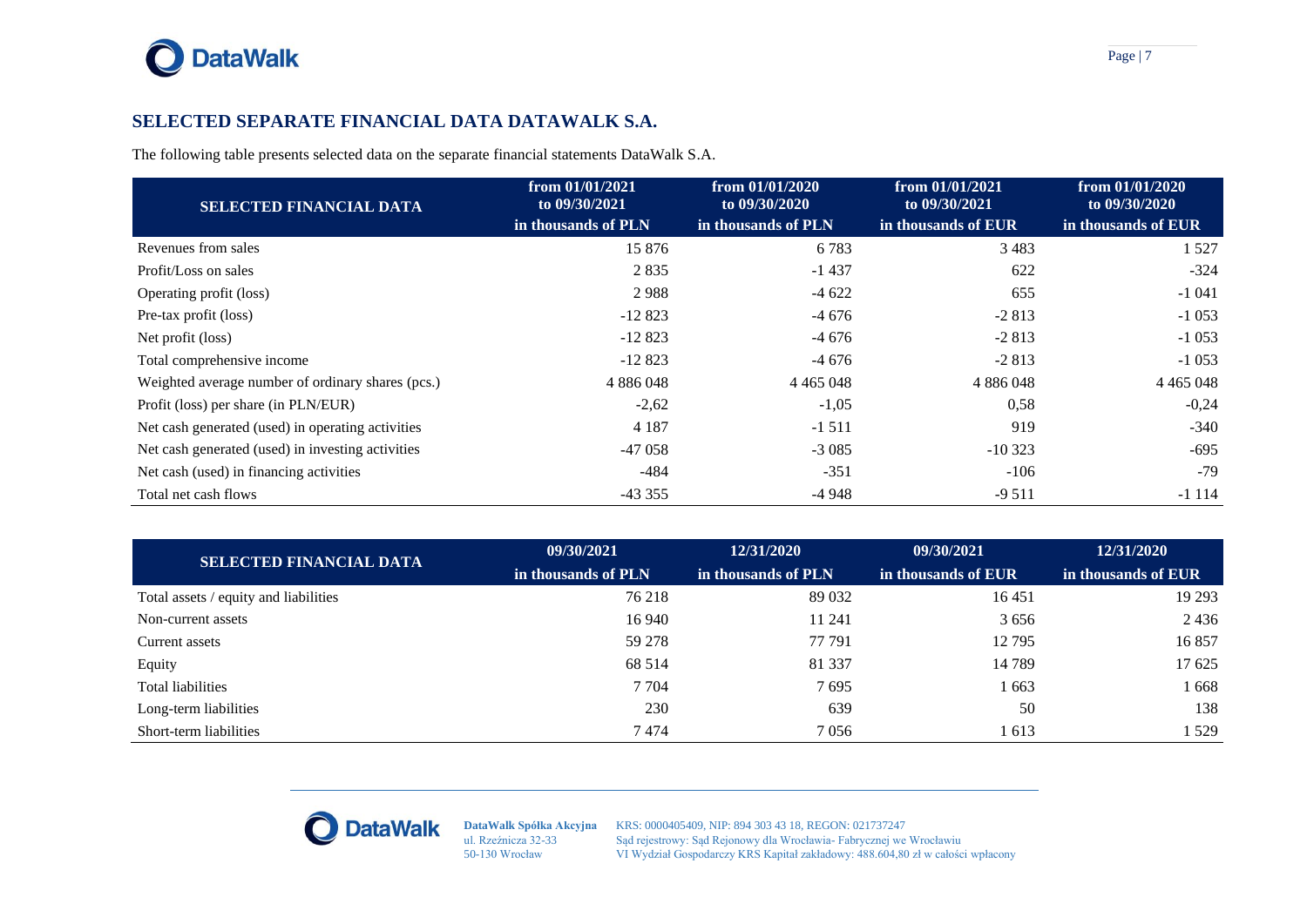

Applied EUR / PLN rates:

 $\overline{\phantom{a}}$ 

• Items of the statement of financial position were translated at the average rate of the euro published by the Polish National Bank, valid on the last day of the reporting period.

| Rate on the last day of the period | 09/30/2021 | 12/31/2020 |
|------------------------------------|------------|------------|
| EUR                                | 4.6329     | 4.6148     |

• Items in the statement of profit or loss and other comprehensive income and statement of cash flows were translated at the average rate of the euro which is the arithmetic average of euro exchange rates published by Polish National Bank and valid on the last day of each month of the reporting period.

| The average exchange rate in a given period | from $01/01/2021$<br>to 09/30/2021 | from $01/01/2020$<br>to 09/30/2020 |
|---------------------------------------------|------------------------------------|------------------------------------|
| EUR                                         | 4.5585                             | 4,4420                             |

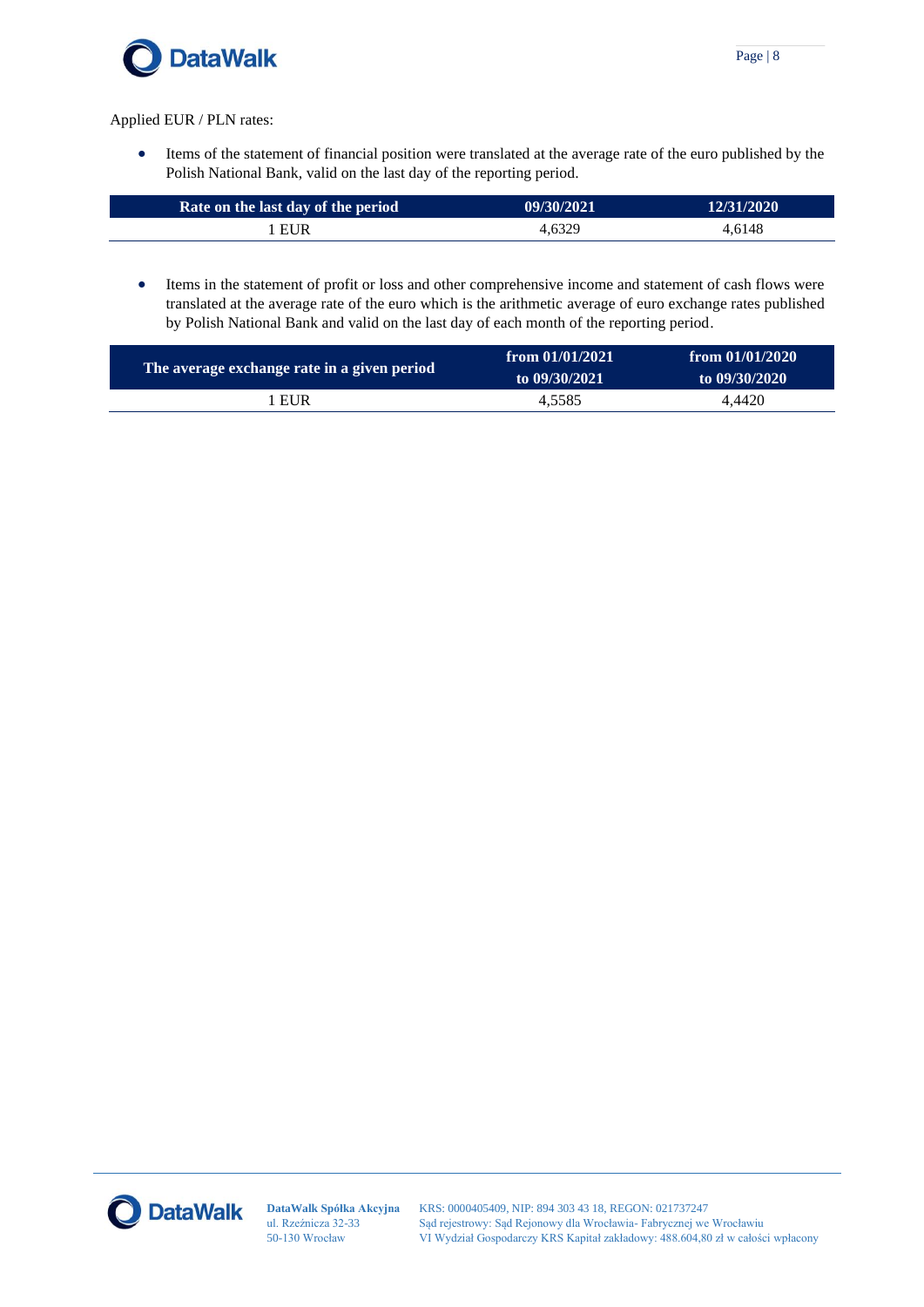

# DATAWALK CAPITAL GROUP SUMMARY OF THE CONDENSED INTERIM FINANCIAL STATEMENTS

for the period of 9 months ended 30th September 2021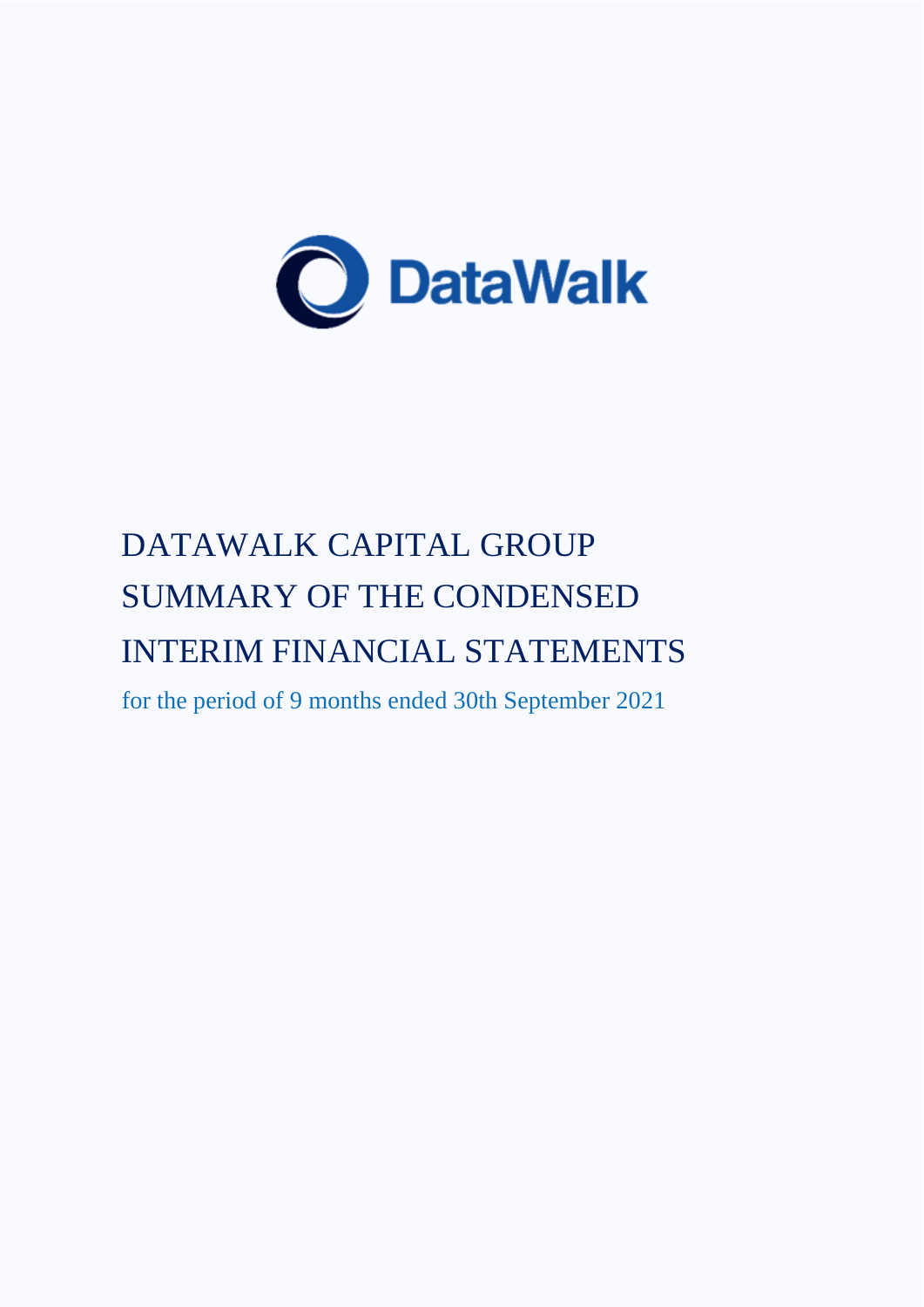

|           | <b>ASSETS</b>         |                             | 09/30/2021     | 12/31/2020     |
|-----------|-----------------------|-----------------------------|----------------|----------------|
| A.        |                       | <b>Non-current assets</b>   | 19 988         | 11 304         |
|           | I.                    | Fixed assets                | 344            | 301            |
|           | П.                    | Goodwill                    | 390            | 390            |
|           | Ш.                    | Intangible assets           | 14 690         | 9 3 7 3        |
|           | IV.                   | Right-of-use assets         | 856            | 1 1 5 9        |
|           | V.                    | Long-term receivables       | $\overline{0}$ | 41             |
|           | VI.                   | Long-term prepayments       | 3 7 0 8        | $\overline{0}$ |
|           | VII.                  | Deferred tax assets         | $\theta$       | 40             |
| <b>B.</b> | <b>Current assets</b> |                             | 67739          | 79 937         |
|           | I.                    | Inventory                   | $\overline{0}$ | $\overline{0}$ |
|           | П.                    | Contract assets             | 261            | 272            |
|           | Ш.                    | Trade receivables           | 5 4 7 3        | 4 2 9 0        |
|           | IV.                   | Receivables from income tax | 101            | 95             |
|           | V.                    | Other receivables           | 1714           | 1 0 6 2        |
|           | VI.                   | Financial assets            | 25 000         | $\mathbf{0}$   |
|           | VII.                  | Prepayments                 | 2 7 5 5        | 423            |
|           | VIII.                 | Cash and cash equivalents   | 32 4 35        | 73 795         |
|           | <b>TOTAL ASSETS</b>   |                             | 87 727         | 91 241         |

# <span id="page-9-1"></span><span id="page-9-0"></span>**Consolidated Statement of Financial Position (in thousands of PLN)**

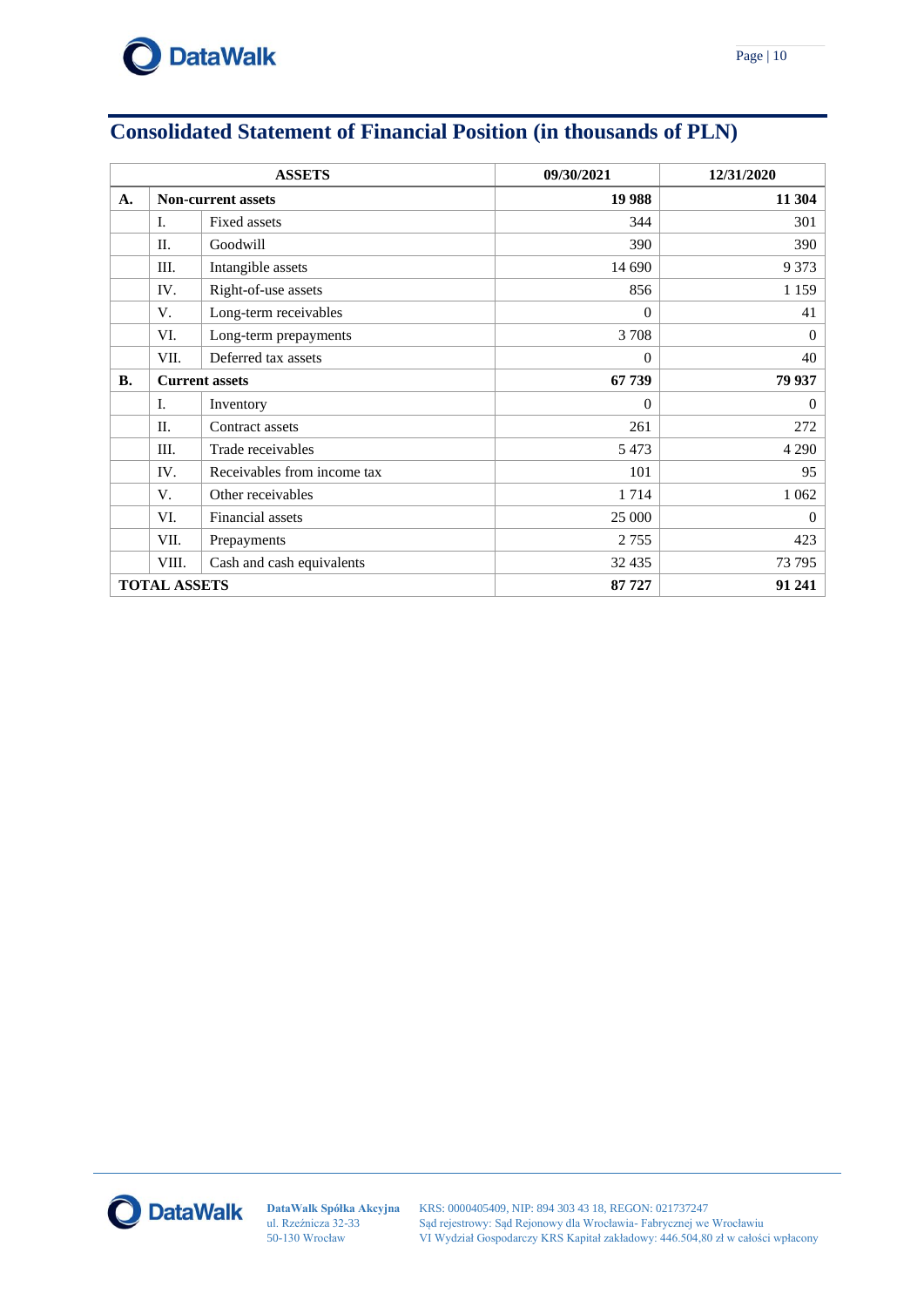

|           |                | <b>EQUITY AND LIABILITIES</b>                                | 09/30/2021     | 12/31/2020     |
|-----------|----------------|--------------------------------------------------------------|----------------|----------------|
| A.        | <b>Equity</b>  |                                                              | 75 730         | 79 793         |
|           |                | Equity attributable to shareholders of the<br>parent company | 75 730         | 79 793         |
|           | $\mathbf{I}$ . | Share capital                                                | 489            | 489            |
|           | Π.             | Share premium                                                | 133 859        | 133 859        |
|           | Ш.             | Other capitals                                               | 9 9 6 5        | 9 9 6 5        |
|           | IV.            | Profit (loss) from previous years                            | $-67321$       | $-60998$       |
|           | V.             | Reserve capital                                              | 2 7 7 1        | 2 7 7 1        |
|           | VI.            | Net profit (loss) for the current year                       | $-4251$        | $-6323$        |
|           | VII.           | Foreign exchange translation differences                     | 218            | 30             |
|           |                | <b>Non-controlling interests</b>                             | 0              | 0              |
| <b>B.</b> |                | <b>Long-term liabilities</b>                                 | 925            | 1976           |
|           | I.             | Deferred tax liabilities                                     | $\overline{0}$ | 40             |
|           | $\Pi$ .        | Lease liabilities                                            | 230            | 598            |
|           | Ш.             | Bank loans and borrowings                                    | 615            | 1 1 8 7        |
|           | IV.            | Other liabilities                                            | 80             | 151            |
| C.        |                | <b>Short-term liabilities</b>                                | 11 071         | 9 4 7 2        |
|           | I.             | <b>Trade liabilities</b>                                     | 2017           | 1 4 7 9        |
|           | $\Pi$ .        | Income tax liabilities                                       | $\Omega$       | $\overline{0}$ |
|           | III.           | Lease liabilities                                            | 639            | 564            |
|           | IV.            | Bank loans and borrowings                                    | 9              | 17             |
|           | V.             | Other liabilities                                            | 1 2 4 1        | 1 0 1 4        |
|           | VI.            | Other provisions                                             | 616            | 1 801          |
|           | VII.           | <b>Contract liabilities</b>                                  | 6 5 5 0        | 4 5 9 7        |
|           |                | TOTAL EQUITY AND LIABILITIES                                 | 87 727         | 91 241         |

| <b>NET ASSET VALUE PER SHARE</b>           | 09/30/2021 | 12/31/2020    |
|--------------------------------------------|------------|---------------|
| Net asset value                            | 75 730     | 79 793        |
| Number of shares (pcs.)                    | 4 886 048  | 4 5 4 2 1 1 6 |
| Net asset value per share (in PLN)         | 15.50      | 17,57         |
| Diluted number of shares (pcs.)            | 4 975 047  | 4 631 115     |
| Diluted net asset value per share (in PLN) | 15.22      | 17,23         |

The net asset value per share was calculated in relation to the weighted average number of the Company's shares for a given period. The number of shares calculated this way for the first three quarters of 2021 was 4 886 048, while in 2020 the weighted average number of shares in the Company was 4 542 116.

The weighted average diluted number of shares in the Company for the first three quarters of 2021 amounted to 4 975 047, including 88 999 shares under the incentive program, while in 2020 the average amounted to 4 631 115, including 88 999 shares under the incentive program.

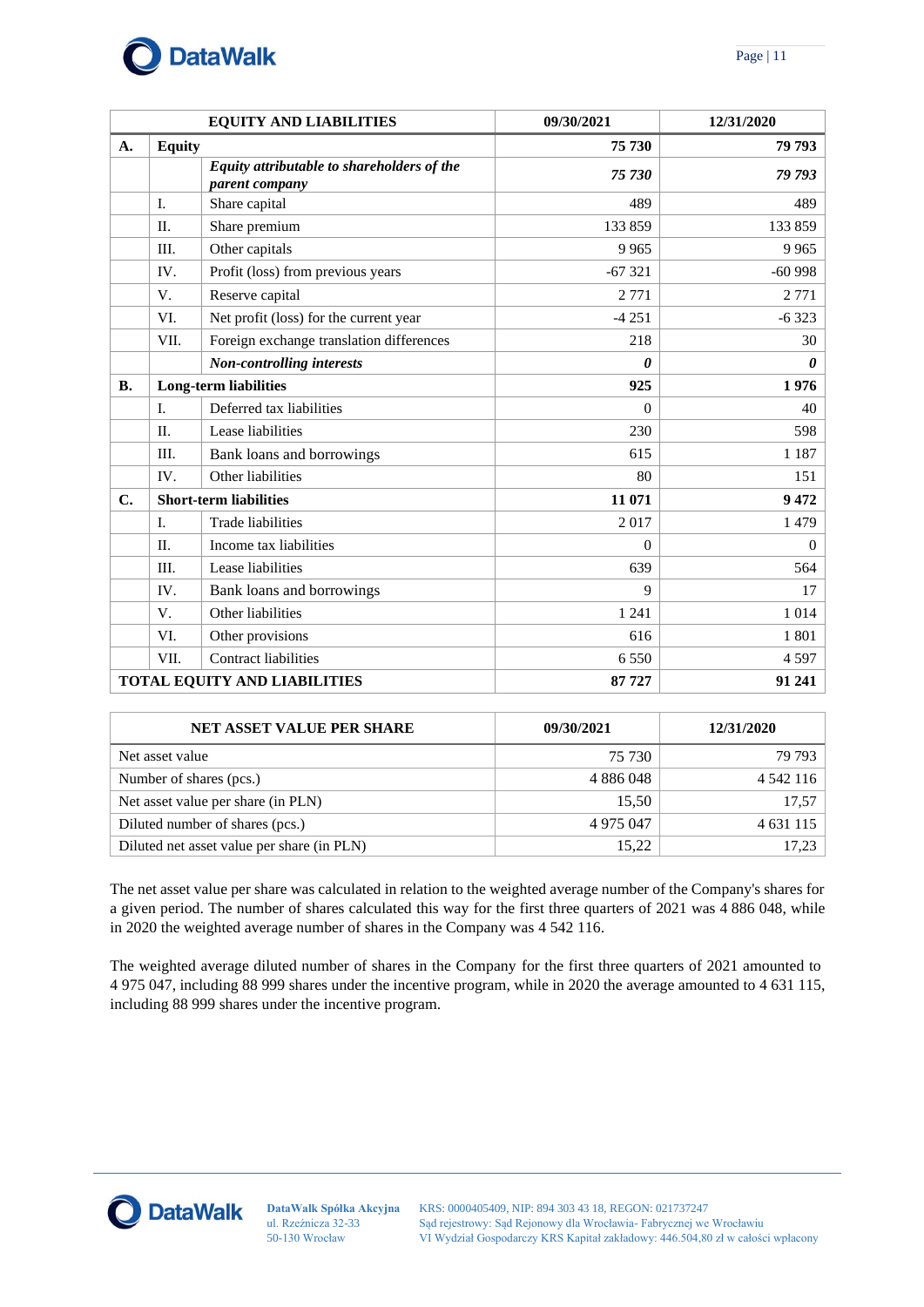

## <span id="page-11-0"></span>**Consolidated Profit and Loss Account with The Statement of Comprehensive Income (in thousands of PLN)**

|           | <b>PROFIT AND LOSS ACCOUNT</b>                    | $01/01/2021 -$<br>09/30/2021 | $01/01/2020 -$<br>09/30/2020 | $01/07/2021 -$<br>09/30/2021* | $01/07/2020 -$<br>09/30/2020* |
|-----------|---------------------------------------------------|------------------------------|------------------------------|-------------------------------|-------------------------------|
|           | <b>Continuing operations</b>                      |                              |                              |                               |                               |
| A.        | <b>Revenues</b>                                   | 19 957                       | 8939                         | 5869                          | 3823                          |
| <b>B.</b> | <b>Operating costs</b>                            | 25 3 5 4                     | 15 3 5 5                     | 9 1 9 9                       | 5 4 0 8                       |
|           | Materials and Energy                              | 122                          | 98                           | 54                            | 28                            |
|           | Employee benefits                                 | 13 062                       | 8 0 25                       | 4538                          | 2769                          |
|           | Amortisation and depreciation                     | 1 1 0 8                      | 937                          | 376                           | 313                           |
|           | External services                                 | 10 236                       | 5 5 3 7                      | 3853                          | 2047                          |
|           | Other costs                                       | 825                          | 757                          | 378                           | 250                           |
| C.        | <b>Profit/Loss on sales</b>                       | $-5396$                      | $-6415$                      | $-3330$                       | $-1584$                       |
|           | Other operating income                            | 980                          | 296                          | 105                           | 86                            |
|           | Other operating costs                             | 1                            | 74                           | $\Omega$                      | 29                            |
|           | Profit (loss) from expected credit losses         | $-187$                       | 89                           | 10                            | $-55$                         |
| D.        | <b>Operating profit (loss)</b>                    | $-4604$                      | $-6105$                      | $-3215$                       | $-1583$                       |
|           | Financial income                                  | 397                          | 112                          | 315                           | $-97$                         |
|           | Financial costs                                   | 43                           | 22                           | 6                             | 9                             |
| E.        | Pre-tax profit (loss)                             | $-4251$                      | $-6015$                      | $-2907$                       | $-1689$                       |
|           | Income tax                                        | $\boldsymbol{0}$             | 122                          | $\theta$                      | 22                            |
| F.        | Net profit (loss) from continuing<br>operations   | $-4251$                      | $-6137$                      | $-2907$                       | $-1712$                       |
|           | <b>Discontinued operations</b>                    |                              |                              |                               |                               |
|           | Net profit (loss) from discontinued<br>operations | $\overline{0}$               | $\mathbf{0}$                 | $\Omega$                      | $\overline{0}$                |
| G.        | Net profit (loss)                                 | $-4251$                      | $-6137$                      | $-2907$                       | $-1712$                       |

| NET PROFIT (LOSS) ATTRIBUTABLE TO:   | $01/01/2021 -$<br>09/30/2021 | $01/01/2020 -$<br>09/30/2020 | $01/07/2021 -$<br>$09/30/2021*$ | $01/07/2020 -$<br>$09/30/2020*$ |
|--------------------------------------|------------------------------|------------------------------|---------------------------------|---------------------------------|
| - shareholders of the parent company | $-4251$                      | $-6137$                      | $-2.907$                        | -1 712                          |
| - non-controlling interests          |                              |                              |                                 |                                 |

| STATEMENT OF COMPREHENSIVE<br><b>INCOME</b>                         | $01/01/2021 -$<br>09/30/2021 | $01/01/2020 -$<br>09/30/2020 | $01/07/2021 -$<br>$09/30/2021*$ | $01/07/2020 -$<br>09/30/2020* |
|---------------------------------------------------------------------|------------------------------|------------------------------|---------------------------------|-------------------------------|
| Net profit (loss)                                                   | $-4251$                      | $-6137$                      | $-2907$                         | $-1712$                       |
| Other comprehensive income                                          | 188                          | 4                            | 125                             | $-82$                         |
| Items that will not be reclassified to<br><i>profit or loss</i>     | 0                            |                              | 0                               | 0                             |
| Items that will be reclassified to profit or<br>loss:               | 188                          | 4                            | 125                             | -82                           |
| a) Exchange differences on translating<br><i>foreign operations</i> | 188                          | 4                            | 125                             | $-82$                         |
| <b>Total comprehensive income</b>                                   | $-4063$                      | $-6133$                      | $-2782$                         | - 1 794                       |

| <b>TOTAL COMPREHENSIVE INCOME</b><br><b>ATTRIBUTABLE TO:</b> | $01/01/2021 -$<br>09/30/2021 | $01/01/2020 -$<br>09/30/2020 | $01/07/2021 -$<br>$09/30/2021*$ | $01/07/2020 -$<br>$09/30/2020*$ |
|--------------------------------------------------------------|------------------------------|------------------------------|---------------------------------|---------------------------------|
| - shareholders of the parent company                         | $-4063$                      | $-6133$                      | -2 782                          | -1794                           |
| - non-controlling interests                                  |                              |                              |                                 |                                 |



**DataWalk Spółka Akcyjna** ul. Rzeźnicza 32-33 50-130 Wrocław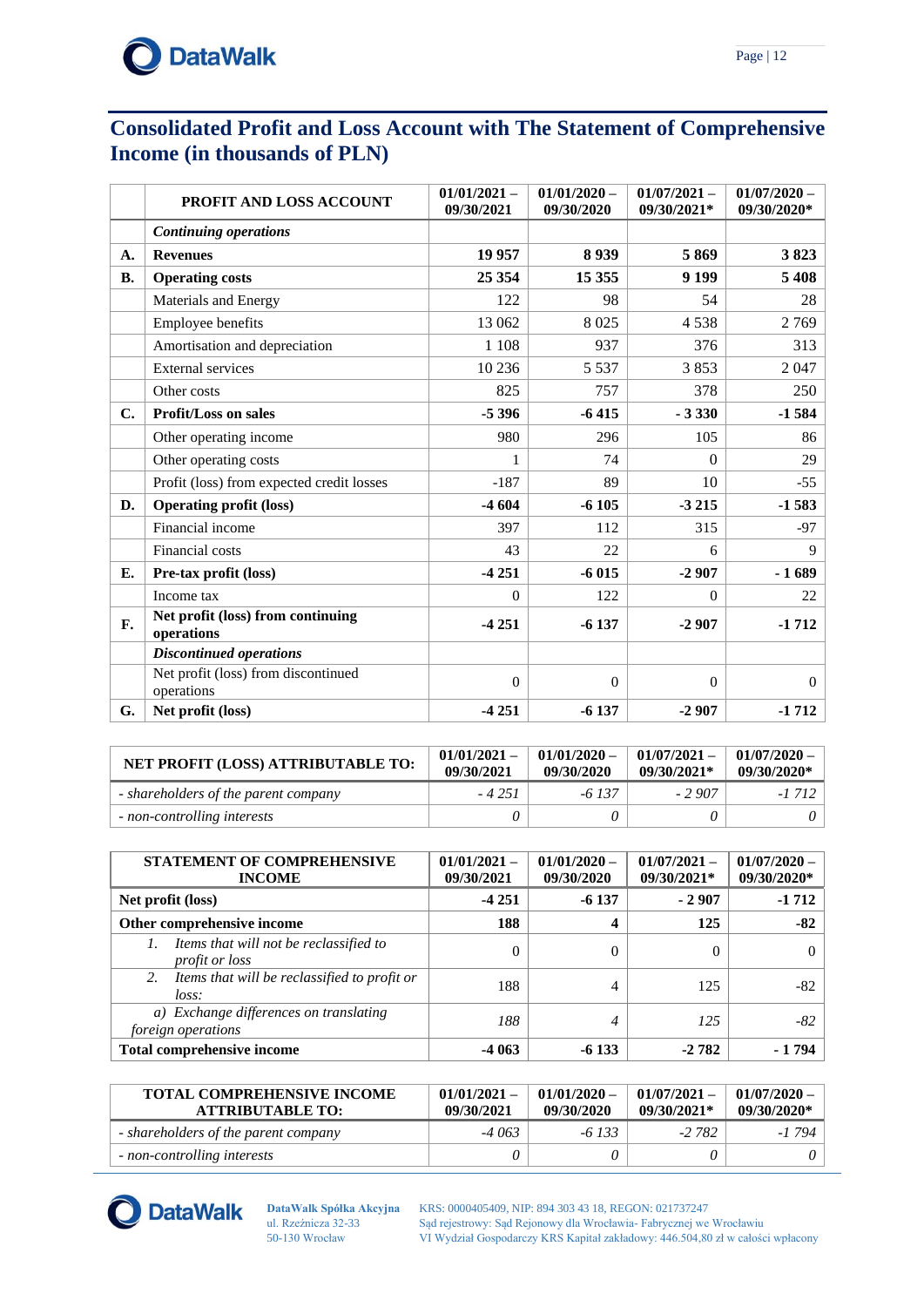

| <b>PROFIT (LOSS) PER SHARE</b><br><b>ATTRIBUTABLE TO:</b> | $01/01/2021 -$<br>09/30/2021 | $01/01/2020 -$<br>09/30/2020 | $01/07/2021 -$<br>09/30/2021* | $01/07/2020$ -<br>09/30/2020* |
|-----------------------------------------------------------|------------------------------|------------------------------|-------------------------------|-------------------------------|
| <b>Continuing operations</b>                              |                              |                              |                               |                               |
| Number of shares (pcs.)                                   | 4 8 8 6 0 4 8                | 4 4 6 5 0 4 8                | 4 8 8 6 0 4 8                 | 4 4 6 5 0 4 8                 |
| Profit (loss) per share (in PLN)                          | $-0.87$                      | $-1,37$                      | $-0,59$                       | $-0,38$                       |
| Diluted number of shares (pcs.)                           | 4 975 047                    | 4 5 5 4 0 4 7                | 4 975 047                     | 4 5 5 4 0 4 7                 |
| Diluted profit (loss) per share (in PLN)                  | $-0.85$                      | $-1,35$                      | $-0.58$                       | $-0,38$                       |
| <b>Discontinued operations</b>                            |                              |                              |                               |                               |
| Number of shares (pcs.)                                   | 4 8 8 6 0 4 8                | 4 4 6 5 0 4 8                | 4 8 8 6 0 4 8                 | 4 4 6 5 0 4 8                 |
| Profit (loss) per share (in PLN)                          | $\Omega$                     | $\Omega$                     | $\theta$                      | $\Omega$                      |
| Diluted number of shares (pcs.)                           | 4 9 7 5 0 4 7                | 4 5 5 4 0 4 7                | 4 9 7 5 0 4 7                 | 4 5 5 4 0 4 7                 |
| Diluted profit (loss) per share (in PLN)                  | $\Omega$                     | $\theta$                     | $\Omega$                      | $\Omega$                      |
| Continuing and discontinued operations                    |                              |                              |                               |                               |
| Number of shares (pcs.)                                   | 4 8 8 6 0 4 8                | 4 4 6 5 0 4 8                | 4 8 8 6 0 4 8                 | 4 4 6 5 0 4 8                 |
| Profit (loss) per share (in PLN)                          | $-0,87$                      | $-1,37$                      | $-0,59$                       | $-0,38$                       |
| Diluted number of shares (pcs.)                           | 4 975 047                    | 4 5 5 4 0 4 7                | 4 975 047                     | 4 5 5 4 0 4 7                 |
| Diluted profit (loss) per share (in PLN)                  | $-0.85$                      | $-1,35$                      | $-0.58$                       | $-0,38$                       |

The net profit (loss) per share was calculated in relation to the weighted average number of the Company's shares for a given period. The number of shares calculated this way for the first three quarters of 2021 was 4 886 048, while in the same period of 2020 the weighted average number of shares in the Company was 4 465 048.

The weighted average diluted number of shares in the Company in the first three quarters of 2021 amounted to 4 975 047, including 88 999 shares under the incentive program, while in the same period of 2020 the average amounted 4 554 047, including 88 999 shares under the incentive program.

\* *The data for the third quarter of 2021 was determined by subtracting from the data for the first three quarters of 2021 the data presented by the Group in the report for the first half of 2021 (covered by the review).*

\* *The data for the third quarter of 2020 was determined by subtracting from the data for the first three quarters of 2020 the data presented by the Group in the report for the first half of 2020 (covered by the review).*

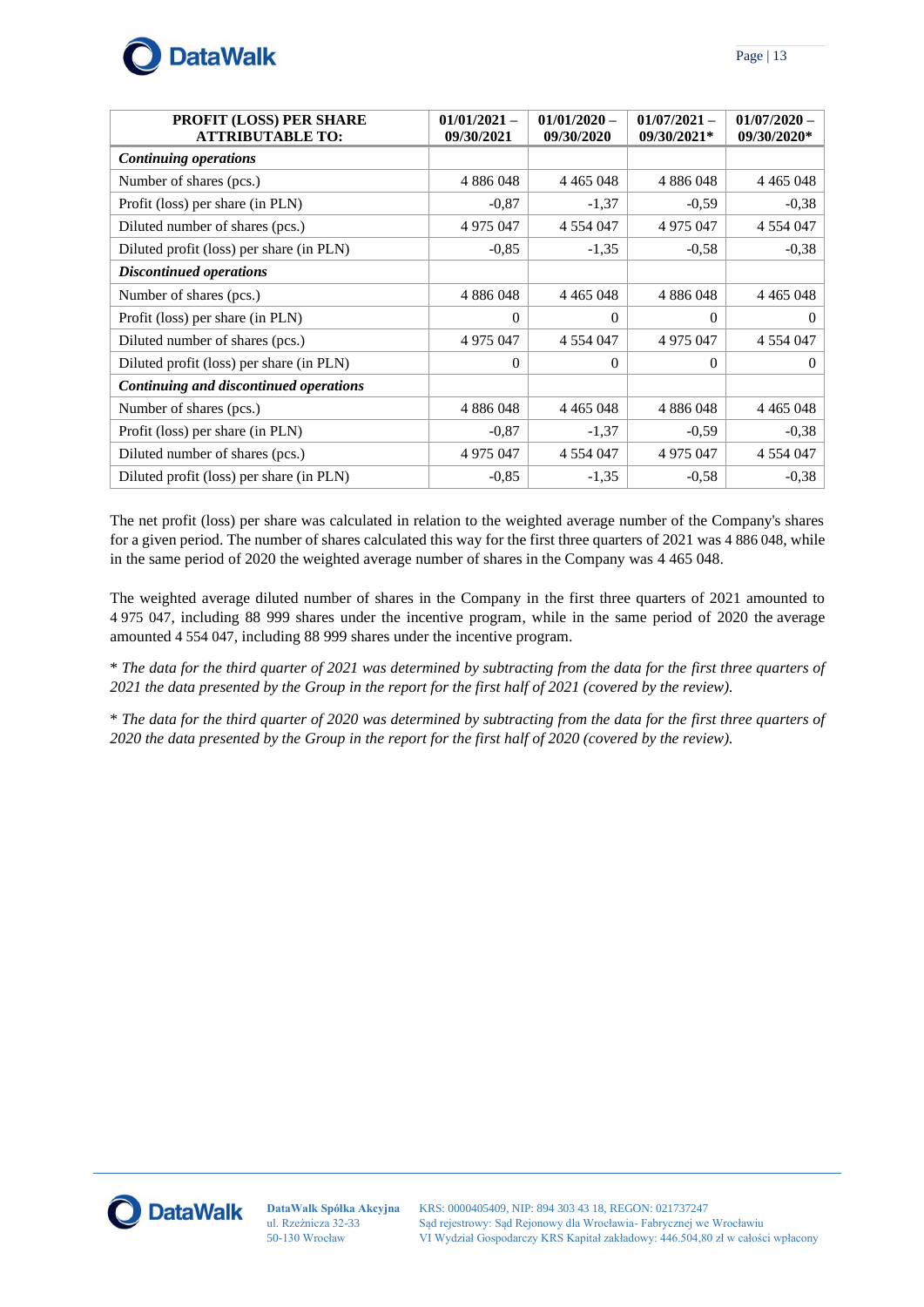# **Consolidated Statement of Changes in Equity (in thousands of PLN)**

<span id="page-13-0"></span>

| <b>STATEMENT OF CHANGES</b><br><b>IN EQUITY</b>           | <b>Share</b><br>capital | <b>Share</b><br>premium | Other<br>capitals | Foreign<br>exchange<br>translation<br>differences | <b>Reserve</b><br>capital | Profit (loss)<br>from<br>previous<br>years | Net profit<br>(loss) for the<br>current<br>period | Equity<br>attributable to<br>shareholders of<br>the parent<br>company | <b>Equity</b><br>attributable<br>to non-<br>controlling<br>interests | <b>Total</b><br>equity |
|-----------------------------------------------------------|-------------------------|-------------------------|-------------------|---------------------------------------------------|---------------------------|--------------------------------------------|---------------------------------------------------|-----------------------------------------------------------------------|----------------------------------------------------------------------|------------------------|
| Balance as at 01/01/21                                    | 489                     | 133 859                 | 9 9 6 5           | 30                                                | 2 7 7 1                   | $-60998$                                   | $-6323$                                           | 79 793                                                                | $\mathbf{0}$                                                         | 79 793                 |
| Equity increase (decrease)                                | 0                       | $\mathbf{0}$            | $\mathbf{0}$      | 188                                               | $\mathbf{0}$              | $-6323$                                    | 2073                                              | $-4063$                                                               | $\bf{0}$                                                             | $-4063$                |
| Total comprehensive income                                | $\overline{0}$          | $\Omega$                | $\theta$          | 188                                               | 0                         | $\Omega$                                   | $-4251$                                           | $-4063$                                                               | $\theta$                                                             | $-4063$                |
| Net profit (loss)                                         | 0                       | $\theta$                | 0                 | 0                                                 | 0                         | $\theta$                                   | $-4251$                                           | $-4251$                                                               | $\theta$                                                             | $-4251$                |
| Exchange differences on<br>translating foreign operations | 0                       | $\sqrt{a}$              | 0                 | 188                                               | 0                         | $\theta$                                   | $\theta$                                          | 188                                                                   | $\theta$                                                             | 188                    |
| Share capital increase                                    | $\Omega$                | $\theta$                | $\Omega$          | $\Omega$                                          | $\Omega$                  | $\Omega$                                   |                                                   | $\Omega$                                                              | $\Omega$                                                             | $\theta$               |
| Distribution of profit (loss) for<br>previous year        | $\theta$                | $\theta$                | $\theta$          | $\theta$                                          | $\Omega$                  | $-6323$                                    | 6 3 2 3                                           | $\theta$                                                              | $\Omega$                                                             | $\Omega$               |
| Changes in equity resulting from<br><b>IFRS 2</b>         | $\theta$                | $\Omega$                | $\theta$          | $\theta$                                          | $\Omega$                  | $\theta$                                   |                                                   | $\theta$                                                              | $\Omega$                                                             | $\Omega$               |
| <b>Balance as at 09/30/2021</b>                           | 489                     | 133 859                 | 9 9 6 5           | 218                                               | 2 7 7 1                   | $-67321$                                   | $-4251$                                           | 75 730                                                                | $\bf{0}$                                                             | 75 730                 |

**O** DataWalk

ul. Rzeźnicza 32-33 50-130 Wrocław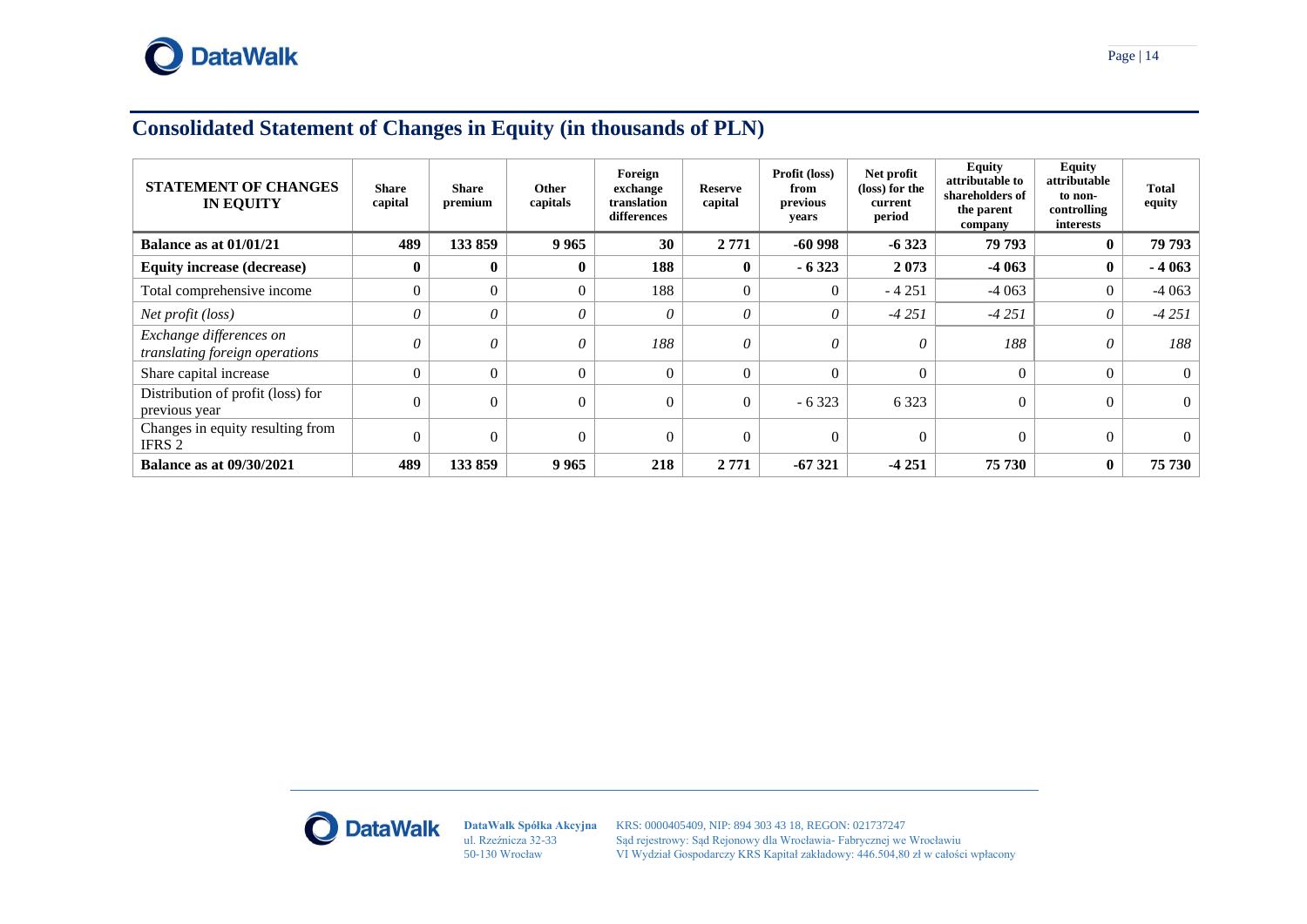

| <b>STATEMENT OF CHANGES</b><br><b>IN EQUITY</b>           | Share<br>capital | <b>Share</b><br>premium | <b>Other</b><br>capitals | Foreign<br>exchange<br>translation<br>differences | <b>Reserve</b><br>capital | Profit (loss)<br>from<br>previous<br>years | Net profit<br>(loss) for the<br>current<br>period | <b>Equity</b><br>attributable<br>to<br>shareholders<br>of the parent<br>company | <b>Equity</b><br>attributable<br>to non-<br>controlling<br>interests | <b>Total equity</b> |
|-----------------------------------------------------------|------------------|-------------------------|--------------------------|---------------------------------------------------|---------------------------|--------------------------------------------|---------------------------------------------------|---------------------------------------------------------------------------------|----------------------------------------------------------------------|---------------------|
| <b>Balance as at 01/01/2020</b>                           | 447              | 68781                   | 9 9 6 5                  | $\bf{0}$                                          | 2771                      | $-49953$                                   | $-11044$                                          | 20 966                                                                          | $\mathbf{0}$                                                         | 20 966              |
| <b>Equity increase (decrease)</b>                         | $\bf{0}$         | $\bf{0}$                | $\bf{0}$                 | 4                                                 | $\mathbf{0}$              | $-11044$                                   | 4907                                              | $-6133$                                                                         | $\bf{0}$                                                             | $-6133$             |
| Total comprehensive income                                | $\mathbf{0}$     | $\mathbf{0}$            | $\overline{0}$           | 4                                                 | $\Omega$                  | $\Omega$                                   | $-6137$                                           | $-6133$                                                                         | $\overline{0}$                                                       | $-6133$             |
| Net profit (loss)                                         | $\theta$         | $\theta$                | $\theta$                 | $\theta$                                          | 0                         | 0                                          | $-6137$                                           | $-6137$                                                                         | $\theta$                                                             | $-6137$             |
| Exchange differences on<br>translating foreign operations |                  | $\theta$                | $\theta$                 | $\overline{4}$                                    | 0                         | 0                                          |                                                   | 4                                                                               | 0                                                                    |                     |
| Share capital increase                                    | $\overline{0}$   | $\mathbf{0}$            | $\mathbf{0}$             | $\mathbf{0}$                                      | 0                         |                                            | $\Omega$                                          | $\theta$                                                                        | $\Omega$                                                             |                     |
| Distribution of profit (loss) for<br>previous year        | $\Omega$         | $\theta$                | $\Omega$                 | $\theta$                                          | $\theta$                  | $-11044$                                   | 11 044                                            | $\theta$                                                                        | $\Omega$                                                             | $\Omega$            |
| Changes in equity resulting from<br><b>IFRS 2</b>         | $\Omega$         | $\theta$                | $\Omega$                 | $\mathbf{0}$                                      | $\theta$                  | $\Omega$                                   | $\Omega$                                          | $\Omega$                                                                        | $\Omega$                                                             |                     |
| <b>Balance as at 09/30/2020</b>                           | 447              | 68781                   | 9 9 6 5                  | 4                                                 | 2771                      | $-60998$                                   | $-6137$                                           | 14 8 33                                                                         | $\bf{0}$                                                             | 14833               |



**DataWalk Spółka Akcyjna** ul. Rzeźnicza 32-33 50-130 Wrocław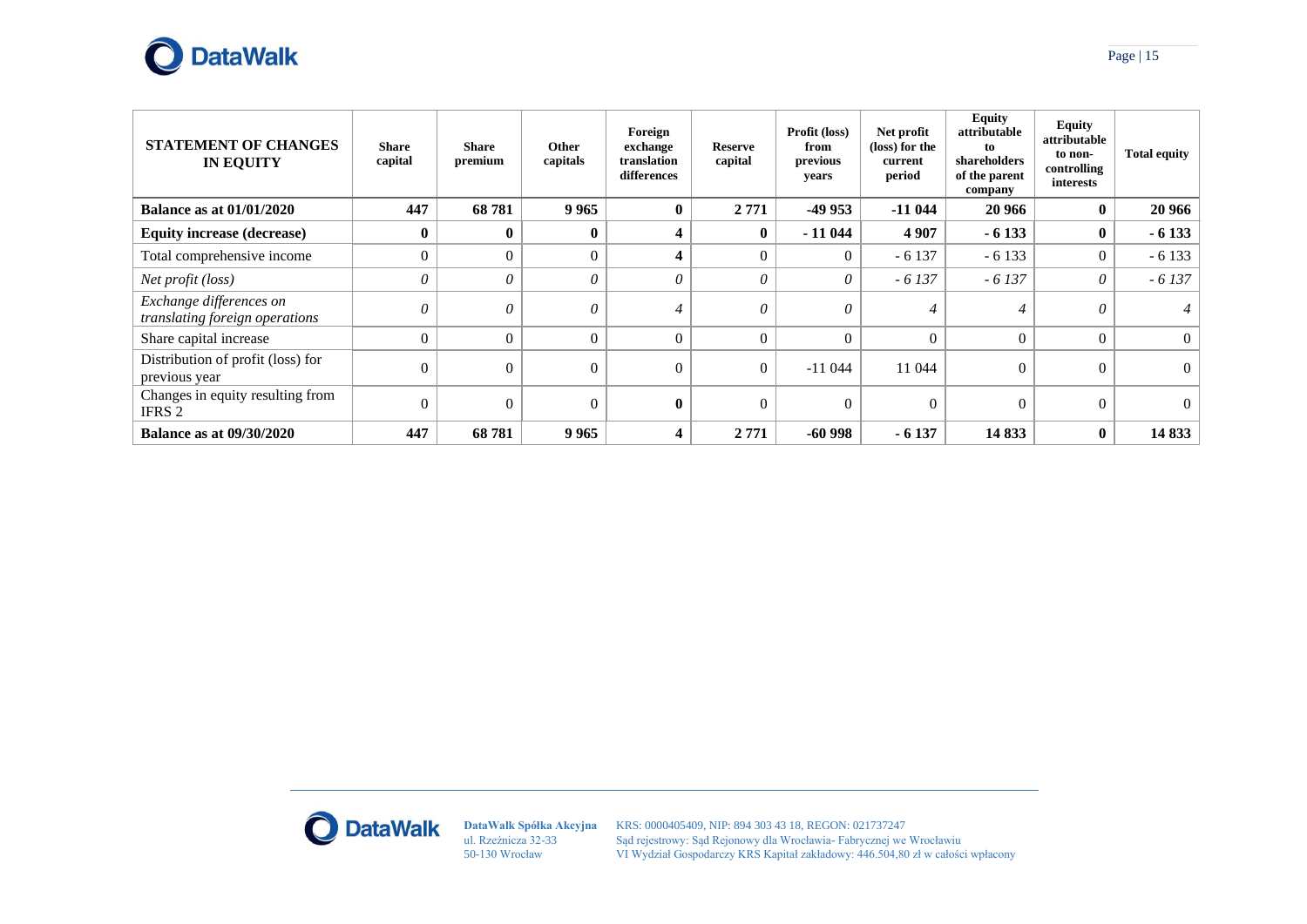

## <span id="page-15-0"></span>**Consolidated Cash Flow Statement (in thousands of PLN)**

| <b>CASH FLOW STATEMENT</b>                             | $01/01/2021 -$<br>09/30/2021 | $01/01/2020 -$<br>09/30/2020 |
|--------------------------------------------------------|------------------------------|------------------------------|
| Cash flows from operating activities                   | $-4251$                      | $-6137$                      |
| Net profit (loss)                                      |                              |                              |
| Total adjustments, including:                          |                              |                              |
| - amortisation and depreciation                        | 1 1 0 8                      | 937                          |
| - foreign exchange gains (losses)                      | 197                          | 4                            |
| - interest expenses                                    | 43                           | $\theta$                     |
| - income from interest and dividends                   | $\boldsymbol{0}$             | $-55$                        |
| - profit (loss) on investing activities                | $\mathbf{0}$                 | 1                            |
| - share-based payment (incentive program)              | $\mathbf{0}$                 | $\overline{0}$               |
| - income tax of current period                         | $\mathbf{0}$                 | 122                          |
| - income tax paid                                      | $\theta$                     | $-122$                       |
| - change in receivables                                | $-1794$                      | $-3798$                      |
| - change in inventories                                | 0                            | $\theta$                     |
| - change in provisions                                 | $-1185$                      | 402                          |
| - change in short-term liabilities                     | 694                          | 643                          |
| - change in prepayments                                | $-6170$                      | $-7$                         |
| - change in contract assets and contract liabilities   | 2094                         | 2689                         |
| - other adjustments                                    | $-692$                       | $\theta$                     |
| Net cash generated (used) in operating activities      | $-9954$                      | $-5321$                      |
| Cash flows from investing activities                   |                              |                              |
| Purchase of intangible assets                          | 5 8 6 7                      | 3 2 1 5                      |
| Purchase of property, plant and equipment              | 132                          | 185                          |
| Proceeds from sale of property, plant and equipment    | 0                            | $\Omega$                     |
| Proceeds from short term bank deposits (over 3 months) | $\Omega$                     | 4 0 1 1                      |
| Short term bank deposits (over 3 months)               | 25 000                       | $\boldsymbol{0}$             |
| Proceeds from governmental subsidies                   | 52                           | $\boldsymbol{0}$             |
| Interest received                                      | 0                            | 77                           |
| Net cash generated (used) in investing activities      | -30 947                      | 689                          |
| <b>Cash flows from financing activities</b>            |                              |                              |
| Proceeds from issue of share capital                   | $\mathbf{0}$                 | $\overline{0}$               |
| Proceeds from bank loans and borrowings                | $\boldsymbol{0}$             | 1 2 2 7                      |
| Payment of finance lease liabilities                   | 457                          | 334                          |
| Interest paid                                          | 30                           | 17                           |
| Net cash generated (used) in financing activities      | $-487$                       | 876                          |
| <b>Total net cash flows</b>                            | -41 389                      | $-3756$                      |
| <b>Opening balance of cash</b>                         | 73 830                       | 9 1 25                       |
| Change in cash due to foreign currency translation     | -6                           | -4                           |
| Change in cash balance, net                            | -41 394                      | $-3760$                      |
| <b>Closing balance of cash</b>                         | 32 435                       | 5 3 6 5                      |



**DataWalk Spółka Akcyjna** ul. Rzeźnicza 32-33 50-130 Wrocław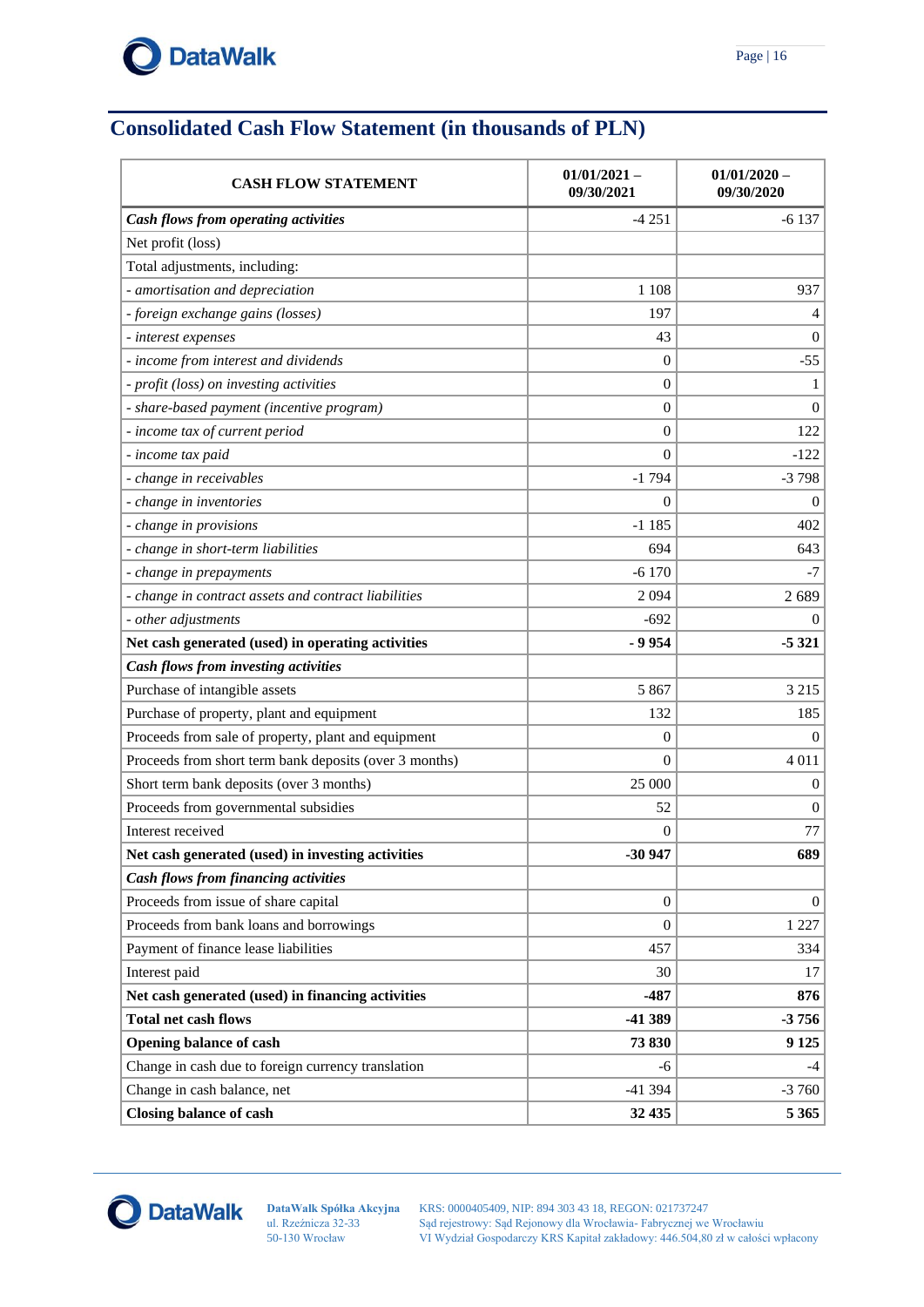

# COMMENTARY AND ADDITIONAL INFORMATION FOR THE CONDENSED INTERIM FINANCIAL STATEMENTS OF THE DATAWALK CAPITAL GROUP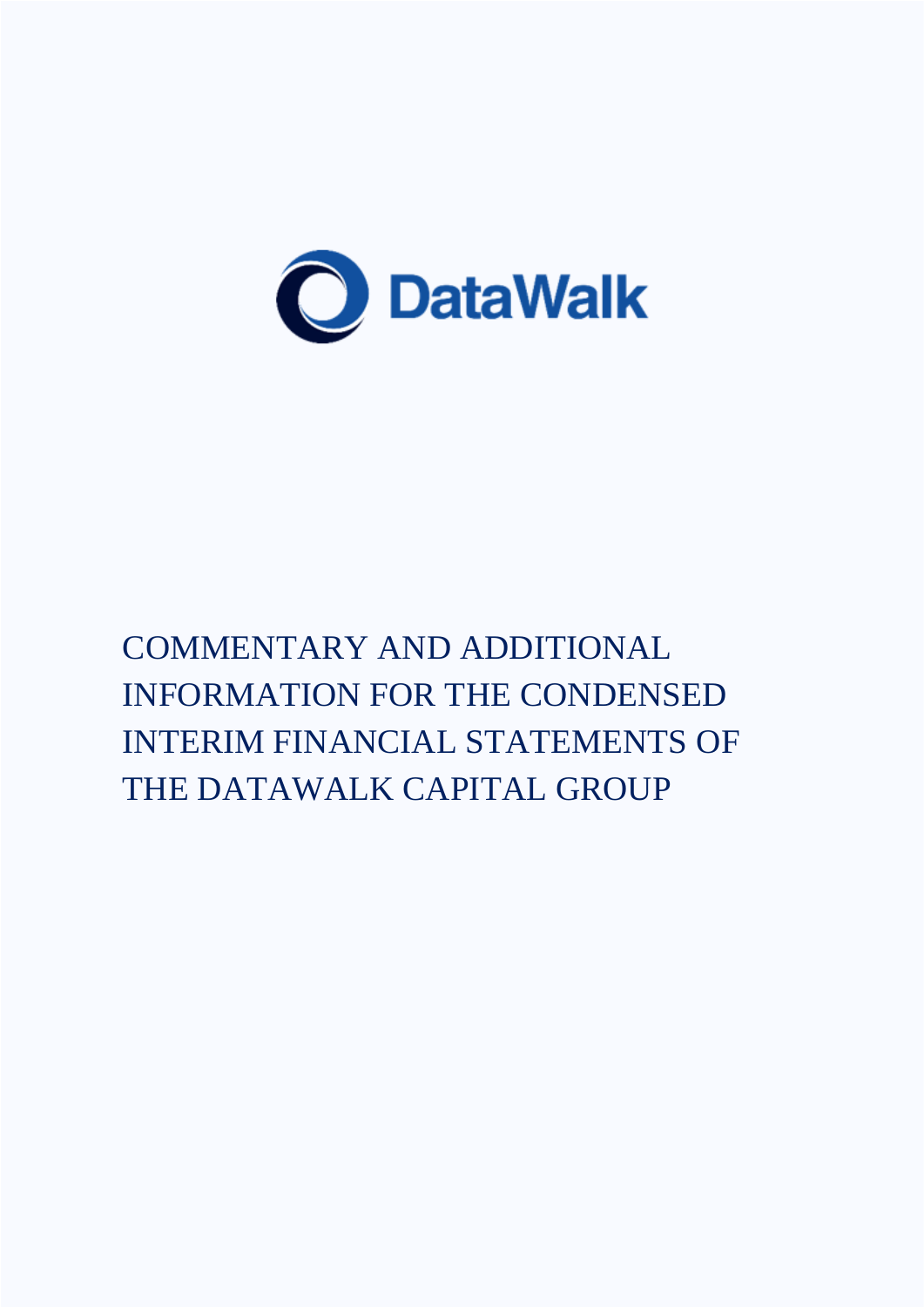# **DataWalk**

#### <span id="page-17-0"></span>*Commentary on the financial results of the DataWalk Group*

The Group is at the stage of strong growth and consistently implements the adopted development strategy. The investments made successfully convert new projects from the sales funnel into revenues in the United States and other markets. In the first three quarters of 2021, the revenue of the DataWalk Group amounted to PLN 19 957 thousand. It was higher by 123% compared to the results achieved in the first three quarters of 2020, thus exceeding by 27% the level of the entire year 2020, which amounted to PLN 15 722 thousand. The increase in sales value primarily results from the successful completion of several key projects, which started last year, and new ones that translated into contracts from numerous ongoing sales processes.

Once again, it is noteworthy that the revenues achieved on the American market increased. The revenue in the first three quarters of 2021 reached the level of PLN 7 880 thousand and was by 154% higher than in the comparable period of 2020. Thus, in the 9-month period of 2021 DataWalk Inc. achieved in this region the revenue by 31% higher than in the full year 2020. Further sales successes in the United States meant that the share of revenues in this market accounted for 39% of the total Group's revenues, despite the dynamic increase in sales in other markets. It should be also emphasized that in the reporting period, the Group obtained first orders from the commercial sector in the USA, which may positively impact its competitive position. One of the customers, Ally Financial, is ranked 18th on the list of the largest commercial banks in the United States and will use DataWalk to detect and investigate fraud. Another one is Motion Picture Association, which will use DataWalk software to gather information and investigate infringements of digital resources copyright. Building and strengthening the Group's position in the international commercial sector is one of the key elements of the Group's strategy based on dynamic growth and diversification of revenue sources both in the sector aspect (commercial and public market) as well as geographically. The growing number of use cases of the DataWalk platform on the international market by the most advanced clients of the commercial market confirms the effective implementation of this strategy. In addition to acquiring new customers, the Group obtains new orders as part of the continuation of cooperation with existing contractors from the public sector, which confirms the effectiveness of the go-to-market model adopted by the Group and the usefulness of the DataWalk product in leading institutions in this sector. In the reviewed period, the government sector accounted for 76% of the total revenue, while private sector revenue accounted for 24%.

The Group also recorded a significant increase in revenue in the EMEA and APAC regions market. The first three quarters of 2021 revenue amounted to PLN 12 077 thousand, which compared to PLN 5 839 thousand generated in the first three quarters of 2020, represents an increase of 107%. It is worth emphasizing that the revenue generated in the EMEA and APAC regions in the period of nine months of 2021 were 25% higher than the revenue of the Group generated in these markets in the full year 2020. The largest share in the revenue was attributable to projects in Poland, which amounted to PLN 9 898 thousand and was 109% higher than in the first three quarters of 2020. The revenue in other countries in the first three quarters of 2021 amounted to PLN 2 179 thousand, an increase of 99% compared to the first three quarters of 2020. Also in the case of EMEA and APAC regions, in addition to acquiring new customers, the Group extends cooperation with existing contractors by receiving new orders. In the first three quarters of 2021, the government sector accounted for 93% and the private sector for 7% of the revenue.

Moreover, as of the balance sheet date, September 30, 2021, the Group expects to recognize in the following quarters the revenue of PLN 6 550 thousand resulting from the Group's existing contractual obligations. Thereof, the revenue related to the licenses account for PLN 4 191 thousand, implementation services for PLN 1 072 thousand, and technical support services (the so-called "maintenance") PLN 1 174 thousand.

The recorded dynamics of growing revenue is a result of investments in development of resources and operational effectiveness increase in the Group. The DataWalk Group manages the investment process through triggers related to the achieved business results and financial models. The above approach allows to monitor and control the dynamics of costs, which at the current stage of development is mainly influenced by the pace of go-to-market in North America.

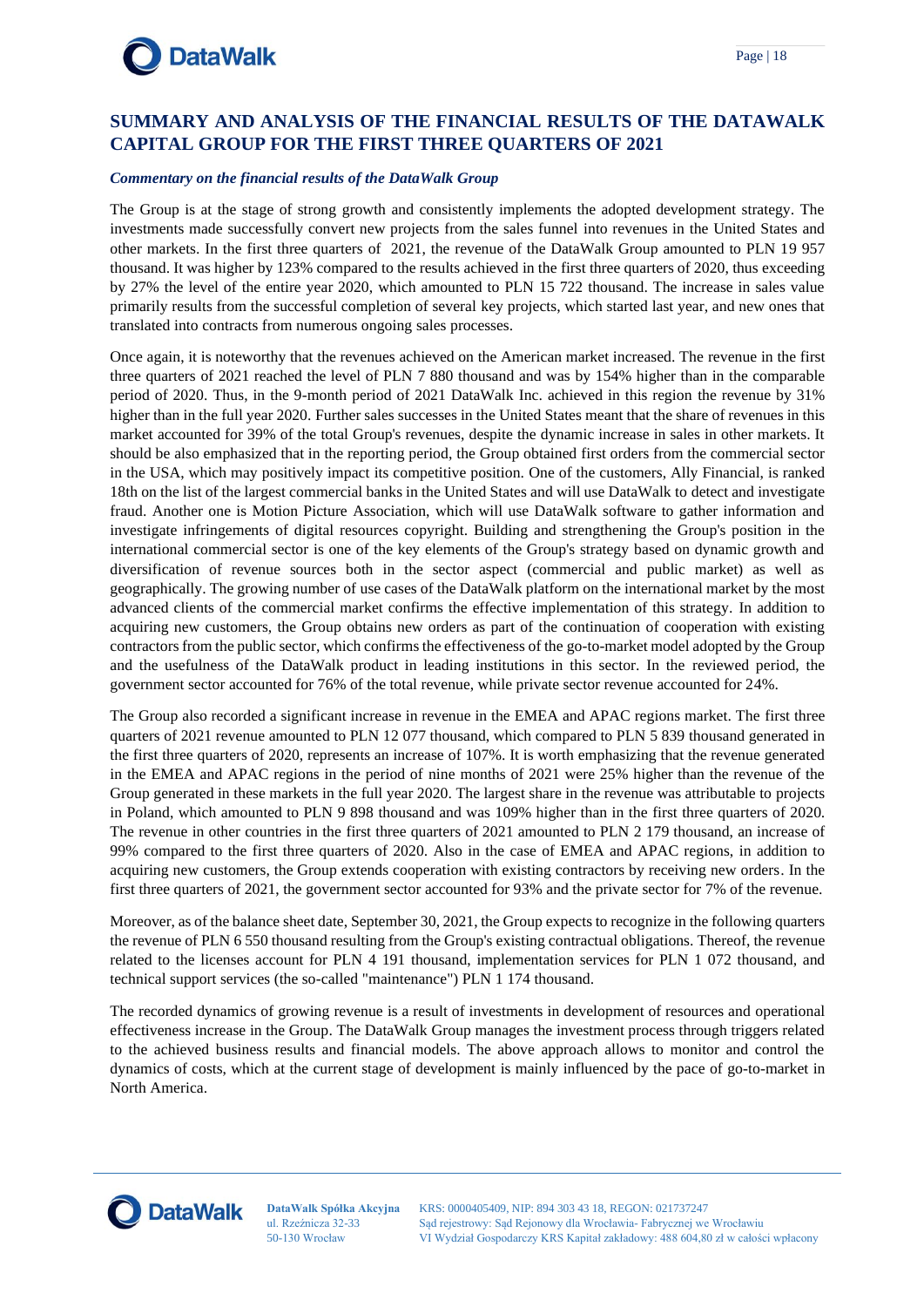

The Group's operating costs level in the first three quarters of 2021 was influenced by an increase in the costs of remuneration and external services related to the development and growing scale of the Group's operations, both in the area of increasing the number of specialists in the field of implementation, coding and sales, as well as processes related to international go-to-market.

The Management of the Group expects a further, very dynamic growth in the scale of operations following the development of the data analysis market, in particular based on graph visualization methods. Considering long, sometimes several years long, and very complicated sales processes, the Group continues to focus on working with key clients and, in parallel, develops go-to-market teams in America and Europe, striving to increase the efficiency of sales and implementation processes, while continuing to invest in key resources for the further development of DataWalk software. In opinion of the Management, high competition in the IT market in terms of acquiring resources is not a significant threat to the further implementation of the development strategy, however, it may have an impact on the short-term financial results of the Group due to the growing costs of remuneration, both on the domestic and international market. The Group's Management Board introduces a number of solutions to increase the Group's operational efficiency.

#### *DataWalk Group financial results*

The table below presents selected consolidated financial data for the 9-month period ending September 30, 2021 and the comparable period of 2020.

| <b>Position</b>                                                         | $01/01/2021 -$<br>09/30/2021 | $01/01/2020 -$<br>09/30/2020 | <b>Change</b> |
|-------------------------------------------------------------------------|------------------------------|------------------------------|---------------|
| Revenues                                                                | 19 9 57                      | 8939                         | 123%          |
| Operating costs                                                         | 25 3 5 4                     | 15 355                       | 65%           |
| Profit/Loss on sales                                                    | $-5396$                      | $-6415$                      | $-16%$        |
| Other operating income.                                                 | 980                          | 296                          | 231%          |
| Other operating costs                                                   |                              | 74                           | $-99%$        |
| Profit (loss) from expected credit losses                               | $-187$                       | 89                           | $-310%$       |
| Operating profit (loss)                                                 | $-4604$                      | $-6105$                      | $-25%$        |
| Net profit (loss) attributable to shareholders of<br>the parent company | $-4251$                      | $-6137$                      | $-31%$        |

*Source: Issuer.*

The table below presents additional selected consolidated financial information for the 9-month period ending September 30, 2021 and the comparable period of 2020.

| <b>Position</b>               | $01/01/2021 -$<br>09/30/2021 | $01/01/2020 -$<br>09/30/2020 | <b>Change</b> |
|-------------------------------|------------------------------|------------------------------|---------------|
| Revenues                      | 19 9 57                      | 8939                         | 123%          |
| <b>EBIT</b>                   | $-4604$                      | $-6105$                      | $-25%$        |
| Amortisation and depreciation | 1 1 0 8                      | 937                          | 18%           |
| <b>EBITDA</b>                 | $-3496$                      | $-5167$                      | $-32%$        |
| CFO <sub>ht</sub>             | $-9954$                      | $-5321$                      | 87%           |
| <b>CAPEX</b>                  | $-5999$                      | $-3400$                      | 76%           |
| FCF                           | $-15953$                     | $-8720$                      | 83%           |
| Closing balance of cash       | 32 4 35                      | 5 3 6 5                      | 505%          |
| Interest debt                 | 1493                         | 1 506                        | $-1\%$        |

*Source: Issuer.*

 $EBIT = Operating profit (loss),$ 

EBITDA = EBIT + Amortisation and depreciation,

 $CFO_{bt}$  = Net cash generated (used) in operating activities (i.e. before income tax paid),



**DataWalk Spółka Akcyjna** ul. Rzeźnicza 32-33 50-130 Wrocław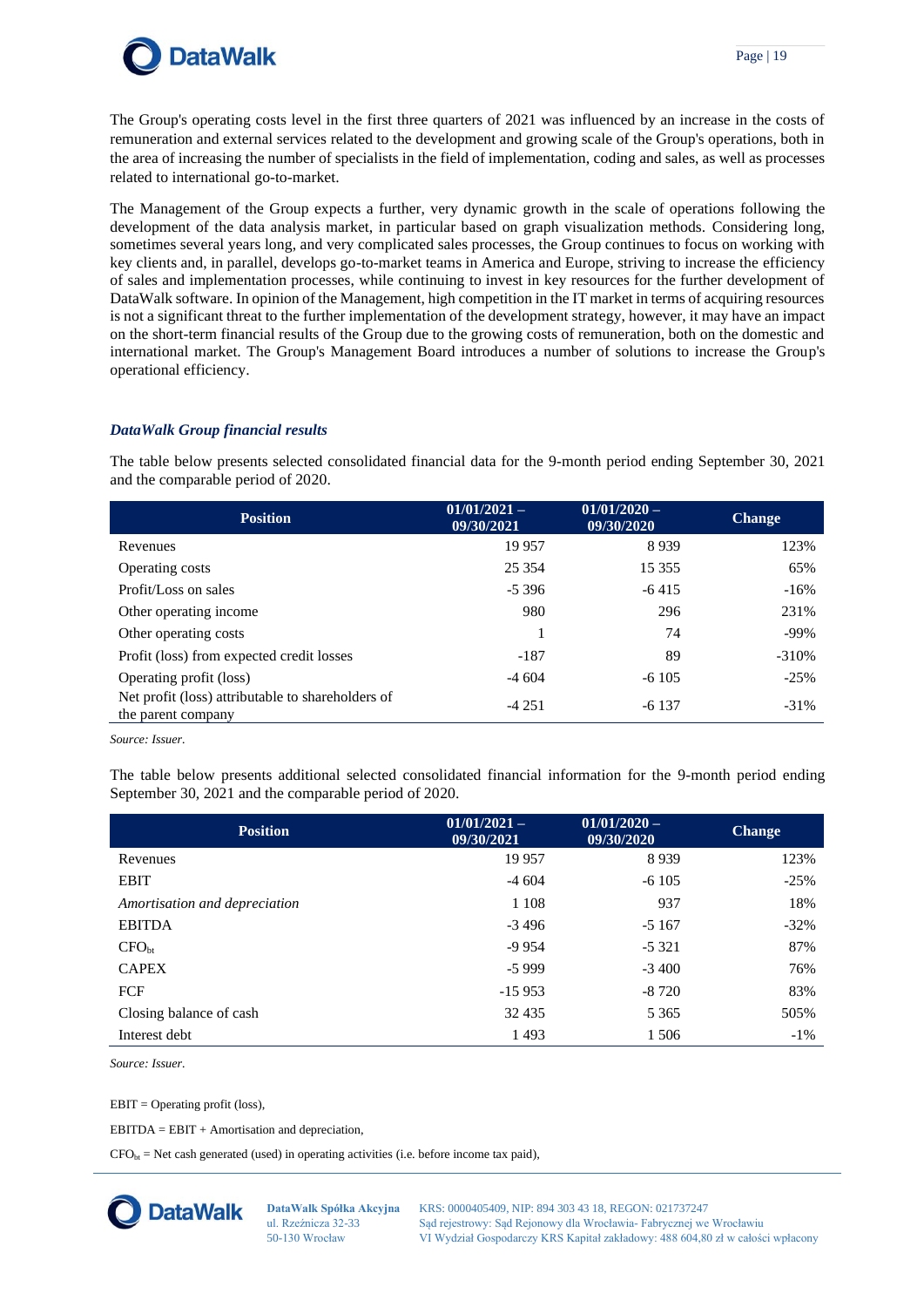

CAPEX = expenditure on acquisition of tangible fixed assets + expenses for intangible assets + expenses related to development work,  $FCF = CFO_{bt} - |CAPEX|.$ 

#### *The revenue structure of the DataWalk Group by products and services*

In the first three quarters of 2021, revenue from the sale of licenses amounted to PLN 14 982 thousand, accounted for 75% of the Group's total revenues and were by 225% higher than in the comparable period of 2020. The revenue from implementation services decreased by 29% compared to the first three quarters of 2020, amounting to PLN 2 289 thousand, which accounts for 12% of the Group's total revenue. The value of revenue from technical assistance services (the so-called "maintenance") amounted to PLN 1 199 thousand and was by 229% higher than in the same period last year, which accounted for 6% of the Group's total revenues. The revenue from additional services related to DataWalk software amounted to PLN 1 487 thousand, an increase of 97% compared to the first three quarters of 2020 and accounted for 7% of the Group's total revenues.

The table below presents consolidated revenues in the 9-month period ended September 30, 2021 and in the comparable period of 2020.

| <b>Position</b>         | $01/01/2021 -$<br>09/30/2021 | $01/01/2020 -$<br>09/30/2020 | <b>Change</b> |
|-------------------------|------------------------------|------------------------------|---------------|
| Licenses sale           | 14 9 82                      | 4 6 1 1                      | 225%          |
| Implementation services | 2 2 8 9                      | 3 2 0 9                      | $-29%$        |
| Technical support       | 1 1 9 9                      | 364                          | 229%          |
| Other                   | 1487                         | 756                          | 97%           |
| <b>Total</b>            | 19 9 57                      | 8939                         | 123%          |

*Source: Issuer.*

The table below presents the currency structure of revenue for the first three quarters of 2021 and the first three quarters of 2020.

| <b>Position</b>    | $01/01/2021 - 09/30/2021$ | $01/01/2020 - 09/30/2020$ |
|--------------------|---------------------------|---------------------------|
| PLN (Polish zloty) | 50%                       | 53%                       |
| USD (U.S. Dollar)  | 50%                       | 47%                       |
| Total              | $100\%$                   | $100\%$                   |

*Source: Issuer.*

#### *Cash flow of the DataWalk Group*

The Group's cash flow from operating activities (CFO) in the first three quarters of 2021 amounted to PLN -9 954 thousand and was mainly influenced by: i) adjustment of the net profit (loss) by amortisation referring mainly to development activities in the amount of PLN 1 108 thousand; ii) increase in the receivables balance in the amount of PLN 1 794 thousand resulting from sales increase; iii) decrease of provisions and accruals related mainly to variable costs resulting from sales increase by PLN 1 185 thousand; and iv) increase in the balance of prepayments (in assets) by the amount of PLN 6 170 thousand resulting from the conclusion by the Group of a new individual agreement with the current supplier for the purchase of specialized databases necessary for the DataWalk software operation, the use of which is directly related to the ongoing commercial processes.

The Group's cash flow from investment activities (CFI) in the first three quarters of 2021 amounted to PLN -30 947 thousand and was particularly influenced by: i) capitalised costs of DataWalk software development of PLN 5 867 thousand; and ii) reclassification of bank deposits in the amount of PLN 25 000 thousand from cash and cash equivalents to short-term financial assets, due to their maturity, which as at the balance sheet date, September 30, 2021, was over 3 months.

The Group's cash flow from financing activities (CFF) in the first three quarters of 2021 amounted to PLN -487 thousand which was mainly affected by repayment of lease liabilities by the Issuer.

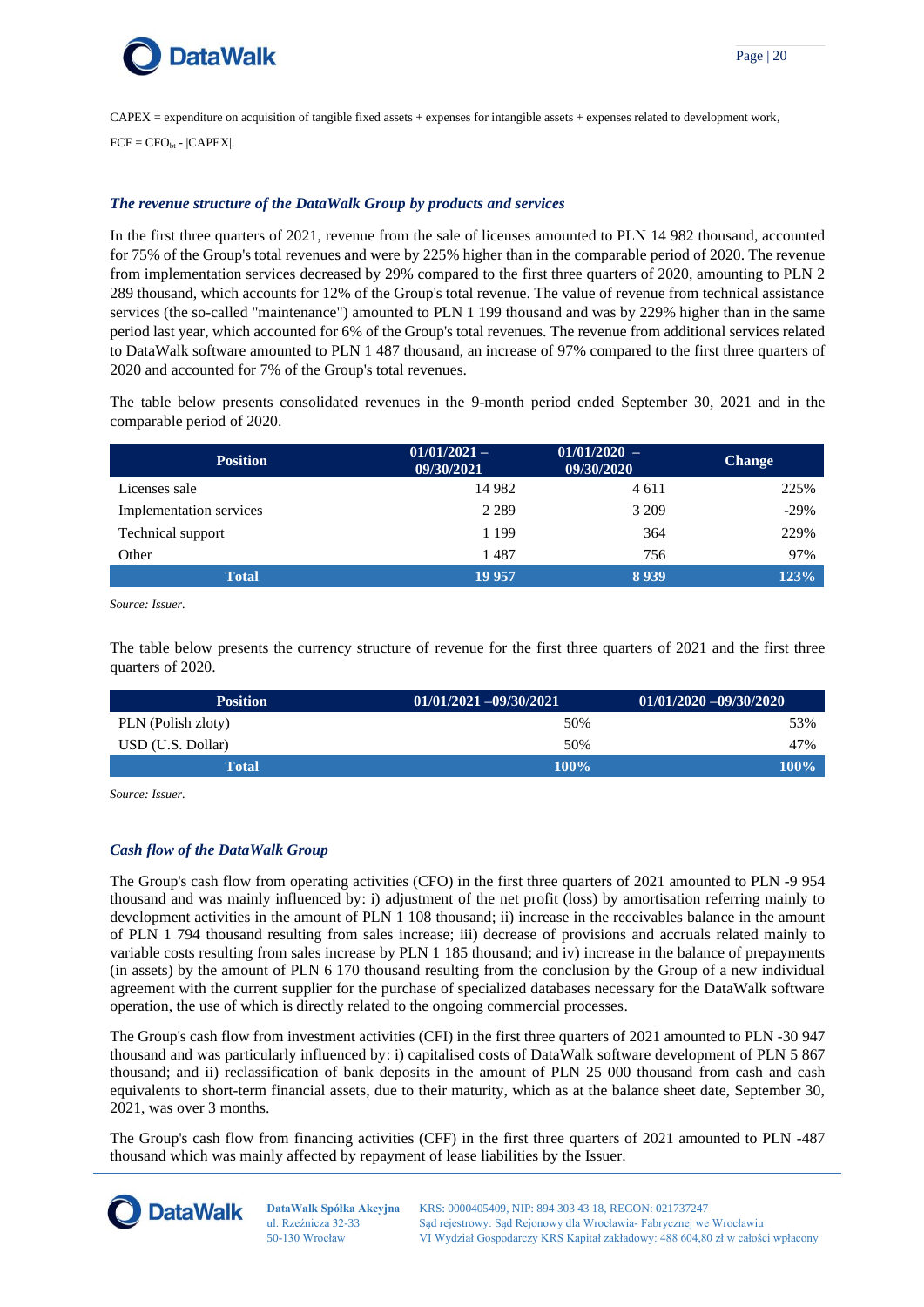



The table below presents the cash flow of the DataWalk Group in the first three quarters of 2021 and the comparable period of 2020 (in thousands of PLN)

| <b>Position</b>      | $01/01/2021 -$<br>09/30/2021 | $01/01/2020 -$<br>09/30/2020 | <b>Change</b> |
|----------------------|------------------------------|------------------------------|---------------|
| <b>CFO</b>           | $-9954$                      | $-5321$                      | 87%           |
| CFI, including:      | $-30947$                     | 689                          | -4 592%       |
| - CAPEX              | $-5999$                      | $-3400$                      | 76%           |
| <b>CFF</b>           | -487                         | 876                          | $-156%$       |
| Total net cash flows | $-41389$                     | $-3756$                      | 002%          |

*Source: Issuer.*

CFO = Net cash generated (used) in operating activities,

CFI = Net cash generated (used) in investing activities,

CAPEX = expenditure on acquisition of tangible fixed assets + expenses for intangible assets + expenses related to development work,

CFF = Net cash (used) in financing activities.

#### *Balance of the DataWalk Group*

The table below presents selected balance sheet items as at September 30, 2021 and December 31, 2020.

| <b>Assets</b>                | 09/30/2021 | 12/31/2020 | <b>Change</b> |
|------------------------------|------------|------------|---------------|
| Goodwill                     | 390        | 390        | 0%            |
| Intangible assets            | 14 690     | 9 3 7 3    | 57%           |
| Right-of-use assets          | 856        | 1 1 5 9    | $-26%$        |
| Contract assets              | 261        | 272        | $-4%$         |
| Trade receivables            | 5473       | 4 2 9 0    | 28%           |
| Other short-term receivables | 1815       | 1 1 5 7    | 57%           |
| Cash and cash equivalents    | 32 4 35    | 73 795     | $-56\%$       |
| Other assets                 | 31 807     | 805        | 3851%         |
| <b>Total assets</b>          | 87 727     | 91 241     | $-4\%$        |

*Source: Issuer.*

| <b>Equity and liabilities</b>       | 09/30/2021 | 12/31/2020 | <b>Change</b> |
|-------------------------------------|------------|------------|---------------|
| Equity                              | 75 730     | 79 793     | $-5\%$        |
| Trade receivables                   | 2017       | 1479       | 36%           |
| Bank loans and borrowings           | 624        | 1 204      | $-48%$        |
| Lease liabilities                   | 869        | 1 1 6 3    | $-25%$        |
| Contract liabilities                | 6 5 5 0    | 4 5 9 7    | 42%           |
| Other liabilities                   | 1937       | 3 0 0 7    | $-36%$        |
| <b>Total equity and liabilities</b> | 87 727     | 91 241     | $-4%$         |

*Source: Issuer.*



**DataWalk Spółka Akcyjna** ul. Rzeźnicza 32-33 50-130 Wrocław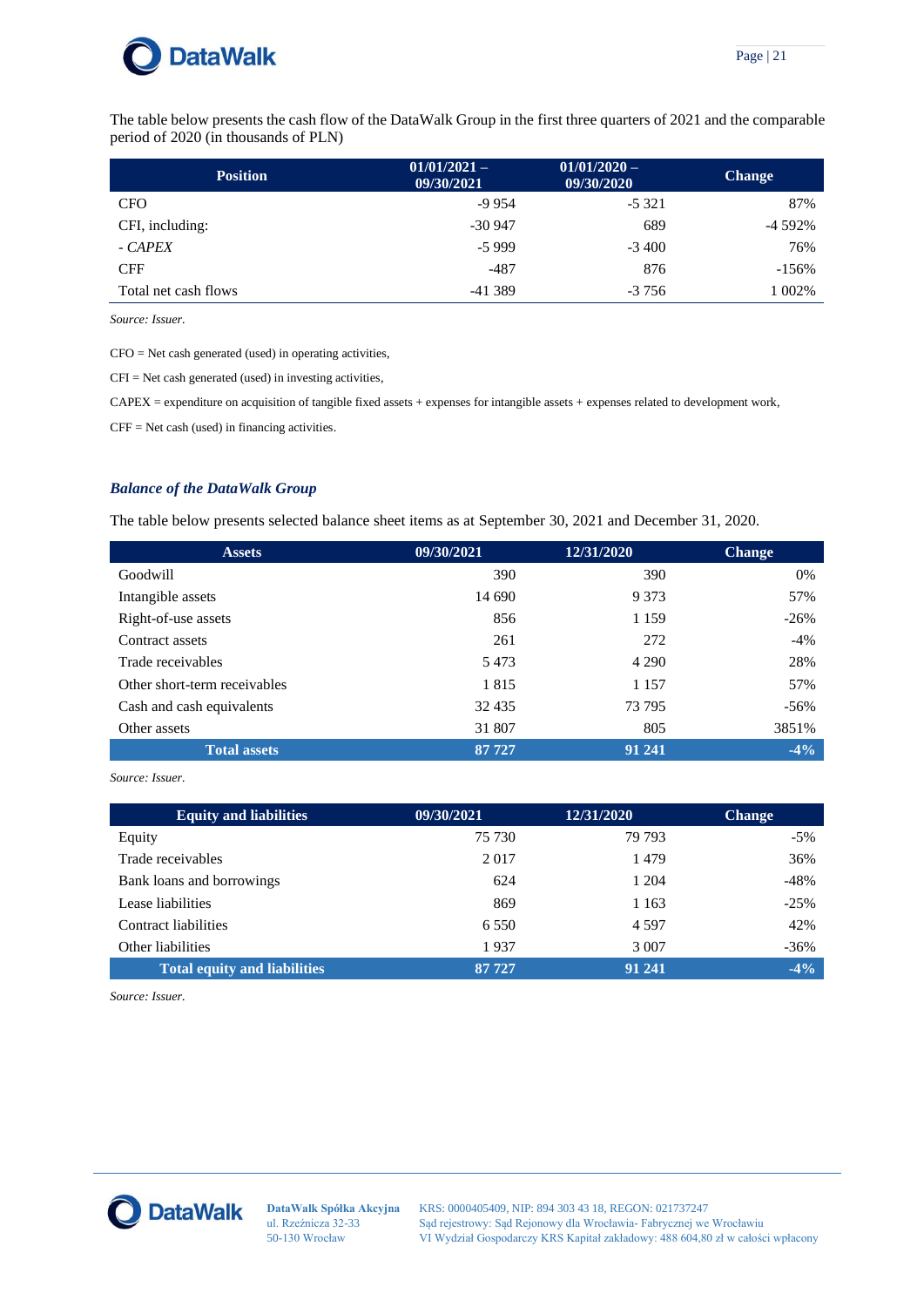

The table below presents selected financial ratios of the DataWalk Group as at September 30, 2021, as well as December 31, 2020.

| <b>Position</b>                    | 09/30/2021 | 12/31/2020 |
|------------------------------------|------------|------------|
| Current ratio                      | 6,1        | 8,4        |
| <b>Quick Ratio</b>                 | 5,9        | 8,4        |
| Cash Ratio                         | 2.9        | 7,8        |
| Debt ratio                         | 14%        | 13%        |
| Debt / Equity                      | 0.0        | 0.0        |
| Debt-to-Equity Ratio               | 16%        | 14%        |
| Working Capital (in thousands PLN) | 56 668     | 70 4 65    |

*Source: Issuer.*

Current ratio = Current assets (short-term) / Current liabilities (short-term),

Quick Ratio = (Cash and cash equivalents + Short-term investments + Account receivables) / Current liabilities (short-term),

Cash Ratio = Cash and cash equivalents / Current liabilities (short-term),

Debt ratio = Total liabilities / Total assets  $\times$  100%,

Debt / Equity = (Interest-bearing bank loans + Debt securities + Liabilities due to finance leases) / Total Shareholders' Equity,

Debt-to-Equity Ratio = (Total Liabilities / Total Shareholders' Equity)  $\times$  100%,

Working Capital = Current assets (short-term) - Current liabilities (short-term).

#### <span id="page-21-0"></span>**IMPACT OF THE COVID-19 EPIDEMIC ON THE GROUP'S OPERATIONS**

In connection with the SARS-CoV-2 pandemic, administrative measures restricting the freedom of economic activity and affecting the daily operations of enterprises were introduced. The current situation also affects the availability of staff, the possibility of conducting activities related to promotion, sales and implementation and the situation of current and potential Group's customers. Depending on further development of the pandemics, actions taken at regional, national and international levels, may have a significant negative impact on the economic situation in Poland and in the world, which may influence the implementation of the Group's plans and its future financial results.

The Group undertakes actions to minimize the impact of the pandemic, ensuring continuity of development and sales work through remote work. Furthermore, sales of the Group's products and services are conducted to a large extent using remote access channels, which significantly reduces the risk of the negative impact of mobility restrictions on its financial results. It should also be mentioned that as the Group produces virtual goods, it does not have a supply chain. The continuity of work depends on availability and health of the employees. Nevertheless, it should be emphasized that despite the effective mitigation of risks related to restrictions in the world and in Poland, the Group is not able to predict further developments related to the pandemic.

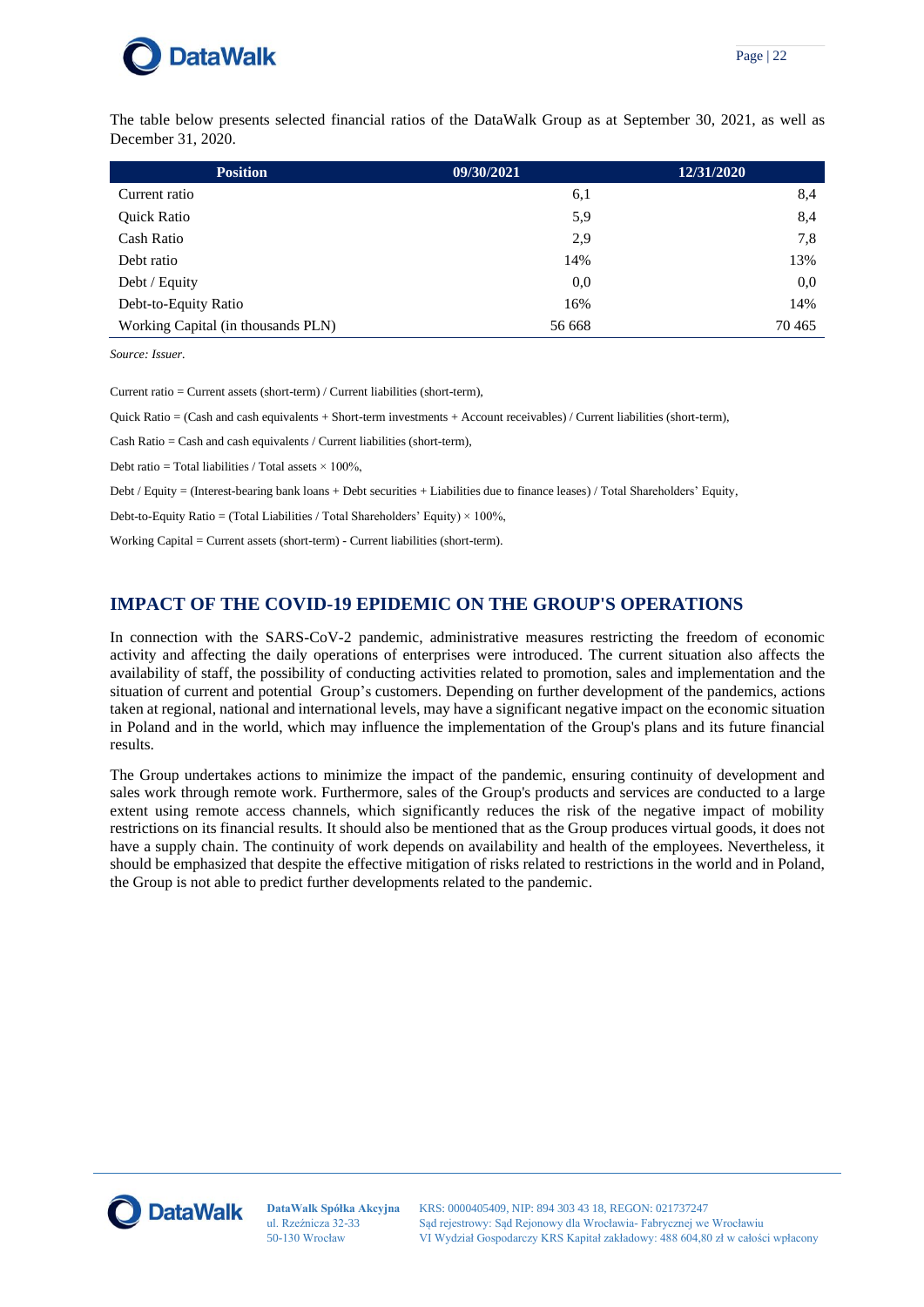# **DataWalk**

### <span id="page-22-0"></span>**MAJOR EVENTS THAT HAVE AN IMPACT ON THE DATAWALK GROUP'S RESULTS IN THE REPORTING PERIOD**

- On March 15<sup>th</sup>, 2021, the Executive Board of DataWalk S.A. informed that the Company obtained information about earning a patent in the United States Patent and Trademark Office on 2nd March 2021. The title of the Patent is "Systems And Methods For Querying Databases". Obtaining this fifth patent in the US confirms recognition of the uniqueness of the Issuer's technology. Patenting IT solutions, apart from securing Intellectual Property rights for the Company, has very practical value. Obtaining the patent confirms that the technology owned by the Issuer does not interfere with the patent rights of other technologies. This constitutes a tangible measure of progress for the Company's Capital Group in United States.
- On April 26th, 2021, the Executive Board of DataWalk S.A. informed that the Company's subsidiary DataWalk Inc. has obtained a purchase order from the Rhode Island Office of Attorney General "RIAG", for license sale of the DataWalk analytical platform. Rhode Island's Office of Attorney General fights to enhance the economic security of Rhode Island, protect the public safety of the communities and restore the public trust in state government by fighting corruption. Rhode Island's Office of the Attorney General will use DataWalk to for intelligence analysis and investigations in support of their mission.
- On June 4th, 2021, the Executive Board of DataWalk S.A. informed that the Company's subsidiary DataWalk Inc. has obtained a purchase order from Research Innovations Inc. USA ("RII") for license sale of the DataWalk analytical platform to the U.S. Department of State Bureau of International Narcotics and Law Enforcement Affairs (INL). INL's mission is to keep America safe by countering crime, illegal drugs and instability abroad by assisting government agencies of other countries to enhance their operational capabilities. DataWalk software has been selected for such a deployment, where it will be used to aid information, intelligence and data collection; as well as analysis and dissemination, for a national customs organization of a partner country.
- On June 28th, 2021, the Executive Board of DataWalk S.A. informed that the Company's subsidiary DataWalk Inc. has obtained a purchase order from Ally Financial, for license sale of the DataWalk analytical platform. Ally ranks as the 18th largest commercial bank in the United States, and will use DataWalk to detect and investigate frauds.
- On July 1st, 2021, the Executive Board of DataWalk S.A. informed that the Company's subsidiary DataWalk Inc. has completed has completed a sale to the Motion Picture Association for the DataWalk analytical platform. The Motion Picture Association will use DataWalk software in support of gathering intelligence and investigating copyright infringement of digital assets.
- On July 22nd, 2021, the Executive Board of DataWalk S.A. informed that the Company's subsidiary DataWalk Inc. has obtained a purchase order from the Hamilton County (Ohio) Sheriff's Office for license sale of the DataWalk analytical platform. The Hamilton County Sheriff's Office is the chief law enforcement organization for Hamilton County, Ohio, and will utilize DataWalk as a next-generation system for intelligence analysis.
- On August 19th, 2021, the Executive Board of DataWalk S.A. informed that it concluded an extension to a contract with an entity providing cloud computing services based in Warsaw in order to implement the project at the request of the state administration body. This extension expands the scope of the original license and services, increasing the initial scope of analytical support in activities related to the prevention of the development of the pandemic and the effects of COVID-19 with analytics focused on the areas of sanitary inspection. This extension changes the parameters of the license granted to date and the scope of services in relation to the initial order. The Issuer informed about the originally concluded contract in the report No. 8/2020 of May 9, 2020 and in the report No. 49/2020 of December 29, 2020. This follow-on purchase by the current client confirms the effectiveness of the commercialization model adopted by the Company and the usefulness of the DataWalk product in applications related to epidemiological and crisis management in public sector entities.
- On August 26th, 2021, the Executive Board of DataWalk S.A. informed that the Company's subsidiary DataWalk Inc. has obtained a purchase order from DLT Solutions LLC USA ("DLT") for license sale of the DataWalk analytical platform to the United States Department of Defense Office of Inspector General ("DoD OIG"). The Issuer informed about the originally concluded contract in the report No. 30/2020 of September 25,

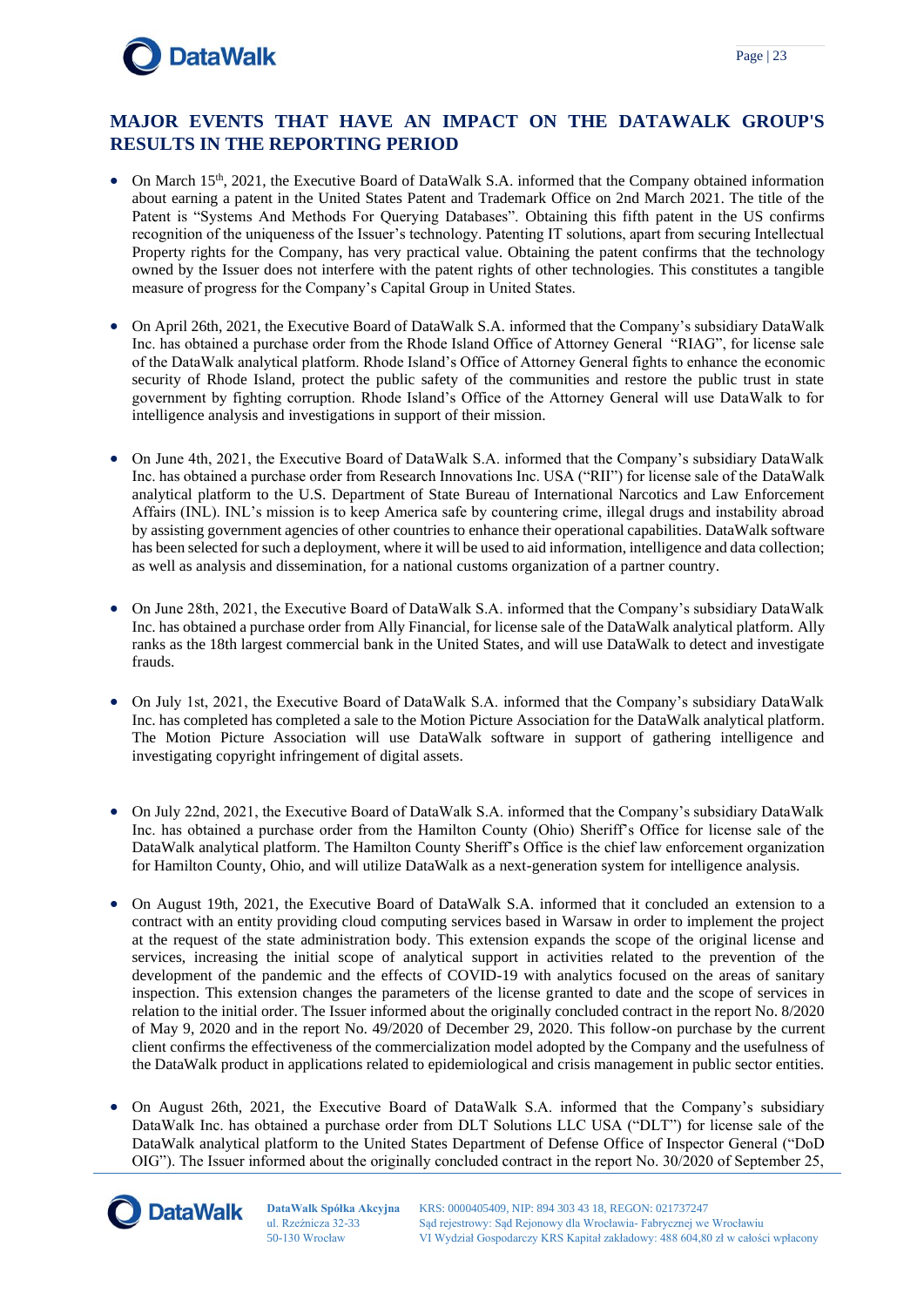

2020. This follow-on purchase by the current client confirms the effectiveness of the commercialization model adopted by the Company and the usefulness of the DataWalk product in leading public sector institutions.

- On September 15th, 2021, the Executive Board of DataWalk S.A. informed that the Company's subsidiary DataWalk Inc. has obtained a purchase order from United States Department of Labor Office of Inspector General ("DOL OIG") for license sale of the DataWalk analytical platform. The Issuer informed about the originally concluded contract in the report No. 29/2020 of September 21, 2020.This follow-on purchase by the current client confirms the effectiveness of the commercialization model adopted by the Company and the usefulness of the DataWalk product in leading public sector institutions.
- On September 30<sup>th</sup>, 2021 The Executive Board of DataWalk S.A informed that the Company's subsidiary, DataWalk Inc., has received a purchase order for expansion of a DataWalk software license from a North American Channel Partner ("Customer"). The end client is a National Intelligence organization. The abovementioned order increases the system configuration previously sold and reported in ESPI 53/2019, dated December 11th, 2019. Expansion of a license by the current client confirms both the effectiveness of the commercialization model adopted by the Company, and the unique value of the DataWalk product in public sector intelligence applications.

### <span id="page-23-0"></span>**SIGNIFICANT EVENTS AFTER THE BALANCE SHEET DATE AFFECTING THE GROUP'S OPERATIONS**

• On October 15th, 2021, the Executive Board of DataWalk S.A. informed that the Company obtained a purchase order from Statworks Technology ("Partner"), for license sale of the DataWalk analytical platform to GrabTaxi Holdings PTE LTD ("Grab") with headquarters in Singapore. Grab, the largest Asian Super App operator, will utilize DataWalk as a next-generation system for fraud detection and intelligence analysis.

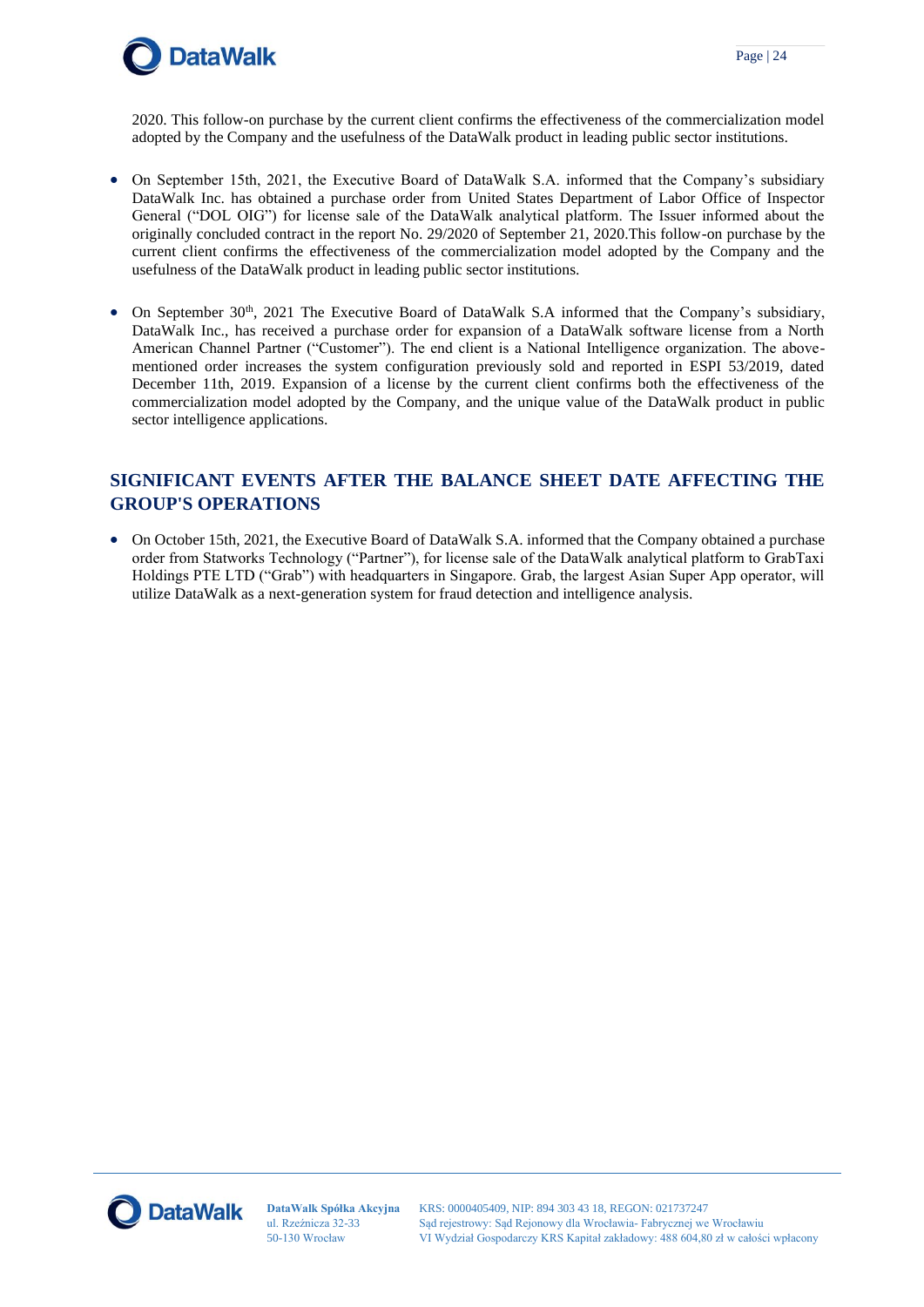# **DataWalk**

## <span id="page-24-0"></span>**FACTORS WHICH, IN THE OPINION OF THE EXECUTIVE BOARD, WILL AFFECT THE ACHIEVED RESULTS IN THE PERSPECTIVE OF AT LEAST THE NEXT QUARTER**

In the opinion of the Executive Board, the most important external and internal factors that may affect the operations of the DataWalk Capital Group and its results include:

#### *Elements and external trends that may affect the Group's perspectives*

- The growing importance of data processing, data analysis and their usage (Big Data),
- The situation on the insurance market in Poland,
- Increase in the scale and quality of activities aimed at counteracting money laundering and counteracting tax avoidance,
- Automation of data set analysis processes,
- Increasing user-friendliness of tools for analysing data sets,
- Growing number of new company registrations in Poland,
- Pressure to increase salaries on the IT market,
- The course and effects of the SARS-CoV-2 virus causing the COVID-19 disease pandemic in the markets in which the Group operates.

#### *Elements and internal trends that may affect the Group's perspectives*

- The perspective of total revenues and expenses generated,
- The level of planned expenditures on marketing and sales activities,
- The level of planned costs related to staff recruitment and purchase of IT services,
- The level of planned investments.

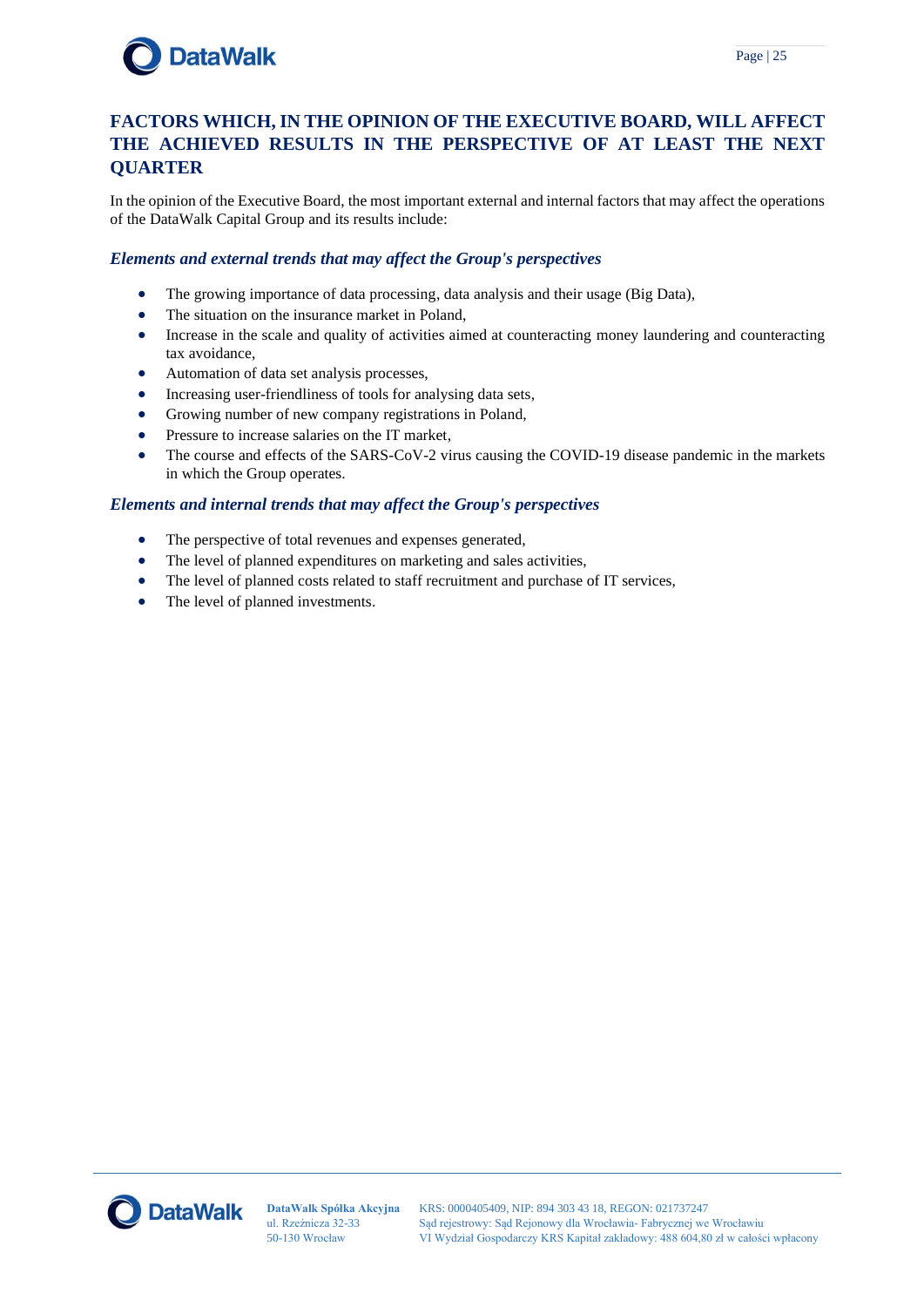

#### <span id="page-25-0"></span>**COMPANY'S AUTHORITIES**

#### <span id="page-25-1"></span>**The Executive Board**

#### *Paweł Wieczyński, Chairman of the Board*

Responsible for the operational activity and the commercialization department.

#### *Krystian Piećko, Member of the Board*

Responsible for the activities of the R&D department and the vision of technological development.

#### *Sergiusz Borysławski, Member of the Board*

Responsible for administrative activity and the commercialization department.

During the 6-month period ended September 30, 2021, the DataWalk S.A. Executive Board was as follows:

| The Executive Board  | Period of performing the function |
|----------------------|-----------------------------------|
| Paweł Wieczyński     | $01/01/2021 - 09/30/2021$         |
| Krystian Piećko      | $01/01/2021 - 09/30/2021$         |
| Sergiusz Borysławski | $01/01/2021 - 09/30/2021$         |

Source: Issuer.

The current Management Board of the Issuer was appointed by the resolutions of the Supervisory Board of June 1, 2021 for a joint, 3-year term of office, which began on July 1, 2021 and will end on the date of approval of the Company's financial statements for 2023 by the General Meeting.

Until the date of this report, the composition of Issuer's Executive Board has not changed.

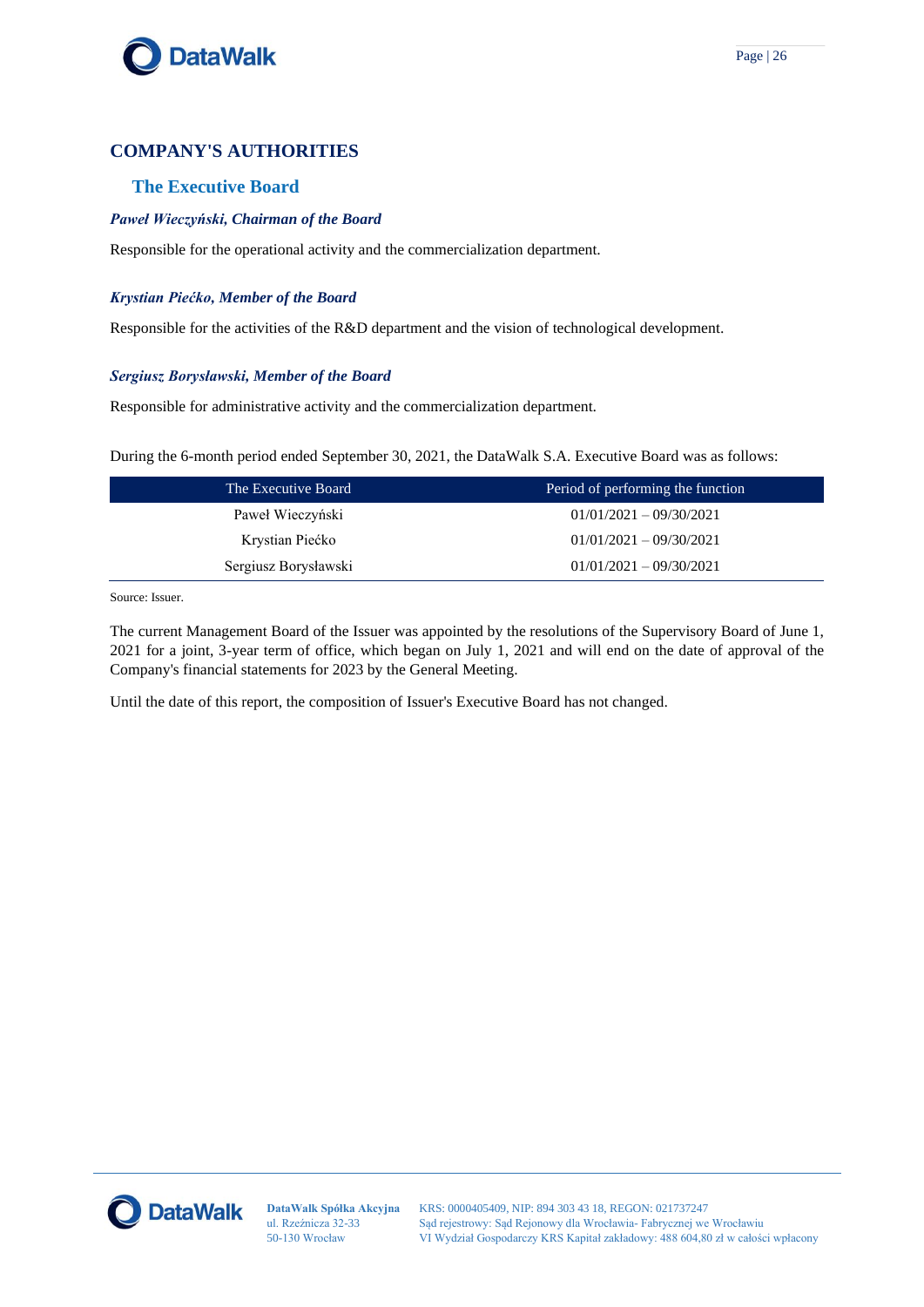

#### <span id="page-26-0"></span>**The Supervisory Board**

On September 30, 2021 and at the date of approval of this report for publication the composition of the Issuer's Supervisory Board was as follows:

- Mr. Roman Pudełko Chairman of the Supervisory Board
- Mr. Wojciech Dyszy Vice Chairman of the Supervisory Board,
- Mr. Grzegorz Dymek Member of the Supervisory Board,
- 
- Mr. Rafał Wasilewski Member of the Supervisory Board,
	- Mr. Filip Paszke Member of the Supervisory Board.

During the 9-month period ended September 30, 2021, the composition of the Issuer's Supervisory Board of the Company is as follows:

| The Supervisory Board | Period of performing the function |
|-----------------------|-----------------------------------|
| Wojciech Dyszy        | $01/01/2021 - 09/30/2021$         |
| Grzegorz Dymek        | $01/01/2021 - 09/30/2021$         |
| Roman Pudełko         | $01/01/2021 - 09/30/2021$         |
| Rafał Wasilewski      | $01/01/2021 - 09/30/2021$         |
| Filip Paszke          | $01/01/2021 - 09/30/2021$         |

Source: Issuer.

The current Supervisory Board of the Issuer was appointed for a joint, 3-year term of office, which began on July 1, 2021 and will end on the date of approval of the Company's financial statements for 2023 by the General Meeting.

Until the date of this report, the composition of the Issuer's Supervisory Board has not changed.

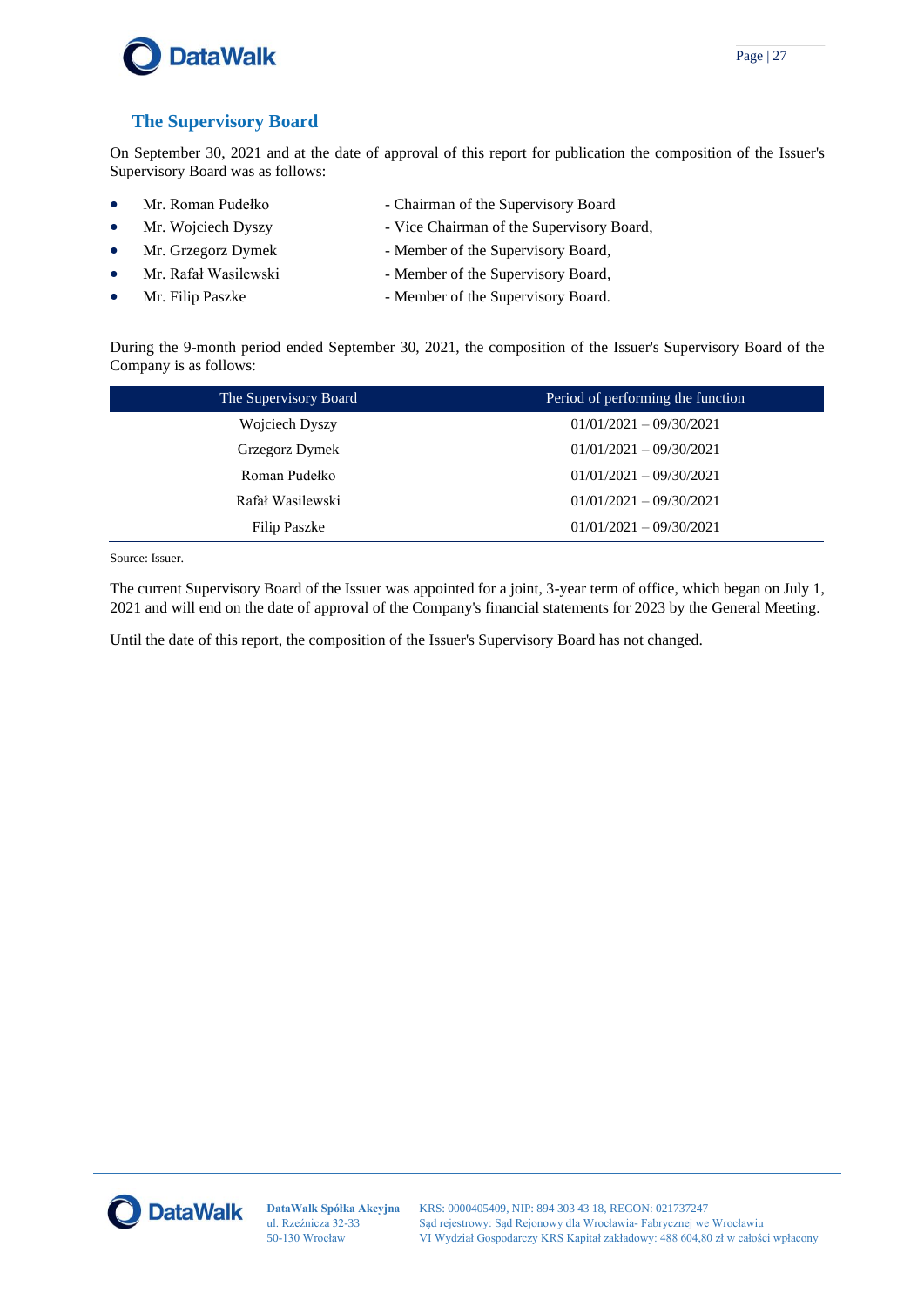

### <span id="page-27-0"></span>**DESCRIPTION OF THE ORGANISATION OF THE DATAWALK CAPITAL GROUP AND CONSOLIDATED ENTITIES**

#### <span id="page-27-1"></span>**DataWalk S.A.**

Basic information about the Issuer.

| Name of the parent entity:                 | DataWalk S.A.                                                              |  |
|--------------------------------------------|----------------------------------------------------------------------------|--|
| Country of residence:                      | Poland                                                                     |  |
| Legal form:                                | Joint stock company                                                        |  |
| Law:                                       | Polish law, in accordance with the Code of Commercial<br>Companies ("CCC") |  |
| Register address:                          | Rzeźnicza 32-33, 50-130 Wrocław                                            |  |
| Phone:                                     | +48 71 707 21 74                                                           |  |
| Fax:                                       | +48 71 707 22 73                                                           |  |
| E-mail:                                    | biuro@datawalk.com                                                         |  |
| www:                                       | www.datawalk.com                                                           |  |
| Tax identification number (NIP):           | 894-303-43-18                                                              |  |
| Statistical identification number (REGON): | 21737247                                                                   |  |
| Company registration number (KRS):         | 0000405409                                                                 |  |

Source: Issuer.

The company operates in the "global vendor of products" model, focusing on the development and sale of enterprise IT class products, i.e. globally competitive, specialized software for specific applications. The business model adopted by the Company is characterized by high scalability, translating into potentially high margin. This is possible due to the low participation of services provided individually for every client, both at the pre-implementation stage and after implementation (service).

DataWalk S.A. has been established for an indefinite period of time. The financial year of DataWalk S.A. is the calendar year. The company has no branches.

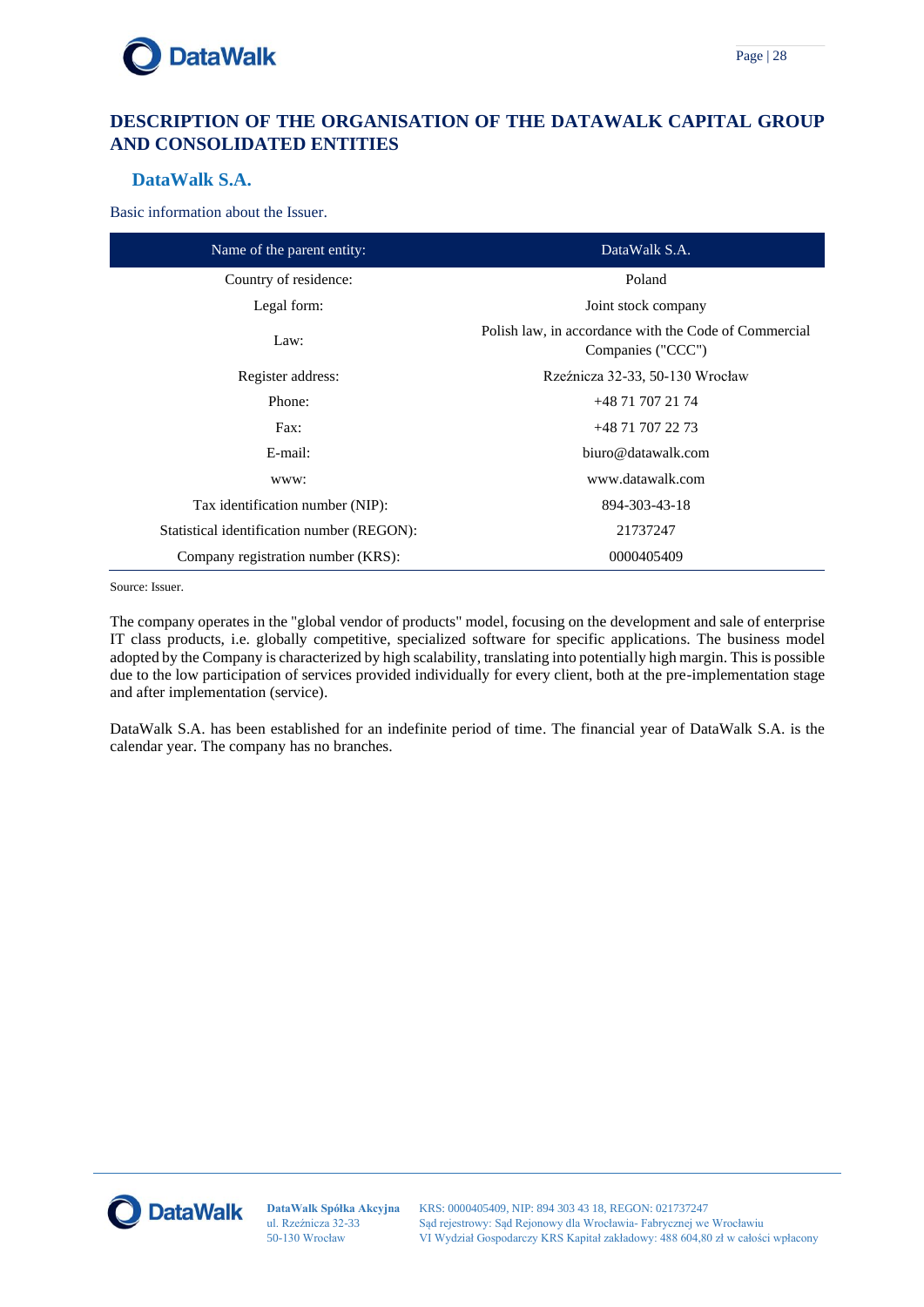

### <span id="page-28-0"></span>**DataWalk Inc.**

Basic information about an entity related by capital with the Issuer as at 09/30/2021.

| Name of the entity:                            | DataWalk Inc.                                                         |  |
|------------------------------------------------|-----------------------------------------------------------------------|--|
| Country of residence:                          | United States of America                                              |  |
| Legal form:                                    | Incorporated                                                          |  |
| Register address:                              | 1209 Orange Street, Wilmington, Delaware 19801                        |  |
| Address for correspondence:                    | 2000 Broadway Street, STE 232, Redwood City, CA<br>94063              |  |
| <b>TIN</b>                                     | 81-3403469                                                            |  |
| Core business:                                 | Activities related to consultancy in the field of computer<br>science |  |
| Relation:                                      | Subsidiary                                                            |  |
| Consolidation method:                          | Full                                                                  |  |
| Share in the share capital:                    | 100,00%                                                               |  |
| Share in the total number of votes at the AGM: | 100,00%                                                               |  |
| E-mail:                                        | info@datawalk.com                                                     |  |
| www:                                           | www.datawalk.com                                                      |  |
| Date of taking control:                        | July 27, 2016                                                         |  |
| Value of shares:                               | 20 851 thous. PLN                                                     |  |
| Revaluation adjustments:                       | $-20851$ thous. PLN                                                   |  |
| Unit balance sheet value of shares             | 0 thous. PLN                                                          |  |

Source: Issuer.

DataWalk Inc. is a company incorporated under US law with a registered office in Wilmington, Delaware, where the Issuer holds 100,00% share in the share capital and votes at the shareholders' meeting. Pursuant to the DataWalk Inc. articles of association, the board of directors conducts the affairs of the company and represents the company.

DataWalk Inc. has been established for an indefinite period of time. The financial year of DataWalk Inc. is the calendar year.

Financial data of DataWalk Inc. are fully consolidated and are disclosed in the consolidated financial statements of the DataWalk Capital Group.

Until the date of approval of this report for publication, the structure of the DataWalk Capital Group has not changed.

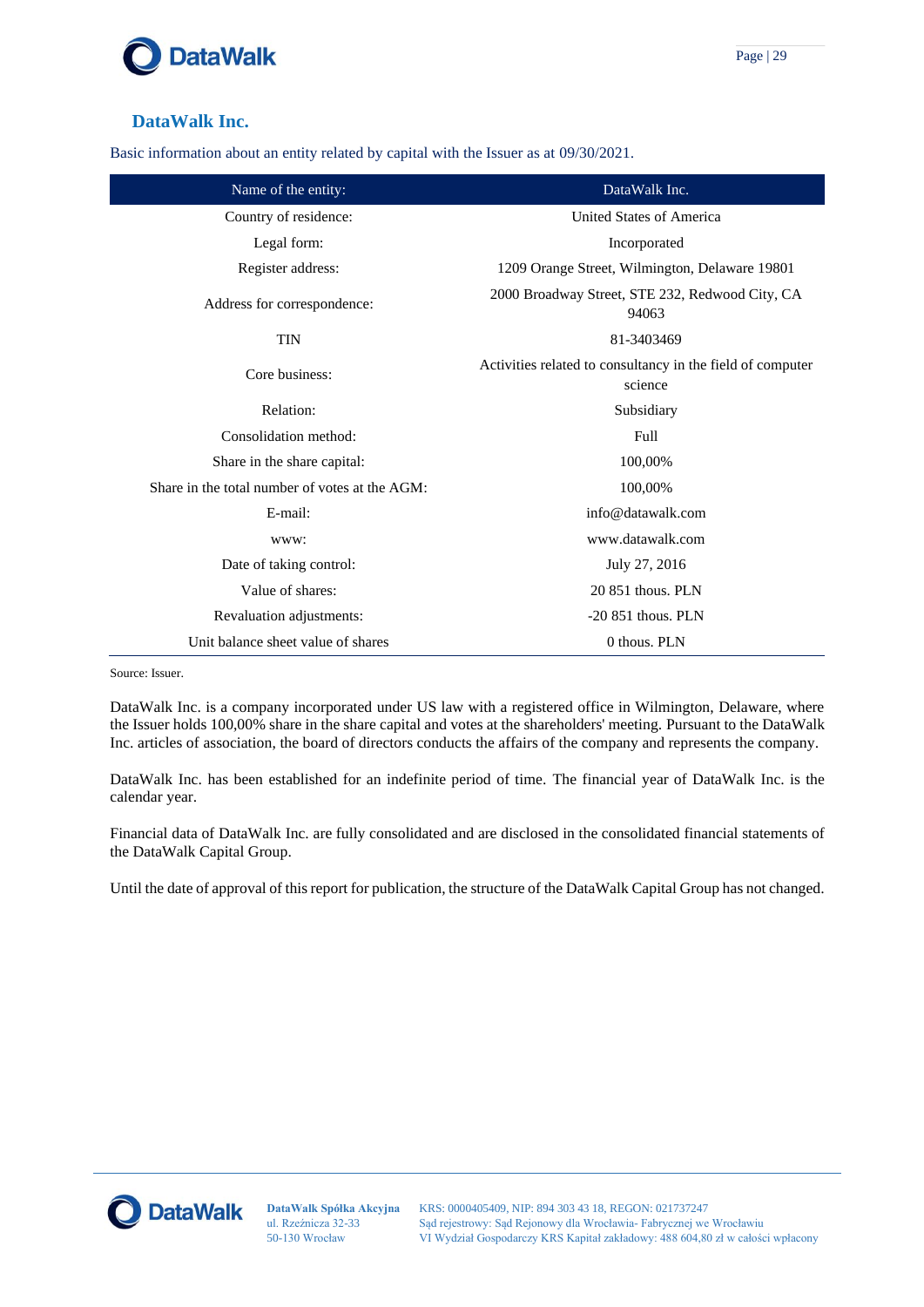

#### <span id="page-29-0"></span>**Overview of the DataWalk Capital Group**

DataWalk organizational structure of the Group as of 30 September, 2021 year and in the comparative period:



Source: Issuer.

DataWalk Inc. is consolidated by DataWalk S.A. as part of the consolidated financial statements.

Until the date of this report, there were no changes to the structure of the Capital Group.

#### <span id="page-29-1"></span>**Changes in the management rules of the Capital Group and the Company**

In the 9-month period ended September 30, 2021 and as at the date of this report, there were no changes regarding the management rules of the DataWalk Group and DataWalk S.A.

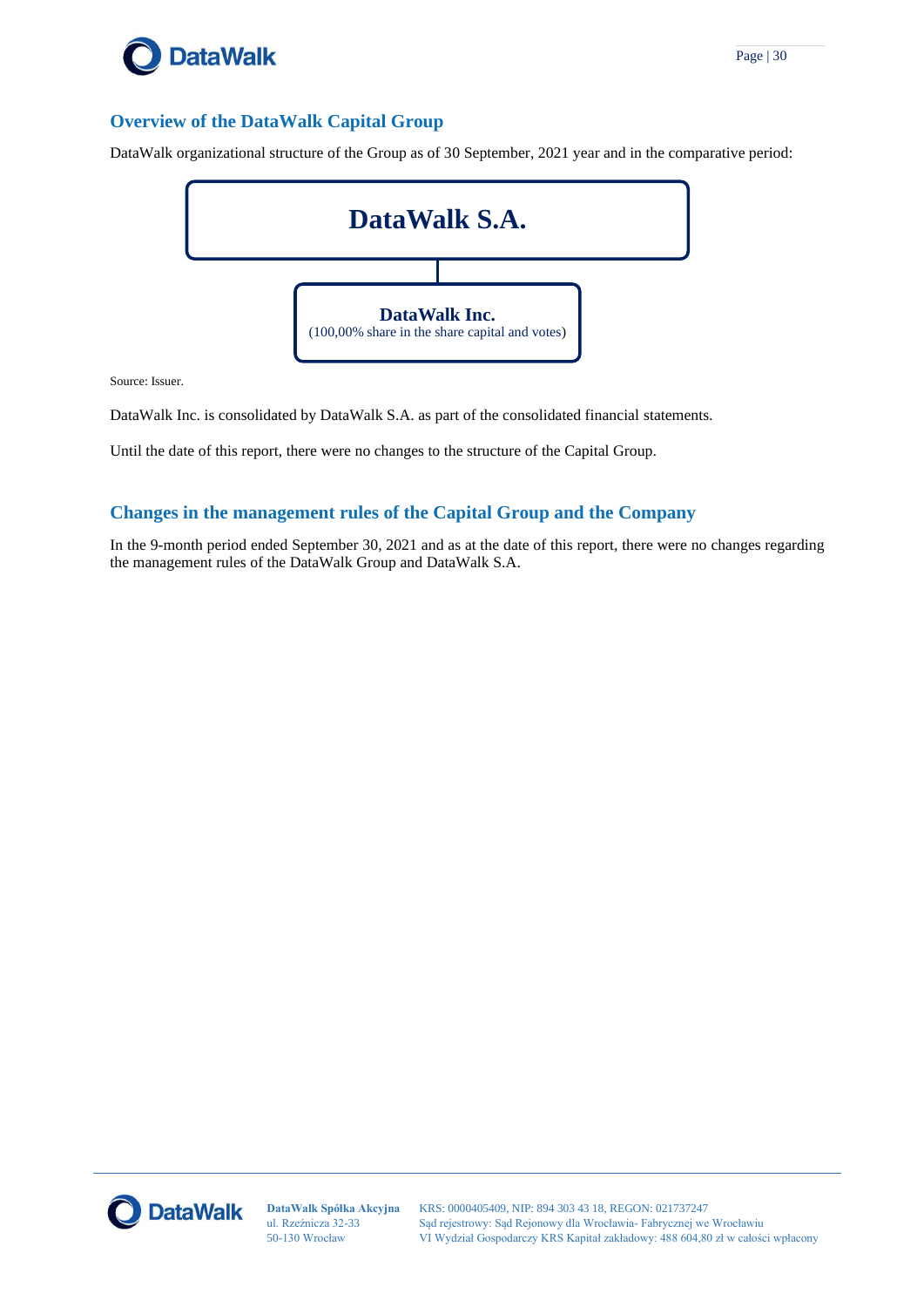

#### <span id="page-30-0"></span>**THE SHAREHOLDING STRUCTURE OF THE DATAWALK S.A.**

#### <span id="page-30-1"></span>**Shareholder structure as at November 28, 2021 (share in the total number of votes)**



Source: Issuer.

As at the date of approval of this report for publication, i.e. November 28, 2021, the number of shareholders holding, directly or through subsidiaries, at least 5.0% of the total number of votes is as follows:

| <b>Shareholder</b>                                                                                                    | Number of shares<br>held | Number of votes<br>at the AGM | Share in the share<br>capital | Share in the total<br>number<br>of votes at the<br><b>AGM</b> |
|-----------------------------------------------------------------------------------------------------------------------|--------------------------|-------------------------------|-------------------------------|---------------------------------------------------------------|
| FGP Venture sp. z $0.0.*1$                                                                                            | 1 175 000                | 1 900 000                     | 24.05%                        | 33.86%                                                        |
| Funds managed by Investors<br>Towarzystwo Funduszy<br>Inwestycyjnych S.A. <sup>2</sup><br>Funds manager by Nationale- | 400 000                  | 400 000                       | 8.19%                         | 7,13%                                                         |
| Nederlanden Powszechne<br>Towarzystwo Emerytalne S.A. <sup>3</sup>                                                    | 304 146                  | 304 146                       | 6.22%                         | 5,42%                                                         |
| Other shareholders                                                                                                    | 3 006 902                | 3 006 902                     | 61,54%                        | 53,59%                                                        |
| <b>Total</b>                                                                                                          | 4 8 8 6 0 4 8            | 5 611 048                     | 100,00%                       | 100,00%                                                       |

*Source: Issuer.*

*\* Mr. Paweł Wieczyński holds 198 000 shares of FGP Venture Sp. z o.o., which constitutes 33.33% of share in the share capital and votes at the shareholders' meeting of FGP Venture Sp. z o.o.*

*Mr. Krystian Piećko holds 198 000 shares of FGP Venture Sp. z o.o., which constitutes 33.33% of share in the share capital and votes at the shareholders' meeting of FGP Venture Sp. z o.o.*

*Mr. Sergiusz Borysławski holds 198 000 shares of FGP Venture Sp. z o.o., which constitutes 33.33% of share in the share capital and votes at the shareholders' meeting of FGP Venture Sp. z o.o.*

<sup>3</sup> According to the current report no. 39/2020 of November 2, 2020.



<sup>1</sup> According to the current report no. 37/2020 of October 28, 2020.

<sup>&</sup>lt;sup>2</sup> According to the current report no. 16/2015 of September 16, 2015.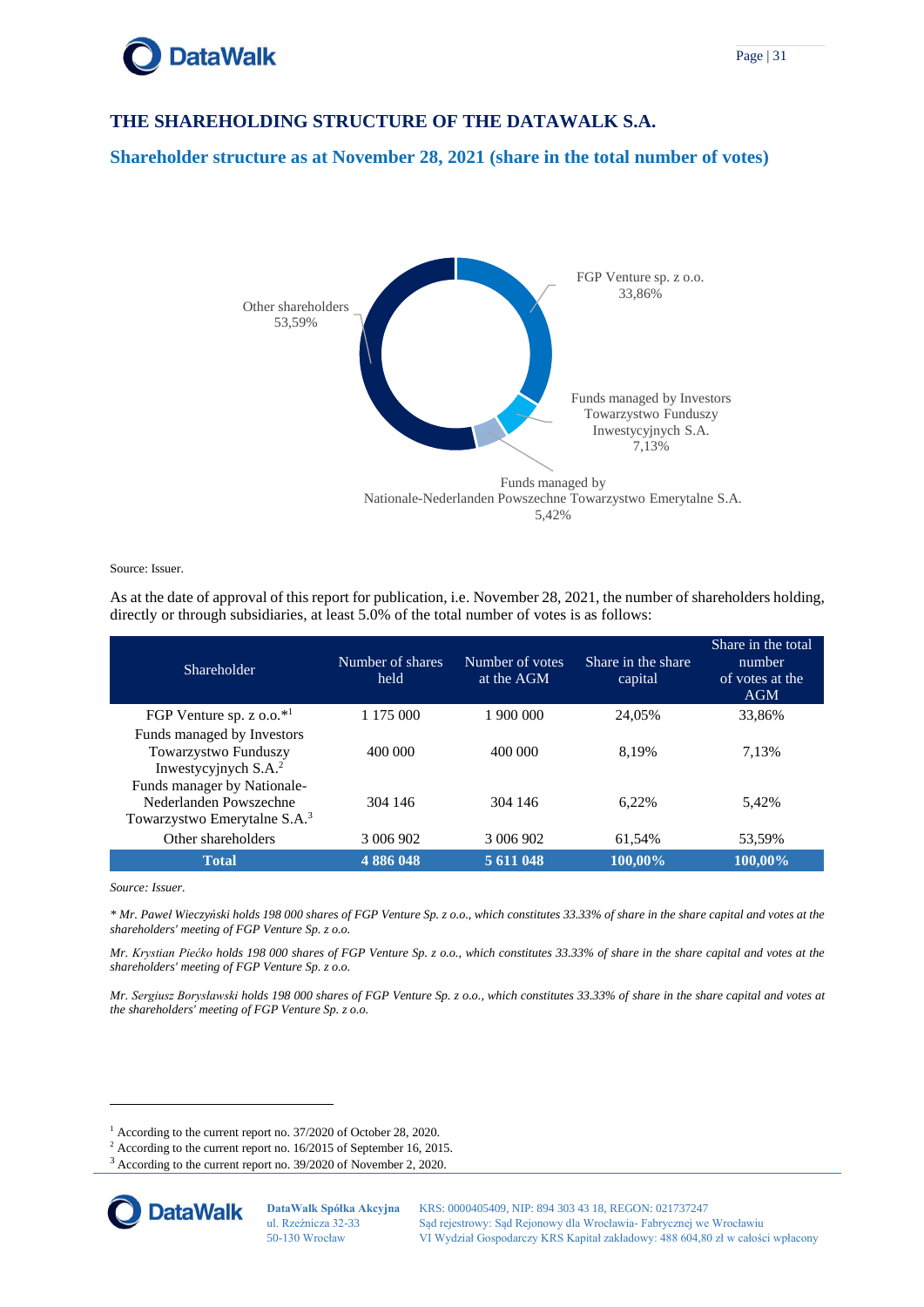

#### <span id="page-31-0"></span>**Shareholder structure as at September 30, 2021 (share in the total number of votes)**



Source: Issuer.

As at September 30, 2021, i.e. as at the date of publication of the previous periodic report, the number of shareholders holding, directly or through subsidiaries, at least 5.0% of the total number of votes was as follows:

| Shareholder                                                                                       | Number of shares<br>held | Number of votes<br>at the AGM | Share in the share<br>capital | Share in the total<br>number<br>of votes at the<br><b>AGM</b> |
|---------------------------------------------------------------------------------------------------|--------------------------|-------------------------------|-------------------------------|---------------------------------------------------------------|
| FGP Venture sp. z $0.0.^{*4}$                                                                     | 1 175 000                | 1 900 000                     | 24.05%                        | 33,86%                                                        |
| Funds managed by Investors<br>Towarzystwo Funduszy<br>Inwestycyjnych S.A. <sup>5</sup>            | 400 000                  | 400 000                       | 8.19%                         | 7,13%                                                         |
| Funds manager by Nationale-<br>Nederlanden Powszechne<br>Towarzystwo Emerytalne S.A. <sup>6</sup> | 304 146                  | 304 146                       | 6.22%                         | 5,42%                                                         |
| Other shareholders                                                                                | 3 006 902                | 3 006 902                     | 61.54%                        | 53.59%                                                        |
| <b>Total</b>                                                                                      | 4 886 048                | 5 611 048                     | 100.00%                       | 100.00%                                                       |

*Source: Issuer.*

*\* Mr. Paweł Wieczyński holds 198 000 shares of FGP Venture Sp. z o.o., which constitutes 33.33% of share in the share capital and votes at the shareholders' meeting of FGP Venture Sp. z o.o.*

*Mr. Krystian Piećko holds 198 000 shares of FGP Venture Sp. z o.o., which constitutes 33.33% of share in the share capital and votes at the shareholders' meeting of FGP Venture Sp. z o.o.*

*Mr. Sergiusz Borysławski holds 198 000 shares of FGP Venture Sp. z o.o., which constitutes 33.33% of share in the share capital and votes at the shareholders' meeting of FGP Venture Sp. z o.o.*

<sup>6</sup> According to the current report no. 39/2020 of November 2, 2020.



<sup>4</sup> According to the current report no. 37//2020 of October 28, 2020.

<sup>5</sup> According to the current report no. 16/2015 of September 16, 2015.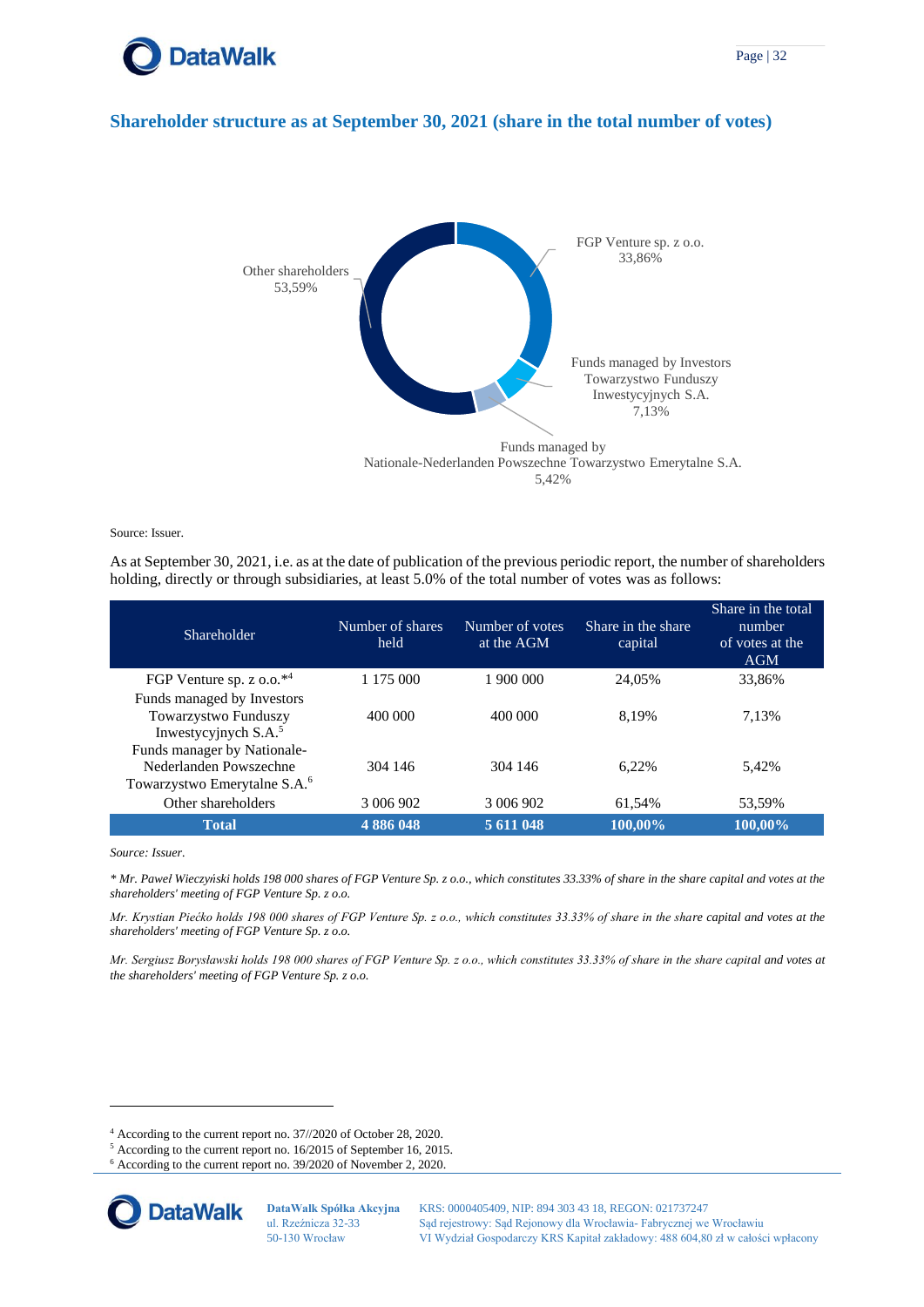# **DataWalk**

## <span id="page-32-0"></span>**STRUCTURE OF SHAREHOLDINGS IN DATAWALK S.A. OR RIGHTS ATTACHED TO SHARES, HELD BY MEMBERS OF THE ISSUER'S EXECUTIVE AND SUPERVISORY BOARDS**

Ownership of the shares DataWalk SA by managers and supervisors at the date of approval of this report for publication, i.e. as at November 28, 2021.

| <b>Shareholder</b>       | <b>Position</b>                        | Number of shares | Nominal value of shares<br>(in PLN) |
|--------------------------|----------------------------------------|------------------|-------------------------------------|
| Paweł Wieczyński*        | President of the Executive Board       | 56 115           | 5 611.50                            |
| Krystian Piećko*         | Member of the Executive Board          | 55 650           | 5 565.00                            |
| Sergiusz<br>Borysławski* | Member of the Executive Board          | 55 680           | 5 568.00                            |
| Roman Pudełko            | Chairman of the Supervisory Board      | 15918            | 1 591.80                            |
| Wojciech Dyszy           | Vice-chairman of the Supervisory Board | 1 000            | 100.00                              |
| Rafał Wasilewski**       | Member of the Supervisory Board        | 21 000           | 2 100.00                            |
| Grzegorz Dymek           | Member of the Supervisory Board        | $\overline{0}$   | 0                                   |
| <b>Filip Paszke</b>      | Member of the Supervisory Board        | $\overline{0}$   | 0                                   |

*Source: Issuer.*

*\* Members of the Executive Board of the Company are also shareholders and members of the executive board of FGP Venture Sp. z o.o., whose share in the Issuer's shareholding structure has been presented in the section "Shareholder structure as at November 28, 2021".*

*\*\* The table presents the number of shares held by the Supervisory Board Member. Moreover, according to the current report 32/2019 of 27*  August 2019, 1 000 shares of the Issuer are held by Beyondream Investments Ltd (an entity closely related to this Member of the Supervisory *Board).*

The table below presents ownership of shares DataWalk SA by managers and supervisors at September 30, 2021.

| Shareholder              | <b>Position</b>                        | Number of shares | Nominal value of shares<br>(in PLN) |
|--------------------------|----------------------------------------|------------------|-------------------------------------|
| Paweł Wieczyński*        | President of the Executive Board       | 56 115           | 5 611.50                            |
| Krystian Piećko*         | Member of the Executive Board          | 55 650           | 5 5 6 5 .00                         |
| Sergiusz<br>Borysławski* | Member of the Executive Board          | 55 680           | 5 568.00                            |
| Roman Pudełko            | Chairman of the Supervisory Board      | 15918            | 1 591.80                            |
| Wojciech Dyszy           | Vice-chairman of the Supervisory Board | 1 000            | 100.00                              |
| Rafał Wasilewski**       | Member of the Supervisory Board        | 21 000           | 2 100.00                            |
| Grzegorz Dymek           | Member of the Supervisory Board        | $\theta$         | $\theta$                            |
| <b>Filip Paszke</b>      | Member of the Supervisory Board        | $\Omega$         | $\Omega$                            |

*Source: Issuer.*

*\* Members of the Executive Board of the Company are also shareholders and members of the executive board of FGP Venture Sp. z o.o., whose share in the Issuer's shareholding structure has been presented in the section "Shareholder structure as at September 30, 2021".*

*\*\* The table presents the number of shares held by the Supervisory Board Member. Moreover, according to the current report 32/2019 of 27 August 2019, 1 000 shares of the Issuer are held by Beyondream Investments Ltd (an entity closely related to this Member of the Supervisory Board).*



**DataWalk Spółka Akcyjna** ul. Rzeźnicza 32-33 50-130 Wrocław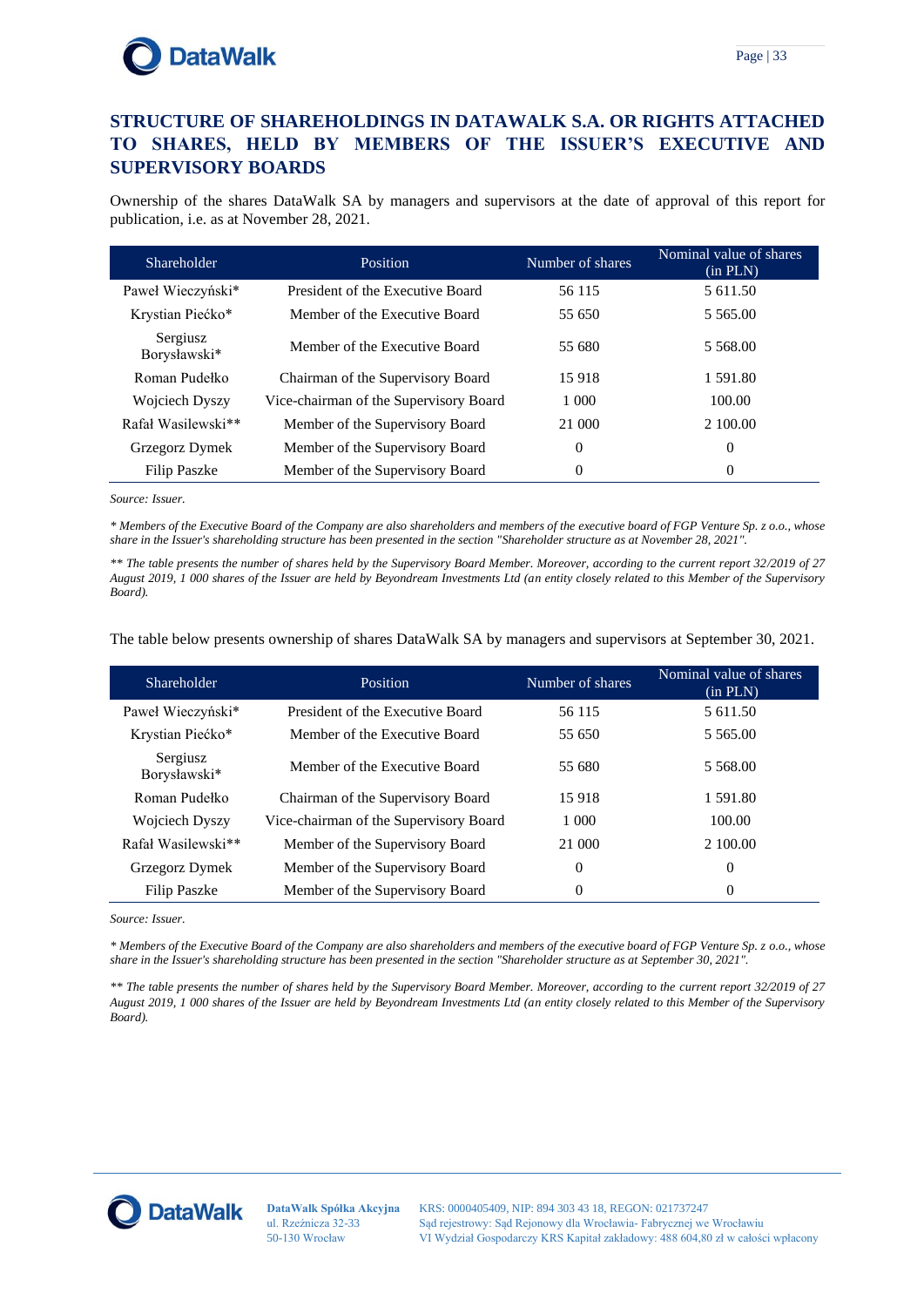

# DATAWALK S.A. SEPARATE CONDENSED INTERIM FINANCIAL STATEMENTS

for the period of 9 months ended 30th September 2021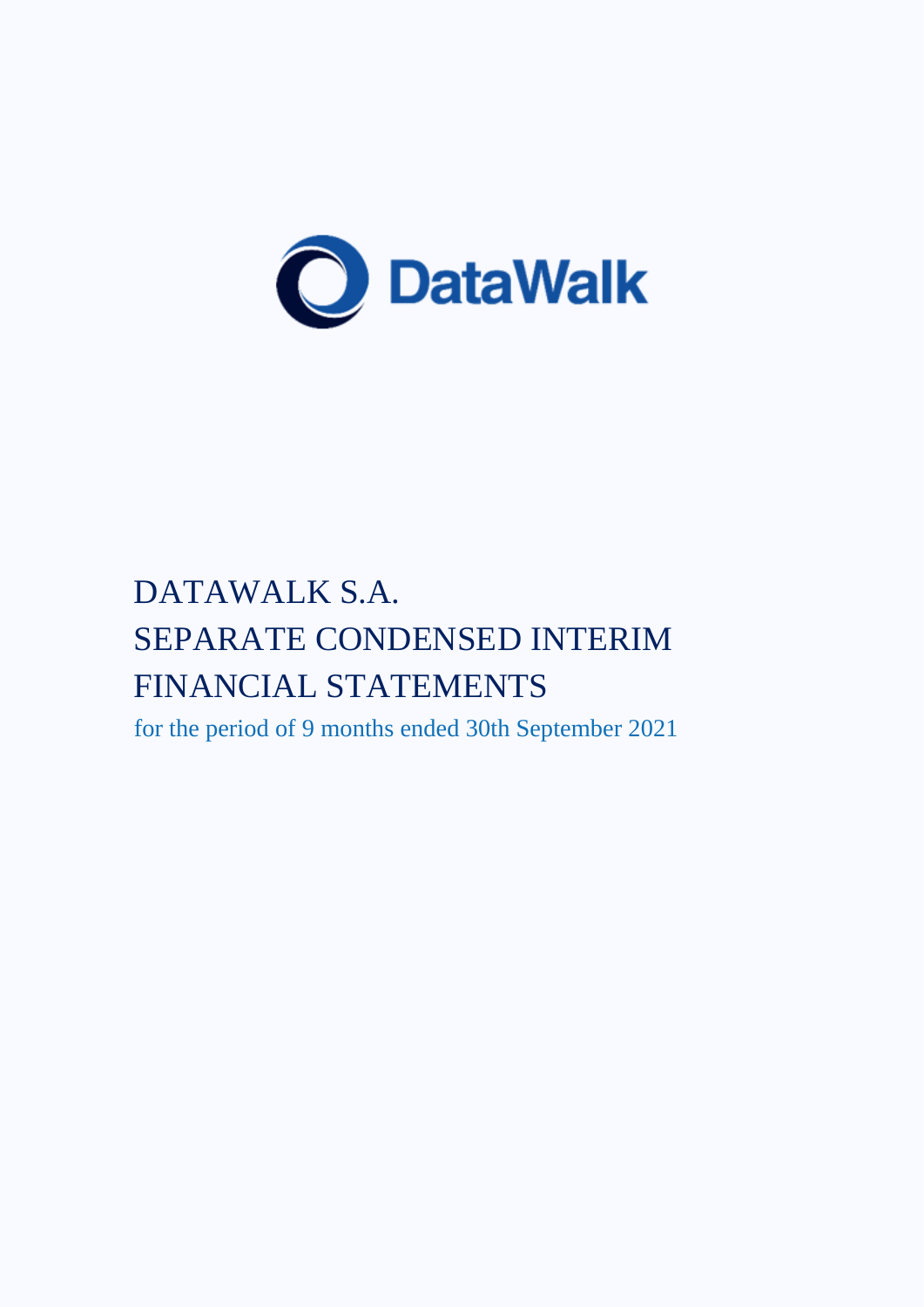

| <b>ASSETS</b> |                       |                             | 09/30/2021 | 12/31/2020     |
|---------------|-----------------------|-----------------------------|------------|----------------|
| A.            | Non-current assets    |                             | 16 940     | 11 241         |
|               | I.                    | Fixed assets                | 280        | 238            |
|               | II.                   | Goodwill                    | 390        | 390            |
|               | Ш.                    | Intangible assets           | 14 690     | 9 3 7 3        |
|               | IV.                   | Right-of-use assets         | 856        | 1 1 5 9        |
|               | V.                    | Investments in subsidiaries | $\theta$   | $\overline{0}$ |
|               | VI.                   | Long-term receivables       | $\Omega$   | 41             |
|               | VII.                  | Deferred tax assets         | $\Omega$   | 40             |
|               | VIII.                 | Long-term prepayments       | 724        | $\overline{0}$ |
| <b>B.</b>     | <b>Current assets</b> |                             | 59 278     | 77 791         |
|               | I.                    | Inventory                   | $\Omega$   | $\overline{0}$ |
|               | II.                   | Contract assets             | 261        | 272            |
|               | III.                  | Trade receivables           | 3 3 9 1    | 4 6 4 8        |
|               | IV.                   | Income tax receivables      | $\theta$   | $\Omega$       |
|               | V.                    | Other receivables           | 1670       | 1 0 4 8        |
|               | VI.                   | Financial assets            | 25 000     | $\theta$       |
|               | VII.                  | Prepayments                 | 686        | 199            |
|               | VIII.                 | Cash and cash equivalents   | 28 270     | 71 625         |
|               | <b>TOTAL ASSETS</b>   |                             | 76 218     | 89 032         |

# <span id="page-34-1"></span><span id="page-34-0"></span>**Separate Statement of Financial Position (in thousands of PLN)**

|           |                | <b>EQUITY AND LIABILITIES</b>          | 09/30/2021 | 12/31/2020     |
|-----------|----------------|----------------------------------------|------------|----------------|
| A.        | <b>Equity</b>  |                                        | 68 514     | 81 337         |
|           | I.             | Share capital                          | 489        | 489            |
|           | II.            | Share premium                          | 133 859    | 133 859        |
|           | III.           | Other capitals                         | 9 9 6 5    | 9 9 6 5        |
|           | IV.            | Profit loss from previous years        | $-65746$   | $-61325$       |
|           | V.             | Net profit (loss) for the current year | $-12823$   | $-4421$        |
|           | VI.            | Reserve capital                        | 2 7 7 1    | 2 7 7 1        |
| <b>B.</b> |                | <b>Long-term liabilities</b>           | 230        | 639            |
|           | L.             | Deferred tax liabilities               | $\Omega$   | 40             |
|           | $\Pi$ .        | Lease liabilities                      | 230        | 598            |
| C.        |                | <b>Short-term liabilities</b>          | 7474       | 7 0 5 6        |
|           | $\mathbf{I}$ . | Trade liabilities                      | 1889       | 1 4 6 2        |
|           | II.            | Income tax liabilities                 | $\Omega$   | $\overline{0}$ |
|           | Ш.             | Lease liabilities                      | 639        | 564            |
|           | IV.            | Other liabilities                      | 755        | 573            |
|           | V.             | Other provisions                       | 549        | 1 2 1 0        |
|           | VI.            | Contract liabilities                   | 3 642      | 3 2 4 7        |
|           |                | <b>TOTAL EQUITY AND LIABILITIES</b>    | 76 218     | 89 032         |

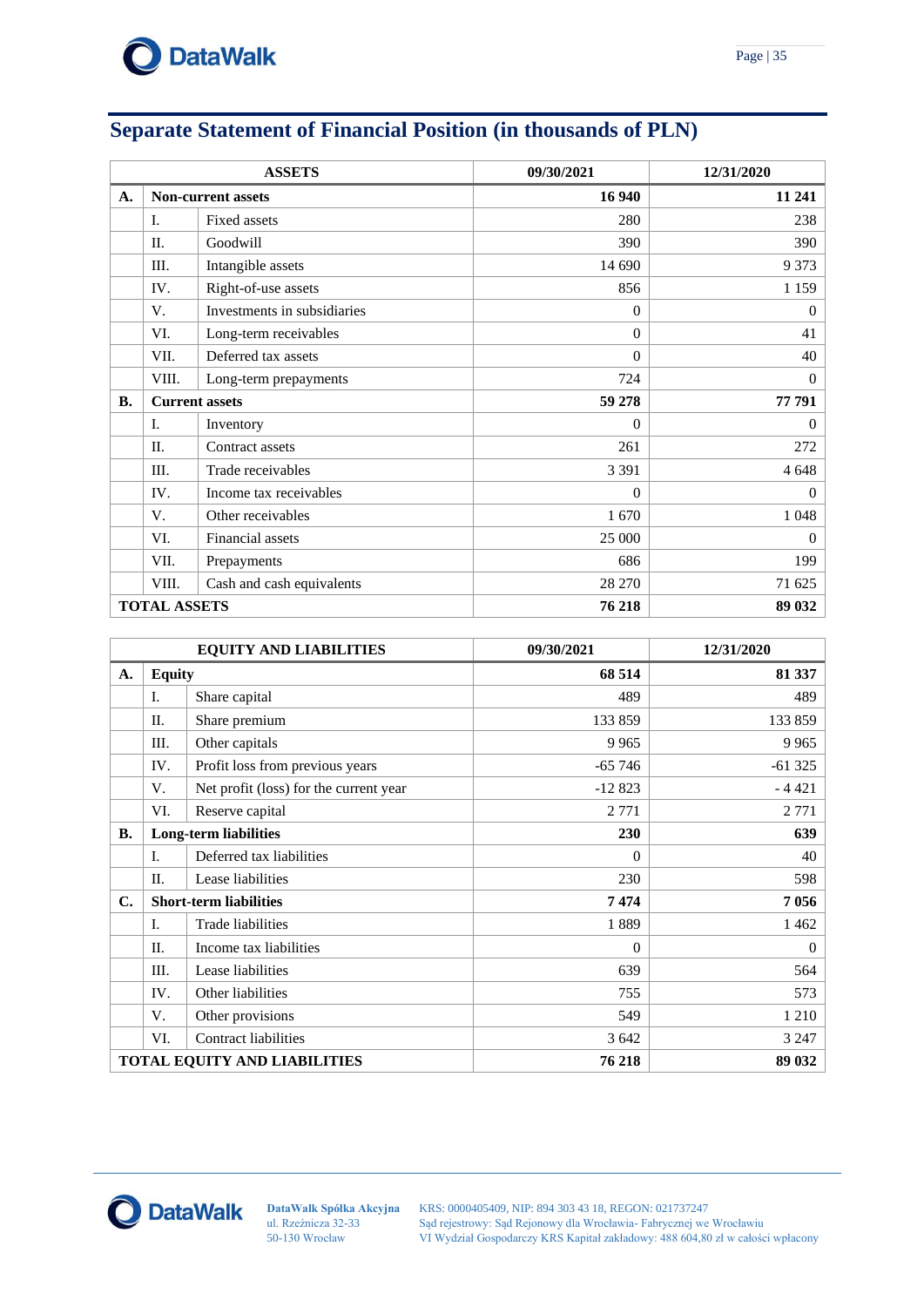

| <b>NET ASSET VALUE PER SHARE</b>           | 09/30/2021 | 12/31/2020    |
|--------------------------------------------|------------|---------------|
| Net asset value                            | 68 514     | 81 337        |
| Number of shares (pcs.)                    | 4 886 048  | 4 5 4 2 1 1 6 |
| Net asset value per share (in PLN)         | 14.02      | 17,91         |
| Diluted number of shares (pcs.)            | 4 975 047  | 4 631 115     |
| Diluted net asset value per share (in PLN) | 13,77      | 17,56         |

The net asset value per share was calculated in relation to the weighted average number of the Company's shares for the given period. The number of shares calculated this way for the first three quarters of 2021 was 4 886 048, while for the year 2020 the weighted average number of shares in the Company was 4 542 116.

The weighted average diluted number of shares in the Company for the first three quarters of 2021 amounted to 4 975 047, including 88 999 shares under the incentive program, while in 2020 the average amounted to 4 631 115, including 88 999 shares under the incentive program.

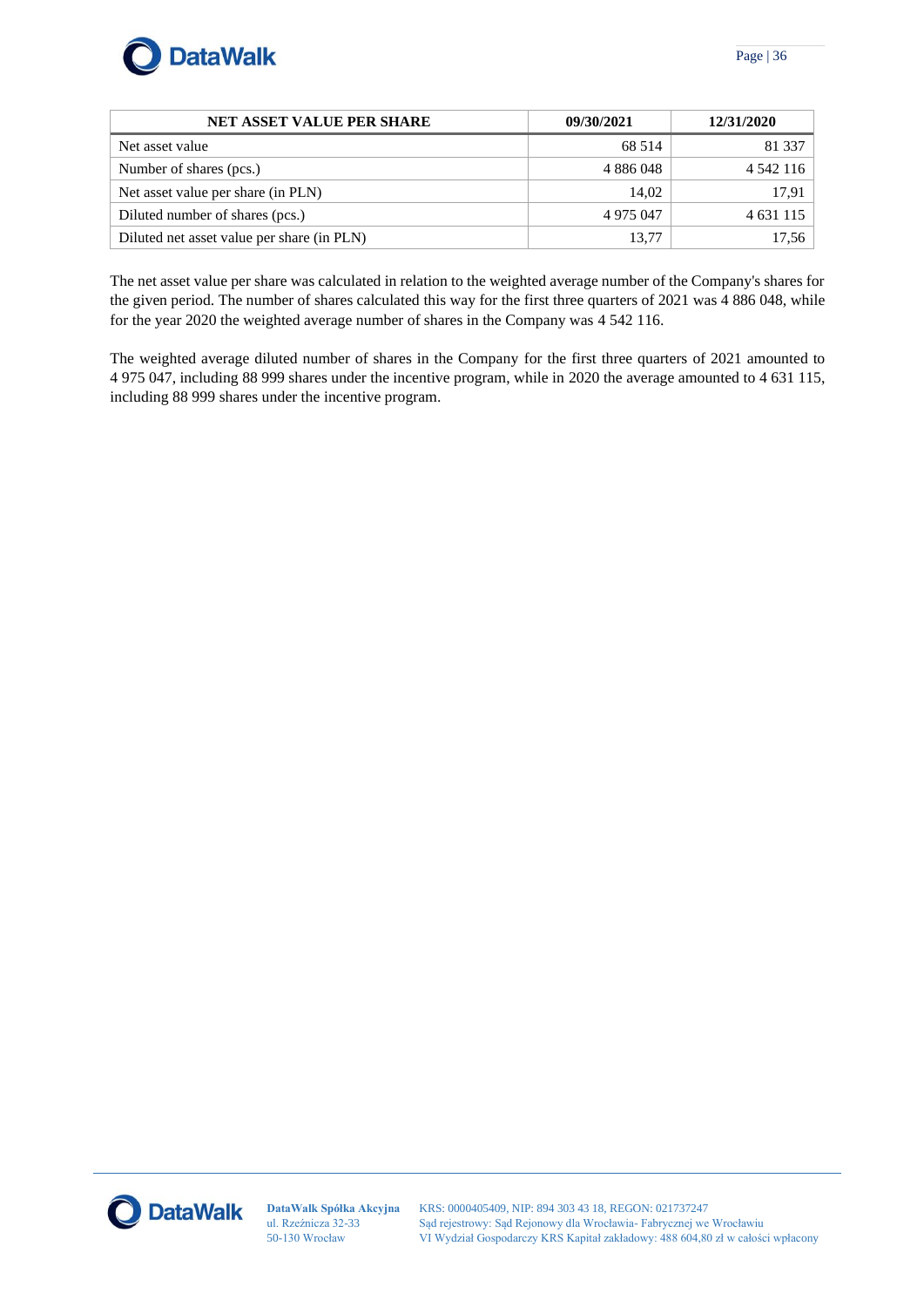



## <span id="page-36-0"></span>**Separate Profit and Loss Account with The Statement of Comprehensive Income (in thousands of PLN)**

|           | <b>PROFIT AND LOSS ACCOUNT</b>                  | $01/01/2021 -$<br>09/30/2021 | $01/01/2020 -$<br>09/30/2020 | $01/07/2021 -$<br>09/30/2021* | $01/07/2020 -$<br>09/30/2020* |
|-----------|-------------------------------------------------|------------------------------|------------------------------|-------------------------------|-------------------------------|
|           | <b>Continuing operations</b>                    |                              |                              |                               |                               |
| A.        | <b>Revenues</b>                                 | 15876                        | 6783                         | 3825                          | 3 10 1                        |
| <b>B.</b> | <b>Operating costs</b>                          | 13 041                       | 8 2 2 0                      | 4513                          | 3 0 19                        |
|           | Materials and energy                            | 118                          | 90                           | 53                            | 27                            |
|           | Employee benefits                               | 3 5 0 1                      | 2 3 0 3                      | 1 1 4 7                       | 758                           |
|           | Amortisation and depreciation                   | 1 0 8 5                      | 926                          | 367                           | 309                           |
|           | <b>External services</b>                        | 8 1 0 0                      | 4585                         | 2849                          | 1802                          |
|           | Other costs                                     | 237                          | 316                          | 96                            | 124                           |
| C.        | <b>Profit/Loss on sales</b>                     | 2835                         | $-1437$                      | $-688$                        | 82                            |
|           | Other operating income                          | 340                          | 296                          | 98                            | 86                            |
|           | Other operating costs                           | 1                            | 3 5 7 0                      | $\Omega$                      | $-80$                         |
|           | Profit (loss) from expected credit losses       | $-187$                       | 89                           | 10                            | $-55$                         |
| D.        | <b>Operating profit (loss)</b>                  | 2988                         | $-4622$                      | $-579$                        | 193                           |
|           | Financial income                                | 349                          | 112                          | 287                           | $-97$                         |
|           | Financial costs                                 | 16 160                       | 165                          | 9406                          | 129                           |
| Е.        | Pre-tax profit (loss)                           | $-12823$                     | $-4676$                      | $-9697$                       | $-34$                         |
|           | Income tax                                      | $\mathbf{0}$                 | $\mathbf{0}$                 | $\mathbf{0}$                  | $\theta$                      |
| F.        | Net profit (loss) from continuing<br>operations | $-12823$                     | $-4676$                      | $-9697$                       | $-34$                         |
|           | <b>Discontinued operations</b>                  |                              |                              |                               |                               |
|           | Profit (loss) from discontinued operations      | $\mathbf{0}$                 | $\Omega$                     | $\Omega$                      | $\theta$                      |
| G.        | Net profit (loss)                               | $-12823$                     | $-4676$                      | $-9697$                       | $-34$                         |

|    | <b>STATEMENT OF COMPREHENSIVE</b><br><b>INCOME</b>       | $01/01/2021 -$<br>09/30/2021 | $01/01/2020 -$<br>09/30/2020 | $01/07/2021 -$<br>09/30/2021* | $01/07/2020 -$<br>09/30/2020* |
|----|----------------------------------------------------------|------------------------------|------------------------------|-------------------------------|-------------------------------|
|    | Net profit (loss)                                        | $-12823$                     | $-4676$                      | $-9697$                       | -34                           |
|    | Other comprehensive income                               | 0                            | -0                           |                               |                               |
| 1. | Items that will not be reclassified to profit<br>or loss | 0                            |                              |                               |                               |
| 2. | Items that will be reclassified to profit or<br>loss     | 0                            |                              |                               |                               |
|    | Total comprehensive income                               | $-12823$                     | -4 676                       | -9697                         | -34                           |

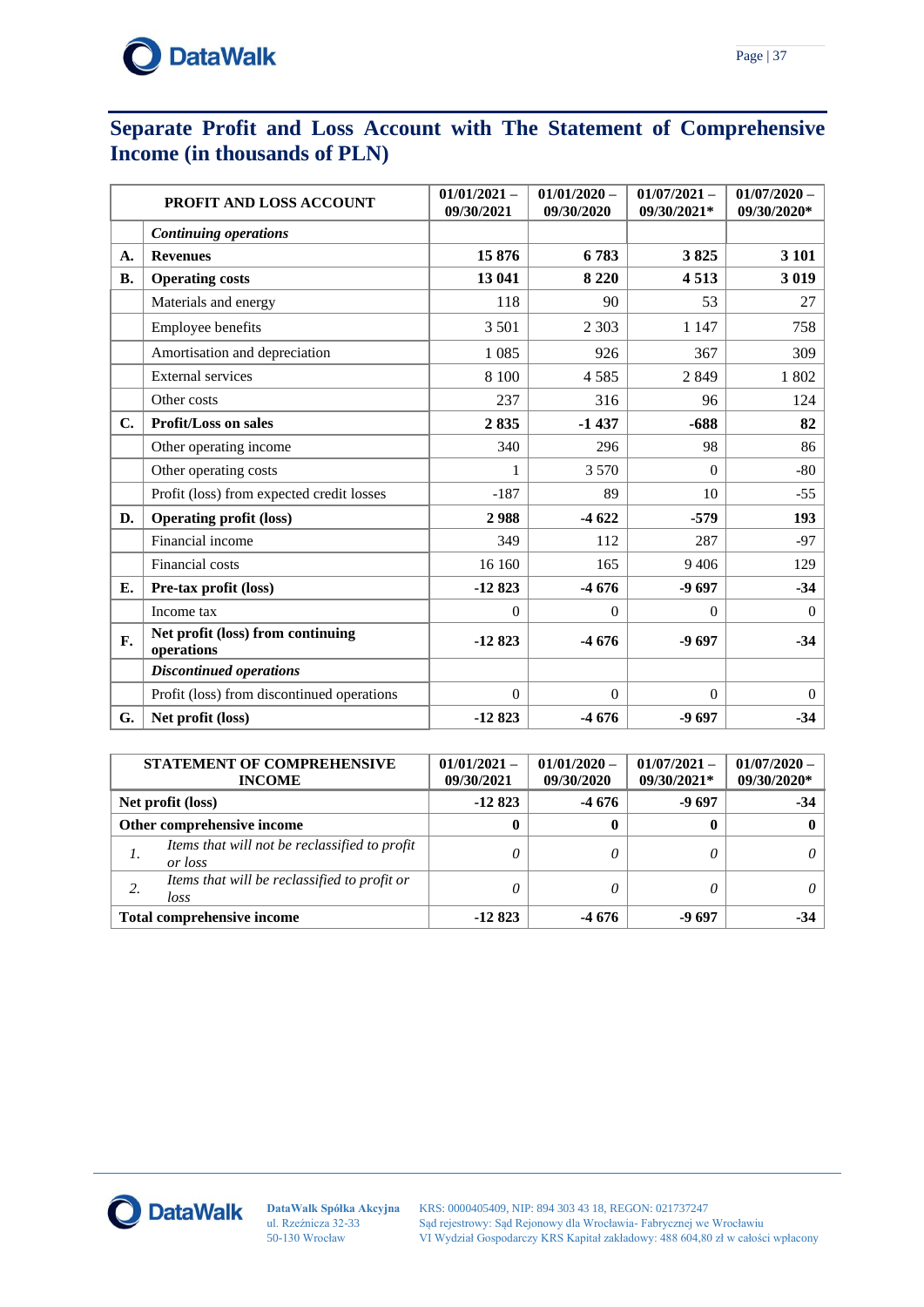

| <b>PROFIT (LOSS) PER SHARE</b><br><b>ATTRIBUTABLE TO:</b> | $01/01/2021 -$<br>09/30/2021 | $01/01/2020 -$<br>09/30/2020 | $01/07/2021 -$<br>09/30/2021* | $01/07/2020 -$<br>09/30/2020* |
|-----------------------------------------------------------|------------------------------|------------------------------|-------------------------------|-------------------------------|
| <b>Continuing operations</b>                              |                              |                              |                               |                               |
| Number of shares (pcs.)                                   | 4 8 8 6 0 4 8                | 4 4 6 5 0 4 8                | 4 8 8 6 0 4 8                 | 4 4 6 5 0 4 8                 |
| Profit (loss) per share (in PLN)                          | $-2,62$                      | $-1,05$                      | $-1,98$                       | $-0,01$                       |
| Diluted number of shares (pcs.)                           | 4 975 047                    | 4 5 5 4 0 4 7                | 4 975 047                     | 4 5 5 4 0 4 7                 |
| Diluted profit (loss) per share (in PLN)                  | $-2,58$                      | $-1,03$                      | $-1,95$                       | $-0,01$                       |
| Continuing and discontinued operations                    |                              |                              |                               |                               |
| Number of shares (pcs.)                                   | 4 8 8 6 0 4 8                | 4 4 6 5 0 4 8                | 4 8 8 6 0 4 8                 | 4 4 6 5 0 4 8                 |
| Profit (loss) per share (in PLN)                          | $-2,62$                      | $-1,05$                      | $-1,98$                       | $-0.01$                       |
| Diluted number of shares (pcs.)                           | 4 975 047                    | 4 5 5 4 0 4 7                | 4 975 047                     | 4 5 5 4 0 4 7                 |
| Diluted profit (loss) per share (in PLN)                  | $-2,58$                      | $-1,03$                      | $-1,95$                       | $-0,01$                       |

The net profit (loss) per share was calculated in relation to the weighted average number of the Company's shares for the given period. The number of shares calculated this way in the first three quarters of 2021 was 4 886 048, while in the first three quarters of 2020 the weighted average number of shares in the Company was 4 465 048.

The weighted average diluted number of shares in the Company in the first three quarters of 2021 amounted to 4 975 047, including 88 999 shares under the incentive program, while in the three quarters of 2020 the average amounted to 4 554 047, including 88 999 shares under the incentive program.

\* *The data for the third quarter of 2021 was determined by subtracting from the data for the first three quarters of 2021 the data presented by the Company in the report for the first half of 2021 (covered by the review).*

\* *The data for the second quarter of 2020 was determined by subtracting from the data for the first three quarters of 2020 the data presented by the Company in the report for the first half of 2020 (covered by the review) .*

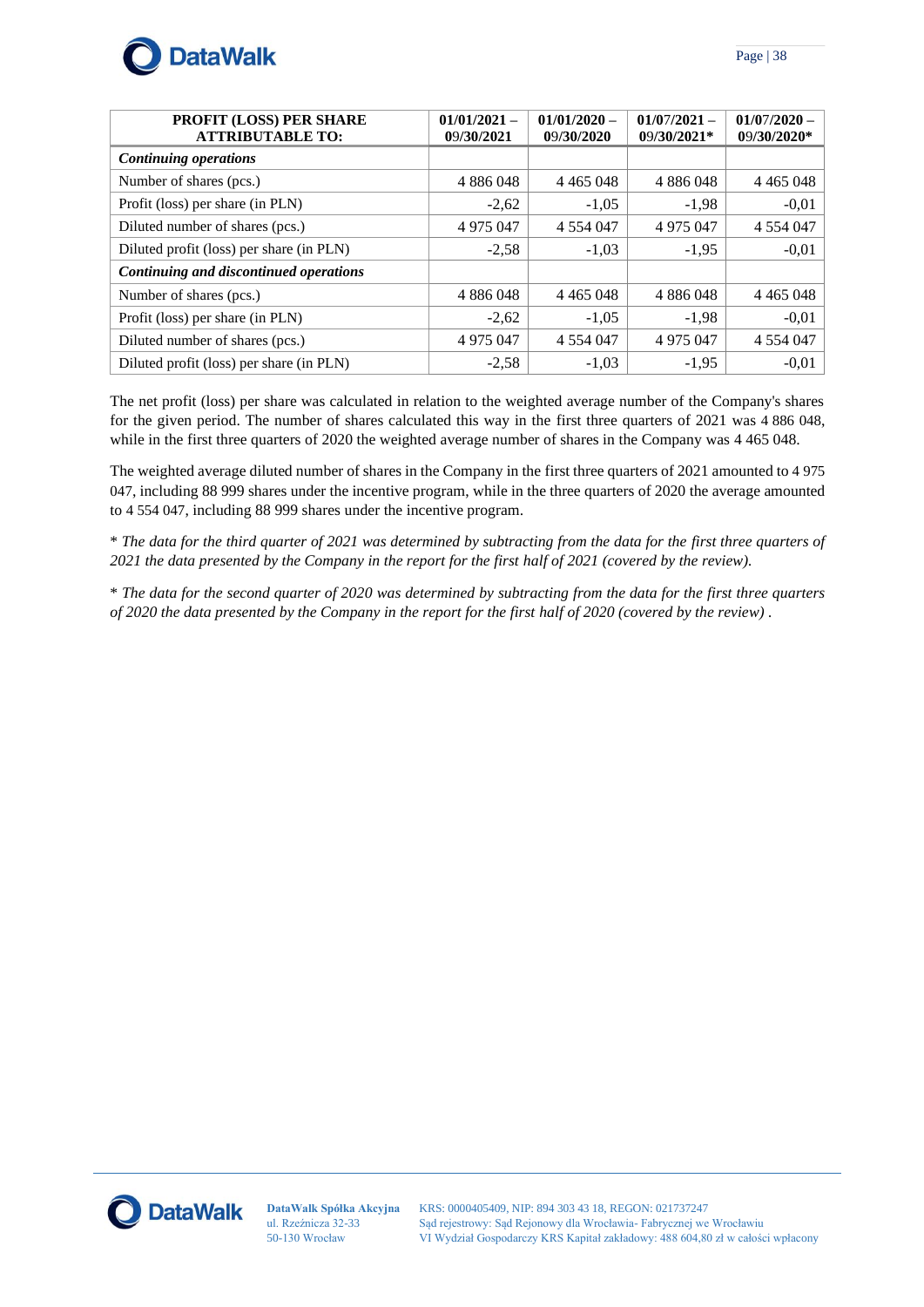

# **Separate Statement of Changes in Equity (in thousands of PLN)**

| <b>STATEMENT OF CHANGES IN</b><br><b>EQUITY</b>    | <b>Share capital</b> | <b>Share</b><br>premium | Other capitals | Reserve capital | <b>Profit (loss)</b><br>from previous<br>vears | Net profit<br>(loss) for the<br>current period | <b>Total equity</b> |
|----------------------------------------------------|----------------------|-------------------------|----------------|-----------------|------------------------------------------------|------------------------------------------------|---------------------|
| <b>Balance as at 01/01/2021</b>                    | 489                  | 133 859                 | 9965           | 2 7 7 1         | $-61325$                                       | -4 421                                         | 81 337              |
| Total comprehensive income                         |                      |                         |                |                 |                                                | $-12823$                                       | $-12823$            |
| Share capital increase                             |                      |                         |                |                 |                                                |                                                |                     |
| Distribution of profit (loss) for previous<br>year |                      |                         |                |                 | $-4421$                                        | 4421                                           | $\Omega$            |
| Changes in equity resulting from IFRS 2            |                      |                         |                |                 |                                                |                                                |                     |
| <b>Balance as at 09/30/2021</b>                    | 489                  | 133 859                 | 9965           | 2 7 7 1         | -65 746                                        | $-12823$                                       | 68 514              |

<span id="page-38-0"></span>

| <b>STATEMENT OF CHANGES IN</b><br><b>EQUITY</b>    | <b>Share capital</b> | <b>Share</b><br>premium | Other capitals | Reserve capital | <b>Profit (loss)</b><br>from previous<br>vears | Net profit<br>(loss) for the<br>current period | <b>Total equity</b> |
|----------------------------------------------------|----------------------|-------------------------|----------------|-----------------|------------------------------------------------|------------------------------------------------|---------------------|
| <b>Balance as at 01/01/2020</b>                    | 447                  | 68781                   | 9965           | 2 7 7 1         | $-50132$                                       | $-11193$                                       | 20 638              |
| Total comprehensive income                         |                      |                         |                |                 |                                                | $-4676$                                        | $-4676$             |
| Share capital increase                             |                      |                         |                |                 |                                                |                                                |                     |
| Distribution of profit (loss) for previous<br>year |                      |                         |                |                 | $-11193$                                       | 11 193                                         |                     |
| Changes in equity resulting from IFRS 2            |                      |                         |                |                 |                                                | $\Omega$                                       |                     |
| <b>Balance as at 09/30/2020</b>                    | 447                  | 68781                   | 9965           | 2 7 7 1         | $-61.325$                                      | $-4676$                                        | 15 963              |



ul. Rzeźnicza 32-33 50-130 Wrocław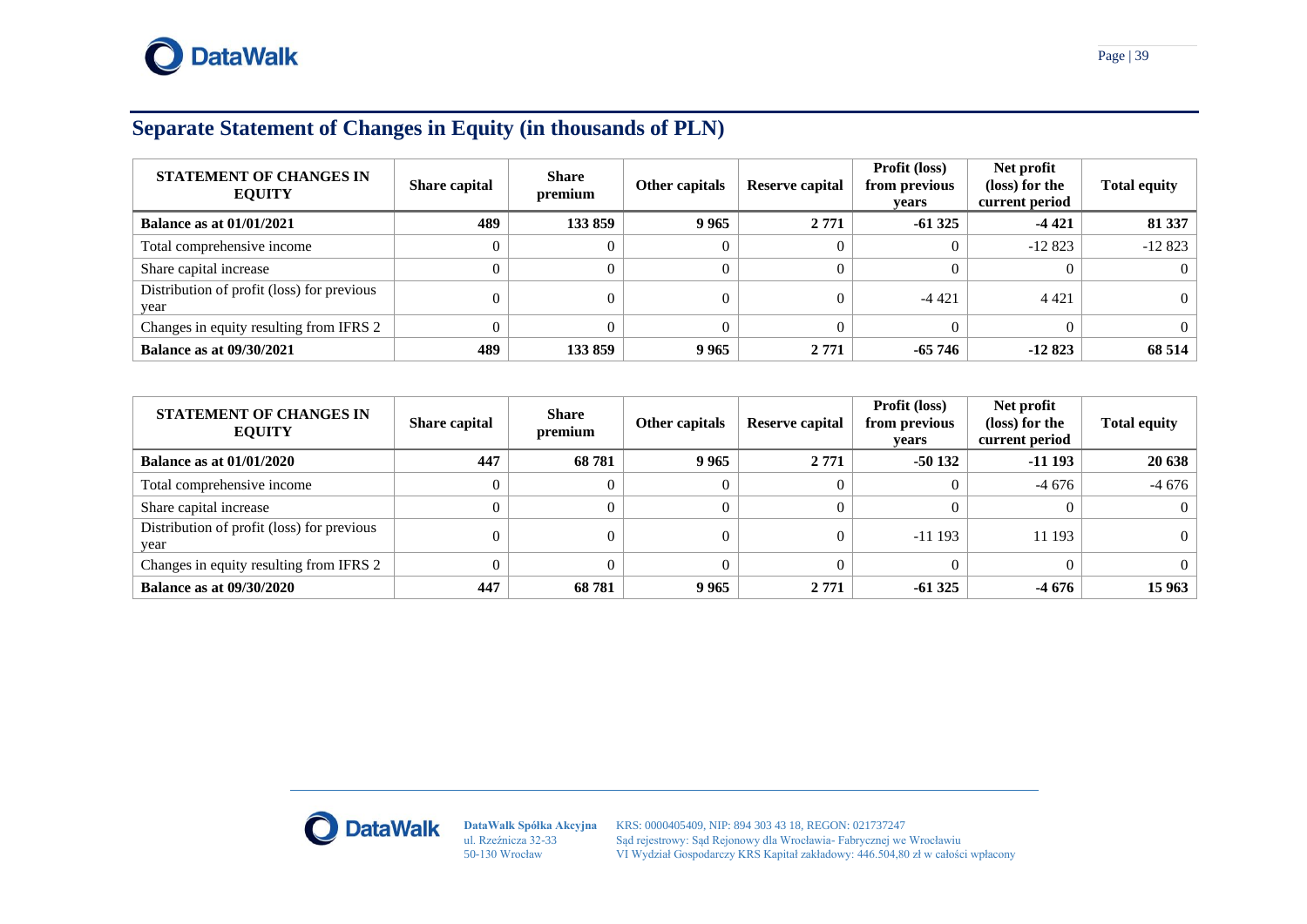

# <span id="page-39-0"></span>**Separate Cash Flow Statement (in thousands of PLN)**

| <b>CASH FLOW STATEMENT</b>                             | $01/01/2021 -$<br>09/30/2021 | $01/01/2020 -$<br>09/30/2020 |
|--------------------------------------------------------|------------------------------|------------------------------|
| <b>Cash flows from operating activities</b>            |                              |                              |
| Net profit (loss)                                      | $-12823$                     | $-4676$                      |
| Adjustments, including:                                |                              |                              |
| - amortisation and depreciation                        | 1085                         | 926                          |
| - foreign exchange gains (losses)                      | $-l$                         | 4                            |
| - interest expenses                                    | 27                           | 0                            |
| - income from interest and dividends                   | 0                            | $-60$                        |
| - profit (loss) on investing activities                | 16 132                       | 3651                         |
| - share-based payment (incentive program)              | $\theta$                     | 0                            |
| - income tax of current period                         | 0                            | 0                            |
| - income tax paid                                      | 0                            | 0                            |
| - change in receivables                                | 675                          | $-3852$                      |
| - change in inventories                                | 0                            | 0                            |
| - change in provisions                                 | $-661$                       | 385                          |
| - change in short-term liabilities                     | 609                          | 361                          |
| - change in prepayments                                | $-487$                       | $-48$                        |
| - change in contract assets and contract liabilities   | $-318$                       | 1798                         |
| - other adjustments                                    | $-52$                        | 0                            |
| Net cash generated (used) in operating activities      | 4 1 8 7                      | $-1511$                      |
| Cash flows from investing activities                   |                              |                              |
| Purchase of intangible assets                          | 5 8 6 7                      | 3 2 1 5                      |
| Purchase of property, plant and equipment              | 110                          | 174                          |
| Proceeds from sale of property, plant and equipment    | $\Omega$                     | $\Omega$                     |
| Purchase of subsidiaries shares, net of cash           | 16 132                       | 3784                         |
| Proceeds from short term bank deposits (over 3 months) | $\overline{0}$               | 4 0 1 1                      |
| Short term bank deposits (over 3 months)               | 25 000                       | $\overline{0}$               |
| Proceeds from governmental subsidies                   | 52                           | $\mathbf{0}$                 |
| Interest received                                      | $\mathbf{0}$                 | 77                           |
| Net cash generated (used) in investing activities      | $-47058$                     | $-3085$                      |
| <b>Cash flows from financing activities</b>            |                              |                              |
| Proceeds from issue of share capital                   | $\boldsymbol{0}$             | $\mathbf{0}$                 |
| Proceeds from bank loans and borrowings                | $\theta$                     | 0                            |
| Payment of finance lease liabilities                   | 457                          | 334                          |
| Interest paid                                          | 27                           | 17                           |
| Net cash generated (used) in financing activities      | $-484$                       | $-351$                       |
| <b>Total net cash flows</b>                            | $-43355$                     | -4 948                       |
| <b>Opening balance of cash</b>                         | 71 625                       | 8 2 3 0                      |
| Change in cash due to foreign currency translation     | 1                            | -4                           |
| Change in cash balance, net                            | $-43355$                     | -4 952                       |
| <b>Closing balance of cash</b>                         | 28 270                       | 3 2 7 9                      |



**DataWalk Spółka Akcyjna** ul. Rzeźnicza 32-33 50-130 Wrocław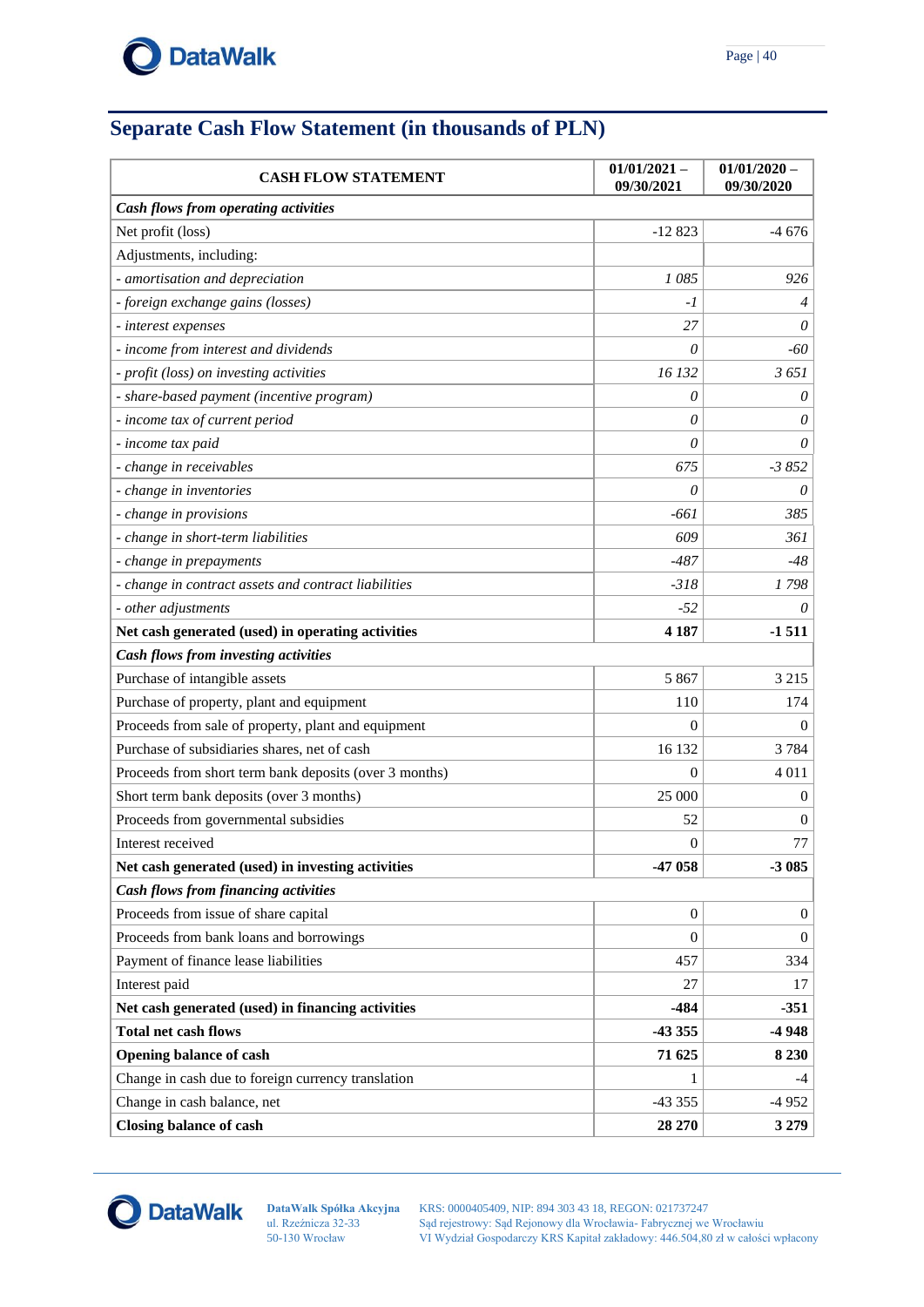

## <span id="page-40-0"></span>**CHANGES IN ACCOUNTING POLICIES USED**

The accounting principles (policies) used by the Issuer are available in the financial statement for the year ended December 31<sup>st</sup>, 2020 which was published on April 30, 2021.

The accounting principles (policies) used to prepare these consolidated condensed interim financial statements are consistent with those used in the preparation of the Group's financial statements for the year ended December 31st, 2020, except for the one which is described below.

For greater transparency, considering the growing importance of this asset, the Group changed the reporting of 'assets related to accounting valuation of implementation contracts'. In previous periods it was included under "Prepayments" and now it has been transferred to a new statement of financial position item "Contract assets".

The table below presents the impact of the restatement on the interim condensed consolidated financial statement.

| <b>Statement of Financial Position item</b> | 09/30/2020 | <b>Restatement</b> | 09/30/2020<br>(restated) |
|---------------------------------------------|------------|--------------------|--------------------------|
| Contract assets                             |            |                    |                          |
| Prepayments                                 | 249        | $-27$              | ∩∩ר                      |

The accounting principles (policies) used to prepare these separated condensed interim financial statements are consistent with those used in the preparation of the Company's financial statements for the year ended December 31st, 2020, except for the one which is described below.

For greater transparency, considering the growing importance of this asset, the Company changed the reporting of 'assets related to accounting valuation of implementation contracts'. In previous periods it was included under "Prepayments" and now it has been transferred to a new statement of financial position item "Contract assets".

The table below presents the impact of the restatement on the interim condensed separate financial statement.

| <b>Statement of Financial Position item</b> | 09/30/2020 | <b>Restatement</b> | 09/30/2020<br>(restated) |
|---------------------------------------------|------------|--------------------|--------------------------|
| Contract assets                             |            |                    |                          |
| Prepayments                                 | 186        | $-27$              | .59                      |

At the same time, the name of the statement of financial position item "Prepayments" in short-term liabilities was changed to "Contract liabilities", as the so named item better reflects its nature.

The adopted changes to the accounting principles for the separate financial statements are consistent with the changes assumed for the consolidated financial statements.

#### <span id="page-40-1"></span>**COMPARABILITY OF DATA REPORTED**

In the annual consolidated financial statements for 2020, the Group changed the presentation of 'losses/profits from to expected credit losses' in the income statement. Thus, these items were subject to the following presentation change in the interim condensed consolidated and separate financial statements for the comparative period from January 1, 2020 to September 30, 2020:

| Income statement item                     | 09/30/2020 | <b>Restatement</b> | 09/30/2020<br>(restated) |
|-------------------------------------------|------------|--------------------|--------------------------|
| Other operating income                    | 385        | -89                | 296                      |
| Profit (loss) from expected credit losses |            | 89                 | 89                       |



**DataWalk Spółka Akcyjna** ul. Rzeźnicza 32-33 50-130 Wrocław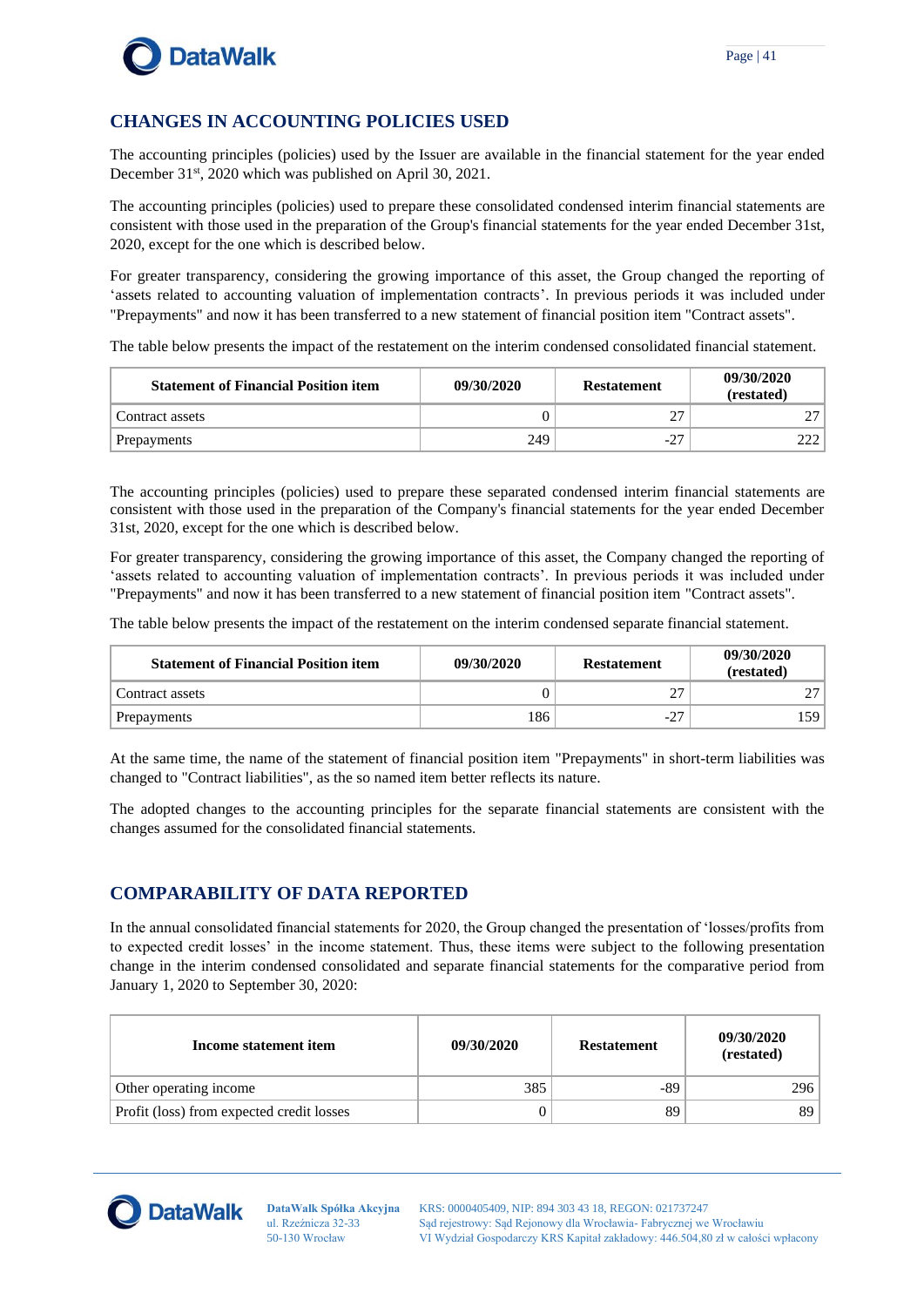

**……………………………………… ……………………………………… ………………………………………** *Chairman of the Board Member of the Board Member of the Board*

Paweł Wieczyński Krystian Piećko Sergiusz Borysławski

Wroclaw, November 28, 2021



**DataWalk Spółka Akcyjna** ul. Rzeźnicza 32-33 50-130 Wrocław